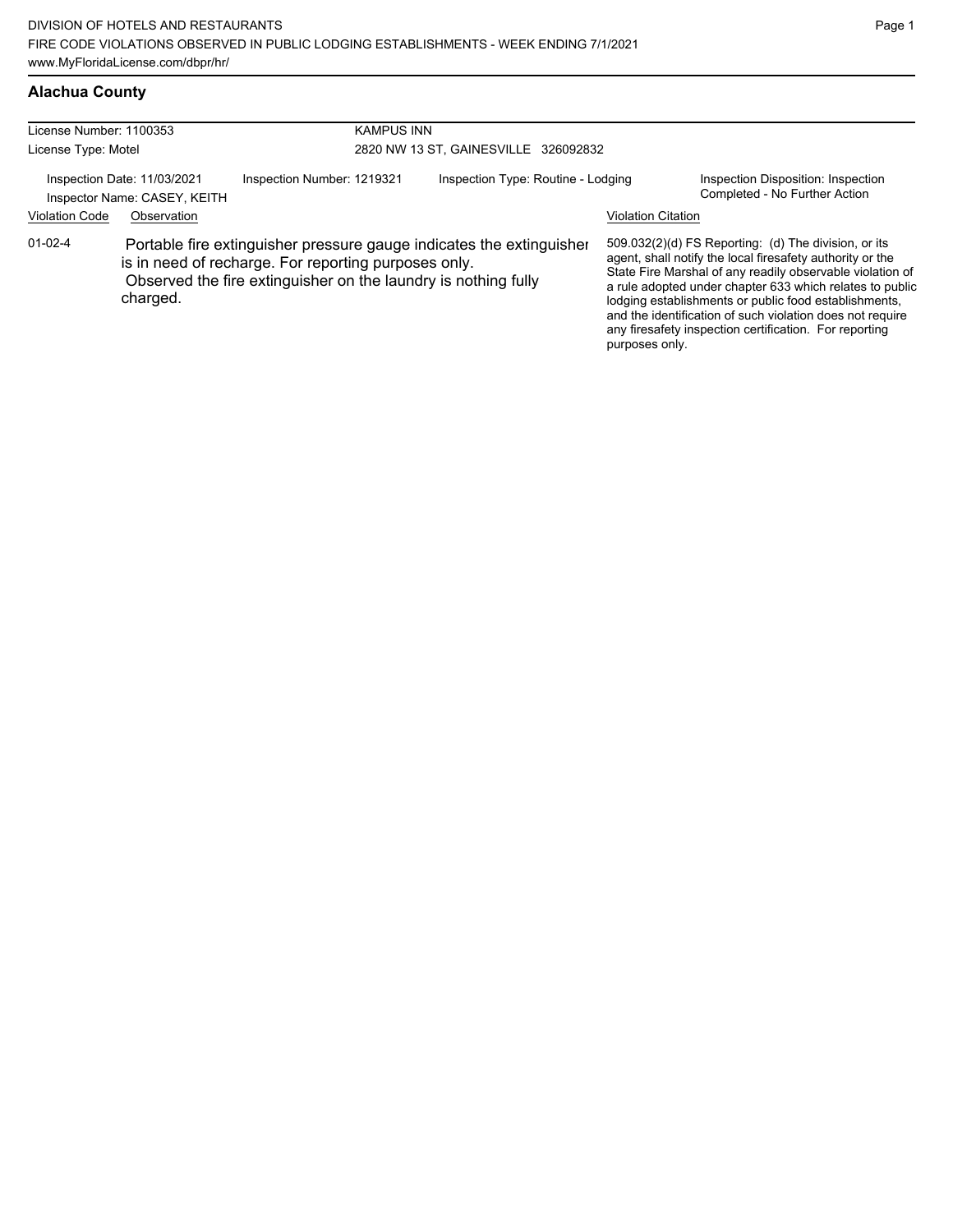#### License Number: 1305244 License Type: Hotel SPRINGHILL SUITES PANAMA CITY BEACH BEACHFRONT 12513 FRONT BEACH RD, PANAMA CITY BEACH 32407 Inspection Date: 11/01/2021 Inspection Number: 1160382 Inspection Type: Routine - Lodging Inspection Disposition: Inspection<br>Inspector Name: IVNN NICKOLAS Inspector Name: LYNN, NICKOLAS Violation Code Observation Violation Citation 61C-1.004(10) FAC and 509.032(2)(d) FS Reporting: 61C-1.004(10) The insurance inspector's boiler report is required annually for power boilers and high pressure/high temperature boilers and biannually for low pressure steam or vapor heating boilers. 509.032(2)(d) The division, or its agent, shall notify the local firesafety authority or the State Fire Marshal of any readily observable violation of a rule adopted under chapter 633 which relates to public lodging establishments or public 08-03-4 No boiler certificate or insurance inspector's boiler report available. For reporting purposes only. 4 water heaters exceed 400,000 btu.

food establishments, and the identification of such violation does not require any firesafety inspection certification. For reporting purposes only.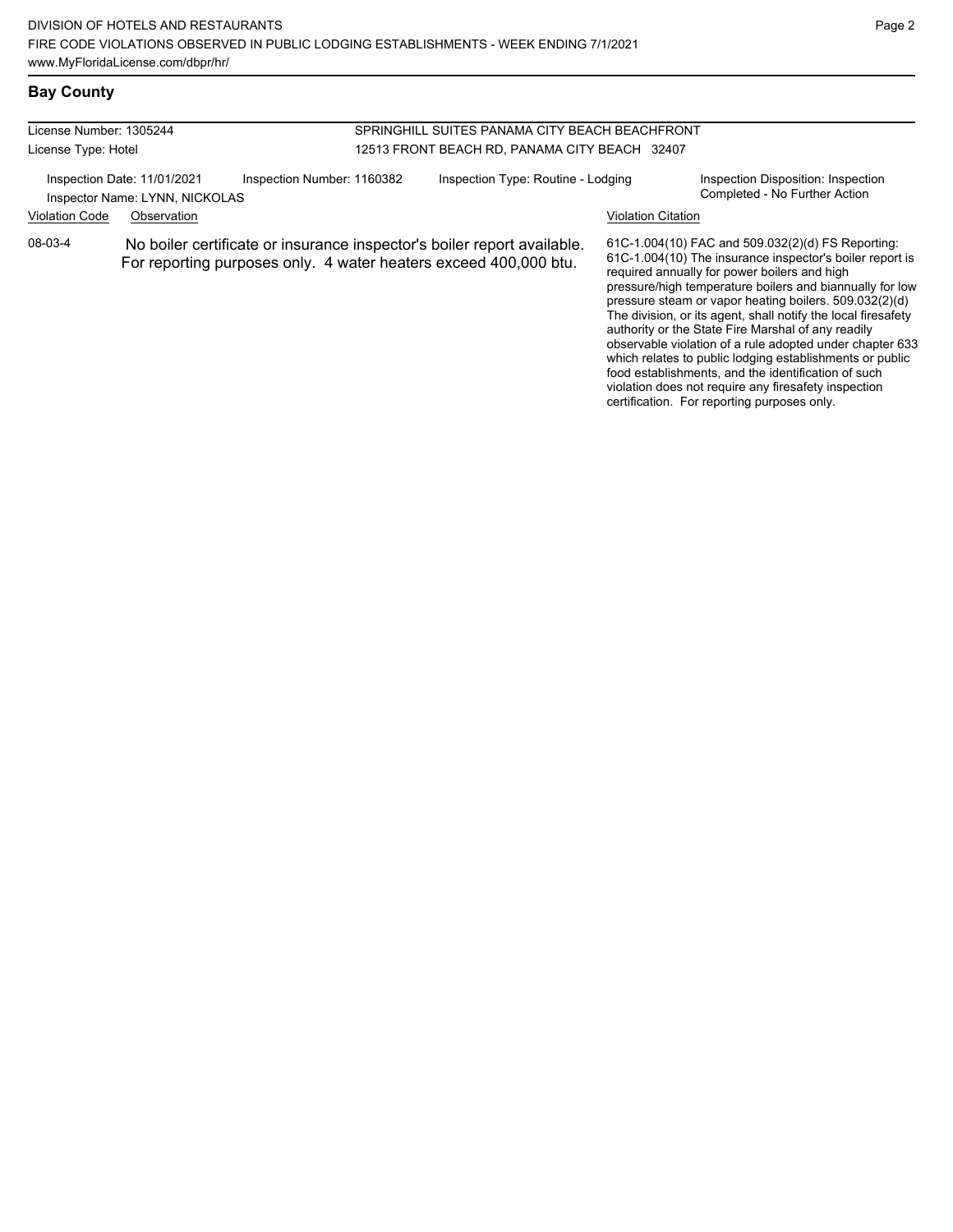which relates to public lodging establishments or public food establishments, and the identification of such violation does not require any firesafety inspection certification. For reporting purposes only.

## **Brevard County**

| License Number: 1504985<br>License Type: Hotel |                                                                    |                                                                                                                                                                                    | <b>HAMPTON INN</b><br>3425 N ATLANTIC AVE, COCOA BCH 32931 |                           |                                                                                                                                                                                                                                                                                                                                                                                                                                                                        |  |  |
|------------------------------------------------|--------------------------------------------------------------------|------------------------------------------------------------------------------------------------------------------------------------------------------------------------------------|------------------------------------------------------------|---------------------------|------------------------------------------------------------------------------------------------------------------------------------------------------------------------------------------------------------------------------------------------------------------------------------------------------------------------------------------------------------------------------------------------------------------------------------------------------------------------|--|--|
|                                                | Inspection Date: 11/04/2021<br>Inspector Name: HICKS, GEORGE RANDY | Inspection Number: 1161222                                                                                                                                                         | Inspection Type: Routine - Lodging                         |                           | Inspection Disposition: Inspection<br>Completed - No Further Action                                                                                                                                                                                                                                                                                                                                                                                                    |  |  |
| <b>Violation Code</b>                          | Observation                                                        |                                                                                                                                                                                    |                                                            | <b>Violation Citation</b> |                                                                                                                                                                                                                                                                                                                                                                                                                                                                        |  |  |
| 08-01-4                                        |                                                                    | Boiler certificate or insurance inspector's boiler report expired. For<br>reporting purposes only. Expired 4/17/21, operator states inspected<br>March 2021, awaiting certificate. |                                                            |                           | 61C-1.004(10) FAC and 509.032(2)(d) FS Reporting:<br>61C-1.004(10) The insurance inspector's boiler report is<br>required annually for power boilers and high<br>pressure/high temperature boilers and biannually for low<br>pressure steam or vapor heating boilers. 509.032(2)(d)<br>The division, or its agent, shall notify the local firesafety<br>authority or the State Fire Marshal of any readily<br>observable violation of a rule adopted under chapter 633 |  |  |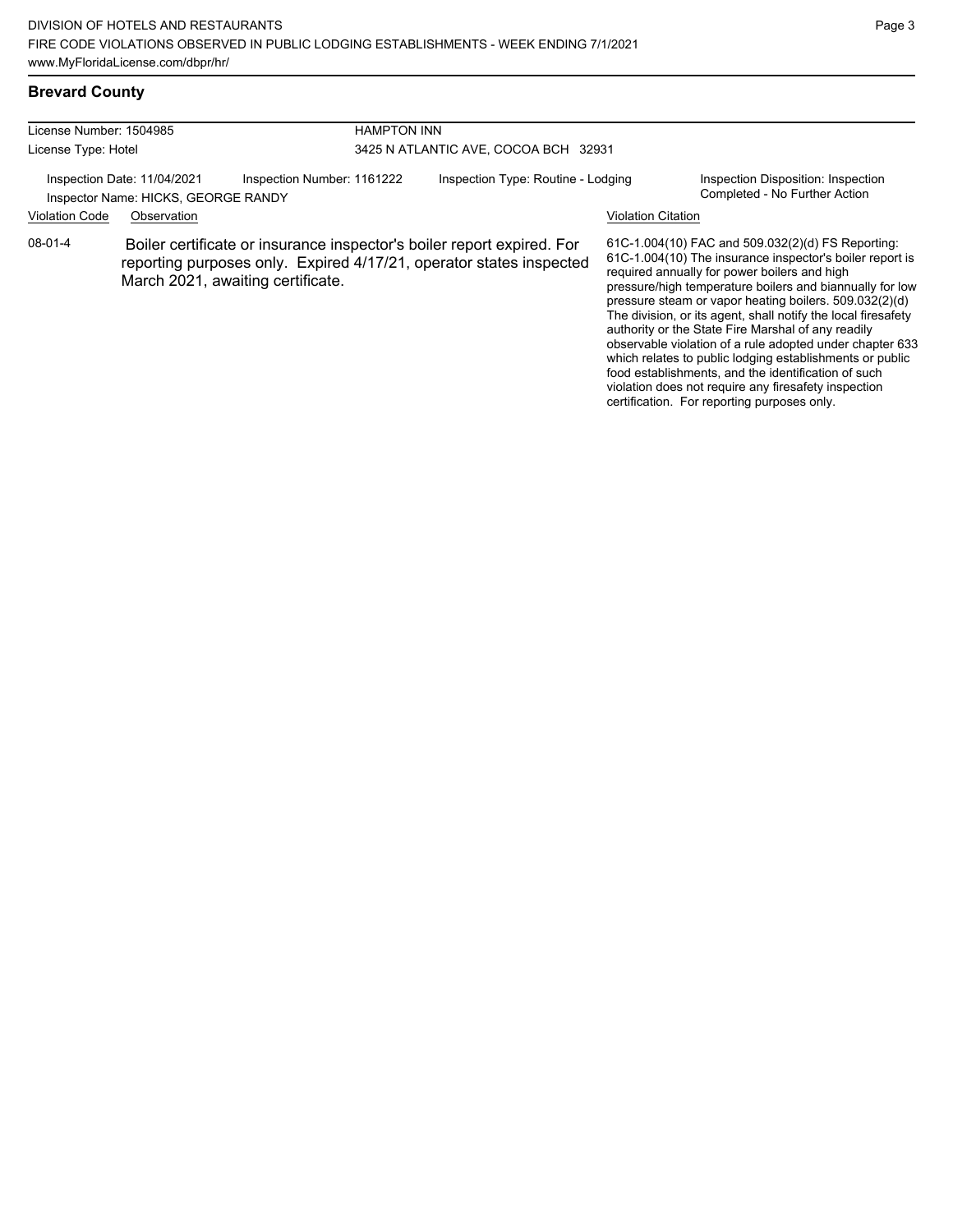any firesafety inspection certification. For reporting

| <b>Broward County</b>   |                                                                                                                                                                                  |                 |                                                       |                           |                                                                                                                                                                                                                                                                                                                                                                                                                                                                                                                                                                                                                                                                                                  |
|-------------------------|----------------------------------------------------------------------------------------------------------------------------------------------------------------------------------|-----------------|-------------------------------------------------------|---------------------------|--------------------------------------------------------------------------------------------------------------------------------------------------------------------------------------------------------------------------------------------------------------------------------------------------------------------------------------------------------------------------------------------------------------------------------------------------------------------------------------------------------------------------------------------------------------------------------------------------------------------------------------------------------------------------------------------------|
| License Number: 1621709 |                                                                                                                                                                                  | <b>HIJI LLC</b> |                                                       |                           |                                                                                                                                                                                                                                                                                                                                                                                                                                                                                                                                                                                                                                                                                                  |
| License Type: Apartment |                                                                                                                                                                                  |                 | 219 - 223 S 17 AVE, HOLLYWOOD 33020                   |                           |                                                                                                                                                                                                                                                                                                                                                                                                                                                                                                                                                                                                                                                                                                  |
|                         | Inspection Date: 11/05/2021<br>Inspection Number: 1533374<br>Inspector Name: CHRISTGEN, THOM                                                                                     |                 | Inspection Type: Lodging-Licensing<br>Inspection      |                           | Inspection Disposition: Inspection<br>Completed - No Further Action                                                                                                                                                                                                                                                                                                                                                                                                                                                                                                                                                                                                                              |
| Violation Code          | Observation                                                                                                                                                                      |                 |                                                       | <b>Violation Citation</b> |                                                                                                                                                                                                                                                                                                                                                                                                                                                                                                                                                                                                                                                                                                  |
| $01-02-4$               | Portable fire extinguisher pressure gauge indicates the extinguisher<br>is in need of recharge. For reporting purposes only. Observed on<br>the first floor of the 221 building. |                 |                                                       | purposes only.            | 509.032(2)(d) FS Reporting: (d) The division, or its<br>agent, shall notify the local firesafety authority or the<br>State Fire Marshal of any readily observable violation of<br>a rule adopted under chapter 633 which relates to public<br>lodging establishments or public food establishments,<br>and the identification of such violation does not require<br>any firesafety inspection certification. For reporting                                                                                                                                                                                                                                                                       |
| License Number: 1620848 |                                                                                                                                                                                  |                 | HILTON FT LAUDERDALE BEACH RESORT                     |                           |                                                                                                                                                                                                                                                                                                                                                                                                                                                                                                                                                                                                                                                                                                  |
| License Type: Hotel     |                                                                                                                                                                                  |                 | 505 N FT LAUDERDALE BEACH BLVD, FORT LAUDERDALE 33304 |                           |                                                                                                                                                                                                                                                                                                                                                                                                                                                                                                                                                                                                                                                                                                  |
|                         | Inspection Date: 11/02/2021<br>Inspection Number: 1159334<br>Inspector Name: BRANN, JUSTIN                                                                                       |                 | Inspection Type: Routine - Lodging                    |                           | Inspection Disposition: Inspection<br>Completed - No Further Action                                                                                                                                                                                                                                                                                                                                                                                                                                                                                                                                                                                                                              |
| <b>Violation Code</b>   | Observation                                                                                                                                                                      |                 |                                                       | <b>Violation Citation</b> |                                                                                                                                                                                                                                                                                                                                                                                                                                                                                                                                                                                                                                                                                                  |
| $04 - 01 - 4$           | Trouble/alarm light illuminated on the fire alarm control panel. For<br>reporting purposes only.<br>Inspector will email inspection report to Fire Marshall for review.          |                 |                                                       | purposes only.            | 509.032(2)(d) FS Reporting: The division, or its agent,<br>shall notify the local firesafety authority or the State Fire<br>Marshal of any readily observable violation of a rule<br>adopted under chapter 633 which relates to public<br>lodging establishments or public food establishments,<br>and the identification of such violation does not require<br>any firesafety inspection certification. For reporting                                                                                                                                                                                                                                                                           |
| 08-01-4                 | Boiler certificate or insurance inspector's boiler report expired. For<br>reporting purposes only.<br>Kitchen 125012 exp 9-27-2021; 125016 exp 9-27-2021                         |                 |                                                       |                           | 61C-1.004(10) FAC and 509.032(2)(d) FS Reporting:<br>61C-1.004(10) The insurance inspector's boiler report is<br>required annually for power boilers and high<br>pressure/high temperature boilers and biannually for low<br>pressure steam or vapor heating boilers. 509.032(2)(d)<br>The division, or its agent, shall notify the local firesafety<br>authority or the State Fire Marshal of any readily<br>observable violation of a rule adopted under chapter 633<br>which relates to public lodging establishments or public<br>food establishments, and the identification of such<br>violation does not require any firesafety inspection<br>certification. For reporting purposes only. |
| License Number: 1620921 |                                                                                                                                                                                  |                 | COURTYARD FORT LAUDERDALE DOWNTOWN                    |                           |                                                                                                                                                                                                                                                                                                                                                                                                                                                                                                                                                                                                                                                                                                  |
| License Type: Hotel     |                                                                                                                                                                                  |                 | 721 N FEDERAL HWY, FORT LAUDERDALE 33304              |                           |                                                                                                                                                                                                                                                                                                                                                                                                                                                                                                                                                                                                                                                                                                  |
| <b>Violation Code</b>   | Inspection Date: 11/03/2021<br>Inspection Number: 1160102<br>Inspector Name: BARTON, GEOFFREY<br>Observation                                                                     |                 | Inspection Type: Routine - Lodging                    | <b>Violation Citation</b> | Inspection Disposition: Warning<br>Issued                                                                                                                                                                                                                                                                                                                                                                                                                                                                                                                                                                                                                                                        |
| $04 - 01 - 4$           | Trouble/alarm light illuminated on the fire alarm control panel. For<br>reporting purposes only.<br>Trouble light indicator on panel.                                            |                 |                                                       |                           | 509.032(2)(d) FS Reporting: The division, or its agent,<br>shall notify the local firesafety authority or the State Fire<br>Marshal of any readily observable violation of a rule<br>adopted under chapter 633 which relates to public<br>lodging establishments or public food establishments,<br>and the identification of such violation does not require                                                                                                                                                                                                                                                                                                                                     |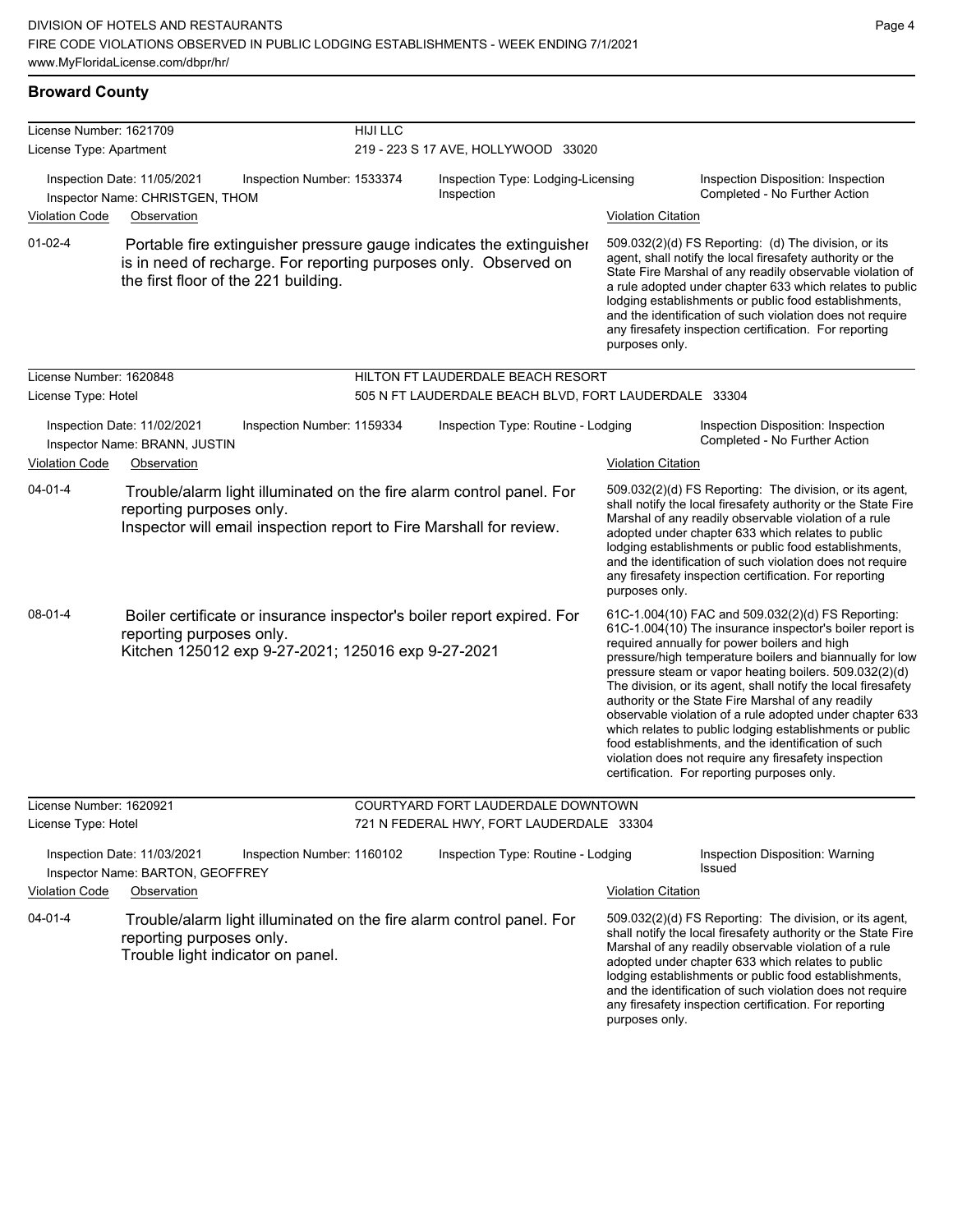### **Broward County**

| License Number: 1621708 |                                                              |                            | <b>BELL SUNRISE</b>                  |                                                                                                                                             |                           |                                                                                                                                                                                                                                                                                                                                                                                                                        |  |
|-------------------------|--------------------------------------------------------------|----------------------------|--------------------------------------|---------------------------------------------------------------------------------------------------------------------------------------------|---------------------------|------------------------------------------------------------------------------------------------------------------------------------------------------------------------------------------------------------------------------------------------------------------------------------------------------------------------------------------------------------------------------------------------------------------------|--|
| License Type: Apartment |                                                              |                            | 1020 NE 12 AVE, FT. LAUDERDALE 33304 |                                                                                                                                             |                           |                                                                                                                                                                                                                                                                                                                                                                                                                        |  |
|                         | Inspection Date: 11/02/2021<br>Inspector Name: BRANN, JUSTIN | Inspection Number: 1533352 |                                      | Inspection Type: Lodging-Licensing<br>Inspection                                                                                            |                           | Inspection Disposition: Inspection<br>Completed - No Further Action                                                                                                                                                                                                                                                                                                                                                    |  |
| <b>Violation Code</b>   | Observation                                                  |                            |                                      |                                                                                                                                             | <b>Violation Citation</b> |                                                                                                                                                                                                                                                                                                                                                                                                                        |  |
| 04-01-4                 | reporting purposes only.<br>Bldg 1201.                       |                            |                                      | Trouble/alarm light illuminated on the fire alarm control panel. For<br>Inspector will email inspection report to Fire Marshall for review. | purposes only.            | 509.032(2)(d) FS Reporting: The division, or its agent,<br>shall notify the local firesafety authority or the State Fire<br>Marshal of any readily observable violation of a rule<br>adopted under chapter 633 which relates to public<br>lodging establishments or public food establishments,<br>and the identification of such violation does not require<br>any firesafety inspection certification. For reporting |  |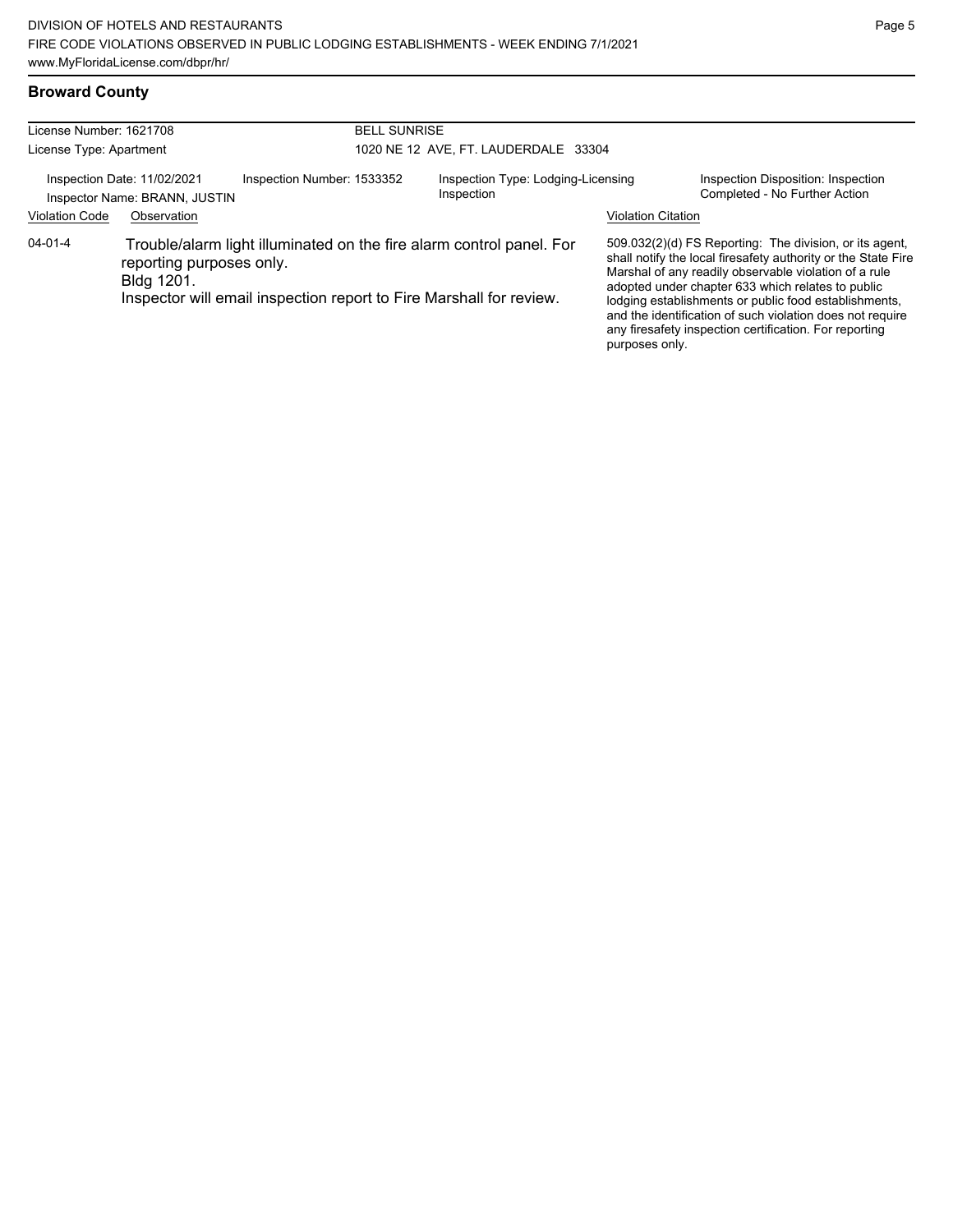#### **Collier County**

| License Number: 2101627 |                                                              |                                                                                                                                                                                                                   | <b>MARCO ISLAND LAKESIDE INN</b>   |                           |                                                                                                                                                                                                                                                                                                                                                                                                                            |
|-------------------------|--------------------------------------------------------------|-------------------------------------------------------------------------------------------------------------------------------------------------------------------------------------------------------------------|------------------------------------|---------------------------|----------------------------------------------------------------------------------------------------------------------------------------------------------------------------------------------------------------------------------------------------------------------------------------------------------------------------------------------------------------------------------------------------------------------------|
|                         |                                                              |                                                                                                                                                                                                                   |                                    |                           |                                                                                                                                                                                                                                                                                                                                                                                                                            |
| License Type: Motel     |                                                              |                                                                                                                                                                                                                   | 155 FIRST AVE, MARCO ISLAND 34145  |                           |                                                                                                                                                                                                                                                                                                                                                                                                                            |
|                         | Inspection Date: 10/29/2021<br>Inspector Name: GRAVES, PETER | Inspection Number: 1218224                                                                                                                                                                                        | Inspection Type: Routine - Lodging |                           | Inspection Disposition: Inspection<br>Completed - No Further Action                                                                                                                                                                                                                                                                                                                                                        |
| <b>Violation Code</b>   | Observation                                                  |                                                                                                                                                                                                                   |                                    | <b>Violation Citation</b> |                                                                                                                                                                                                                                                                                                                                                                                                                            |
| $01 - 06 - 4$           | the glass.                                                   | Portable fire extinguisher locked in a box with no means of access<br>to the fire extinguisher. For reporting purposes only. Observed the<br>fire extinguisher near the office door has no implement for breaking |                                    | purposes only.            | 509.032(2)(d) FS Reporting: (d) The division, or its<br>agent, shall notify the local firesafety authority or the<br>State Fire Marshal of any readily observable violation of<br>a rule adopted under chapter 633 which relates to public<br>lodging establishments or public food establishments,<br>and the identification of such violation does not require<br>any firesafety inspection certification. For reporting |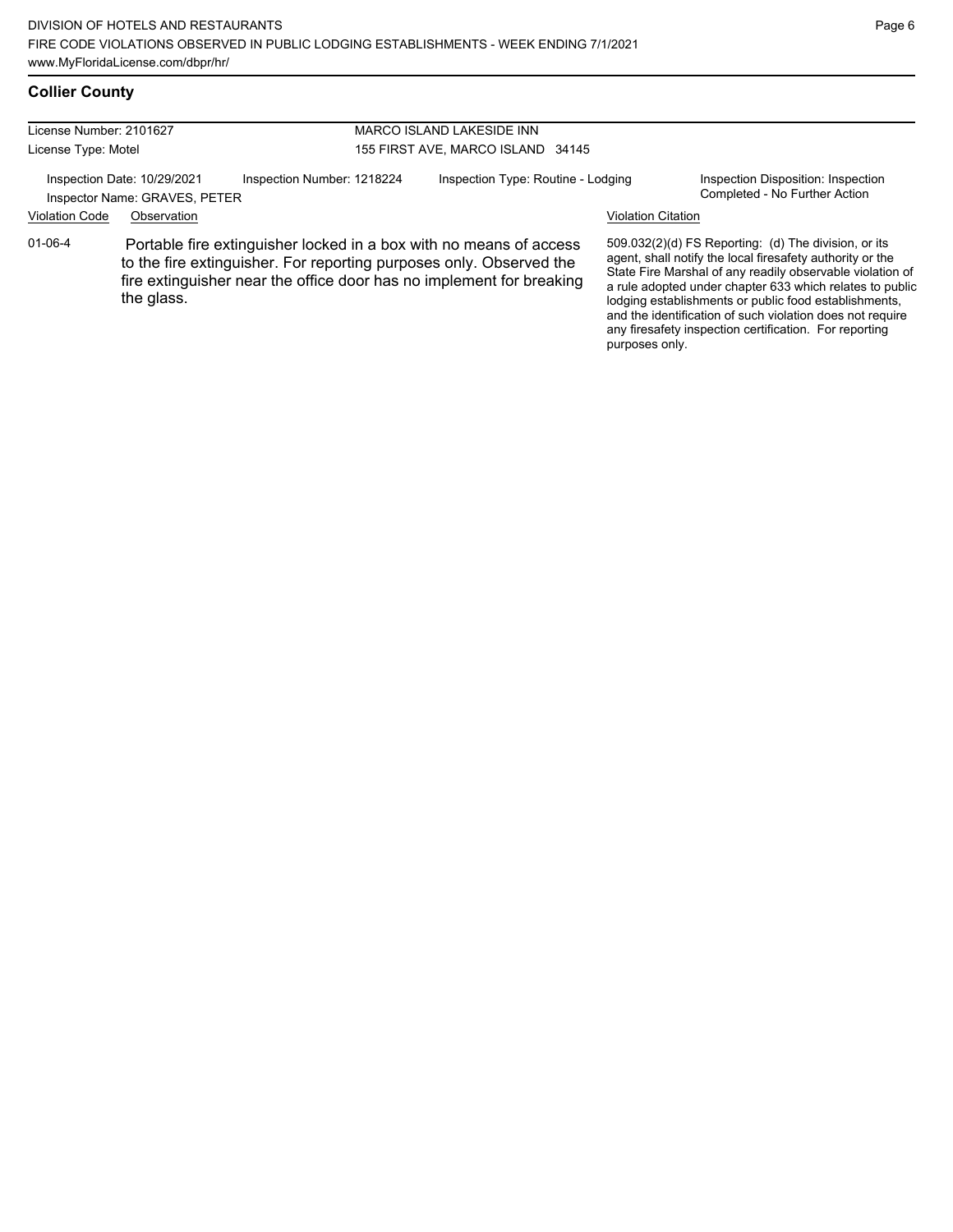| License Number: 2312295 |                                                                  |                            | <b>CHAPLE APTS</b> |                                                                                                                                          |                           |                                                                                                                                                                                                                                                                                                                                                                                                                            |
|-------------------------|------------------------------------------------------------------|----------------------------|--------------------|------------------------------------------------------------------------------------------------------------------------------------------|---------------------------|----------------------------------------------------------------------------------------------------------------------------------------------------------------------------------------------------------------------------------------------------------------------------------------------------------------------------------------------------------------------------------------------------------------------------|
| License Type: Apartment |                                                                  |                            |                    | 1085 W 27 ST, HIALEAH 33010                                                                                                              |                           |                                                                                                                                                                                                                                                                                                                                                                                                                            |
|                         | Inspection Date: 11/05/2021<br>Inspector Name: PRIETO, EDGAR     | Inspection Number: 1517787 |                    | Inspection Type: Routine - Lodging                                                                                                       |                           | Inspection Disposition: Warning<br>Issued                                                                                                                                                                                                                                                                                                                                                                                  |
| <b>Violation Code</b>   | Observation                                                      |                            |                    |                                                                                                                                          | <b>Violation Citation</b> |                                                                                                                                                                                                                                                                                                                                                                                                                            |
| $04 - 01 - 4$           | reporting purposes only.                                         |                            |                    | Trouble/alarm light illuminated on the fire alarm control panel. For                                                                     | purposes only.            | 509.032(2)(d) FS Reporting: The division, or its agent,<br>shall notify the local firesafety authority or the State Fire<br>Marshal of any readily observable violation of a rule<br>adopted under chapter 633 which relates to public<br>lodging establishments or public food establishments,<br>and the identification of such violation does not require<br>any firesafety inspection certification. For reporting     |
| License Number: 2312644 |                                                                  |                            |                    | <b>GARDEN INN HOMESTEAD</b>                                                                                                              |                           |                                                                                                                                                                                                                                                                                                                                                                                                                            |
| License Type: Motel     |                                                                  |                            |                    | 51 SOUTH HOMESTEAD BLVD, HOMESTEAD 33030                                                                                                 |                           |                                                                                                                                                                                                                                                                                                                                                                                                                            |
|                         | Inspection Date: 10/29/2021<br>Inspector Name: LEIDECKER, EDILMA | Inspection Number: 1218649 |                    | Inspection Type: Routine - Lodging                                                                                                       |                           | Inspection Disposition: Inspection<br>Completed - No Further Action                                                                                                                                                                                                                                                                                                                                                        |
| <b>Violation Code</b>   | Observation                                                      |                            |                    |                                                                                                                                          | <b>Violation Citation</b> |                                                                                                                                                                                                                                                                                                                                                                                                                            |
| $01 - 06 - 4$           | next to room 234.                                                |                            |                    | Portable fire extinguisher locked in a box with no means of access<br>to the fire extinguisher. For reporting purposes only. One located | purposes only.            | 509.032(2)(d) FS Reporting: (d) The division, or its<br>agent, shall notify the local firesafety authority or the<br>State Fire Marshal of any readily observable violation of<br>a rule adopted under chapter 633 which relates to public<br>lodging establishments or public food establishments,<br>and the identification of such violation does not require<br>any firesafety inspection certification. For reporting |
| License Number: 2320327 |                                                                  |                            | <b>FAIRWAY INN</b> |                                                                                                                                          |                           |                                                                                                                                                                                                                                                                                                                                                                                                                            |
| License Type: Motel     |                                                                  |                            |                    | 100 U S 1, FLORIDA CITY 33034                                                                                                            |                           |                                                                                                                                                                                                                                                                                                                                                                                                                            |
|                         | Inspection Date: 11/01/2021<br>Inspector Name: LEIDECKER, EDILMA | Inspection Number: 1218442 |                    | Inspection Type: Routine - Lodging                                                                                                       |                           | Inspection Disposition: Inspection<br>Completed - No Further Action                                                                                                                                                                                                                                                                                                                                                        |
| <b>Violation Code</b>   | Observation                                                      |                            |                    |                                                                                                                                          | <b>Violation Citation</b> |                                                                                                                                                                                                                                                                                                                                                                                                                            |
| $04 - 01 - 4$           | reporting purposes only.                                         |                            |                    | Trouble/alarm light illuminated on the fire alarm control panel. For                                                                     |                           | 509.032(2)(d) FS Reporting: The division, or its agent,<br>shall notify the local firesafety authority or the State Fire<br>Marshal of any readily observable violation of a rule<br>adopted under chapter 633 which relates to public<br>lodging establishments or public food establishments,<br>and the identification of such violation does not require<br>any firesafety inspection certification. For reporting     |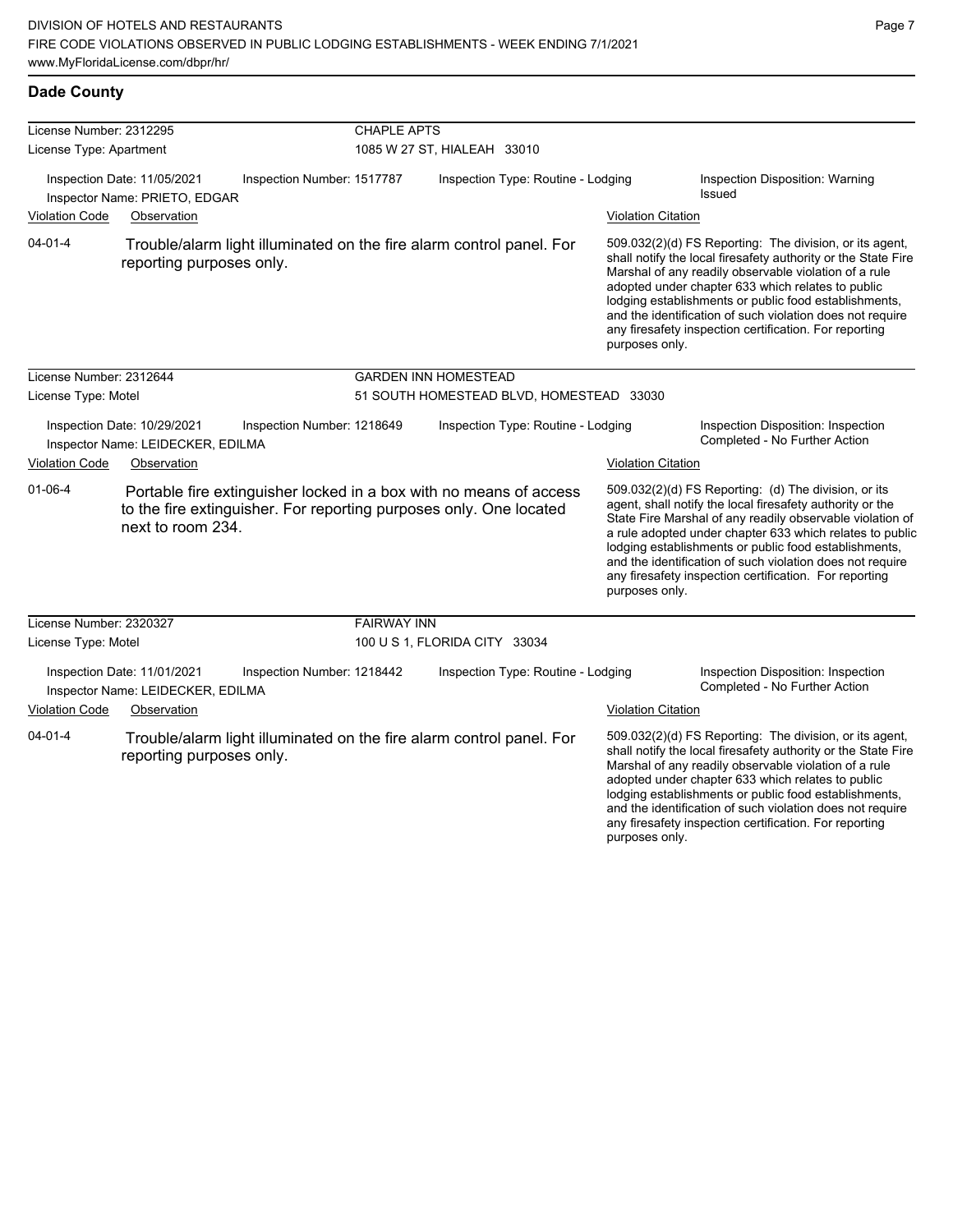| License Number: 2329564 |                                                                    |                                                                                                                                                                                                             | ORCHID GROVE |                                                                           |                           |                                                                                                                                                                                                                                                                                                                                                                                                                                                                                                                                                                                                                                                                                                  |
|-------------------------|--------------------------------------------------------------------|-------------------------------------------------------------------------------------------------------------------------------------------------------------------------------------------------------------|--------------|---------------------------------------------------------------------------|---------------------------|--------------------------------------------------------------------------------------------------------------------------------------------------------------------------------------------------------------------------------------------------------------------------------------------------------------------------------------------------------------------------------------------------------------------------------------------------------------------------------------------------------------------------------------------------------------------------------------------------------------------------------------------------------------------------------------------------|
| License Type: Apartment |                                                                    |                                                                                                                                                                                                             |              | 750 NW 8 ST, FLORIDA CITY 33034                                           |                           |                                                                                                                                                                                                                                                                                                                                                                                                                                                                                                                                                                                                                                                                                                  |
|                         | Inspection Date: 11/01/2021<br>Inspector Name: LEIDECKER, EDILMA   | Inspection Number: 1518860                                                                                                                                                                                  |              | Inspection Type: Routine - Lodging                                        |                           | Inspection Disposition: Inspection<br>Completed - No Further Action                                                                                                                                                                                                                                                                                                                                                                                                                                                                                                                                                                                                                              |
| <b>Violation Code</b>   | Observation                                                        |                                                                                                                                                                                                             |              |                                                                           | <b>Violation Citation</b> |                                                                                                                                                                                                                                                                                                                                                                                                                                                                                                                                                                                                                                                                                                  |
| $04 - 01 - 4$           |                                                                    | Trouble/alarm light illuminated on the fire alarm control panel. For<br>reporting purposes only. Observed trouble/alarm light illuminated on<br>the fire alarm control panel located in building 2.         |              |                                                                           | purposes only.            | 509.032(2)(d) FS Reporting: The division, or its agent,<br>shall notify the local firesafety authority or the State Fire<br>Marshal of any readily observable violation of a rule<br>adopted under chapter 633 which relates to public<br>lodging establishments or public food establishments,<br>and the identification of such violation does not require<br>any firesafety inspection certification. For reporting                                                                                                                                                                                                                                                                           |
| 04-06-4                 |                                                                    | Fire alarm control panel emitting an audible alarm. For reporting<br>purposes only. At control panel located in building 2.                                                                                 |              |                                                                           | purposes only.            | 509.032(2)(d) FS Reporting: The division, or its agent,<br>shall notify the local firesafety authority or the State Fire<br>Marshal of any readily observable violation of a rule<br>adopted under chapter 633 which relates to public<br>lodging establishments or public food establishments,<br>and the identification of such violation does not require<br>any firesafety inspection certification. For reporting                                                                                                                                                                                                                                                                           |
| License Number: 2329417 |                                                                    |                                                                                                                                                                                                             | MR C         |                                                                           |                           |                                                                                                                                                                                                                                                                                                                                                                                                                                                                                                                                                                                                                                                                                                  |
| License Type: Hotel     |                                                                    |                                                                                                                                                                                                             |              | 2988 MCFARLANE RD, MIAMI 33133                                            |                           |                                                                                                                                                                                                                                                                                                                                                                                                                                                                                                                                                                                                                                                                                                  |
|                         | Inspection Date: 11/02/2021<br>Inspector Name: MASKASEM, SUPPACHAI | Inspection Number: 1161848                                                                                                                                                                                  |              | Inspection Type: Routine - Lodging                                        |                           | Inspection Disposition: Inspection<br>Completed - No Further Action                                                                                                                                                                                                                                                                                                                                                                                                                                                                                                                                                                                                                              |
| <b>Violation Code</b>   | Observation                                                        |                                                                                                                                                                                                             |              |                                                                           | <b>Violation Citation</b> |                                                                                                                                                                                                                                                                                                                                                                                                                                                                                                                                                                                                                                                                                                  |
| 08-01-4                 | 135908 expired 09/05/2021                                          | Boiler certificate or insurance inspector's boiler report expired. For<br>reporting purposes only. Boilers certificates 135906, 135907,                                                                     |              |                                                                           |                           | 61C-1.004(10) FAC and 509.032(2)(d) FS Reporting:<br>61C-1.004(10) The insurance inspector's boiler report is<br>required annually for power boilers and high<br>pressure/high temperature boilers and biannually for low<br>pressure steam or vapor heating boilers. 509.032(2)(d)<br>The division, or its agent, shall notify the local firesafety<br>authority or the State Fire Marshal of any readily<br>observable violation of a rule adopted under chapter 633<br>which relates to public lodging establishments or public<br>food establishments, and the identification of such<br>violation does not require any firesafety inspection<br>certification. For reporting purposes only. |
| License Number: 2305469 |                                                                    |                                                                                                                                                                                                             |              | SHELBORNE SOUTH BEACH                                                     |                           |                                                                                                                                                                                                                                                                                                                                                                                                                                                                                                                                                                                                                                                                                                  |
| License Type: Hotel     | Inspection Date: 11/03/2021<br>Inspector Name: HODGE, KRISTEN      | Inspection Number: 1161458                                                                                                                                                                                  |              | 1801 COLLINS AVE, MIAMI BEACH 33139<br>Inspection Type: Routine - Lodging |                           | Inspection Disposition: Inspection<br>Completed - No Further Action                                                                                                                                                                                                                                                                                                                                                                                                                                                                                                                                                                                                                              |
| <b>Violation Code</b>   | Observation                                                        |                                                                                                                                                                                                             |              |                                                                           | <b>Violation Citation</b> |                                                                                                                                                                                                                                                                                                                                                                                                                                                                                                                                                                                                                                                                                                  |
| 08-01-4                 |                                                                    | Boiler certificate or insurance inspector's boiler report expired. For<br>reporting purposes only. Observed boiler jurisdiction number's<br>055333; 055334 all expired on 04/28/2019. ** Repeat Violation** |              |                                                                           |                           | 61C-1.004(10) FAC and 509.032(2)(d) FS Reporting:<br>61C-1.004(10) The insurance inspector's boiler report is<br>required annually for power boilers and high<br>pressure/high temperature boilers and biannually for low<br>pressure steam or vapor heating boilers. 509.032(2)(d)<br>The division, or its agent, shall notify the local firesafety<br>authority or the State Fire Marshal of any readily<br>observable violation of a rule adopted under chapter 633<br>which relates to public lodging establishments or public<br>food establishments, and the identification of such<br>violation does not require any firesafety inspection<br>certification. For reporting purposes only. |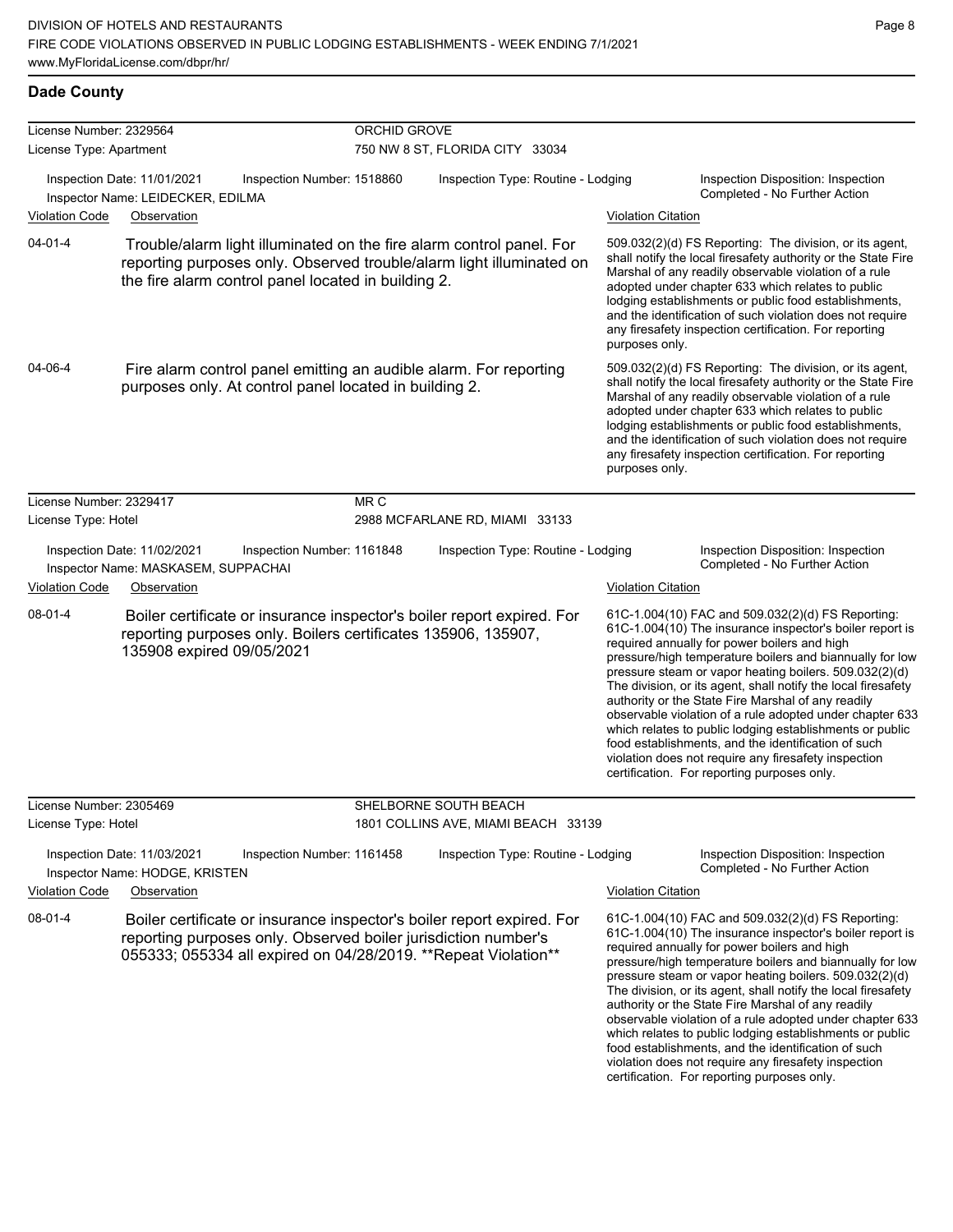| License Number: 2329233 |                                                                                                                                                                                                                  |                  | <b>WALDORF TOWERS HOTEL</b>          |                           |                                                                                                                                                                                                                                                                                                                                                                                                                            |  |  |
|-------------------------|------------------------------------------------------------------------------------------------------------------------------------------------------------------------------------------------------------------|------------------|--------------------------------------|---------------------------|----------------------------------------------------------------------------------------------------------------------------------------------------------------------------------------------------------------------------------------------------------------------------------------------------------------------------------------------------------------------------------------------------------------------------|--|--|
| License Type: Hotel     |                                                                                                                                                                                                                  |                  | 860 OCEAN DR, MIAMI BEACH 33139      |                           |                                                                                                                                                                                                                                                                                                                                                                                                                            |  |  |
|                         | Inspection Date: 11/03/2021<br>Inspection Number: 1160444<br>Inspector Name: WILLIAMS, ALFREDA                                                                                                                   |                  | Inspection Type: Routine - Lodging   |                           | Inspection Disposition: Inspection<br>Completed - No Further Action                                                                                                                                                                                                                                                                                                                                                        |  |  |
| Violation Code          | Observation                                                                                                                                                                                                      |                  |                                      | <b>Violation Citation</b> |                                                                                                                                                                                                                                                                                                                                                                                                                            |  |  |
| $04 - 01 - 4$           | Trouble/alarm light illuminated on the fire alarm control panel. For<br>reporting purposes only.                                                                                                                 |                  |                                      | purposes only.            | 509.032(2)(d) FS Reporting: The division, or its agent,<br>shall notify the local firesafety authority or the State Fire<br>Marshal of any readily observable violation of a rule<br>adopted under chapter 633 which relates to public<br>lodging establishments or public food establishments,<br>and the identification of such violation does not require<br>any firesafety inspection certification. For reporting     |  |  |
| License Number: 2329281 |                                                                                                                                                                                                                  | THE LESLIE HOTEL |                                      |                           |                                                                                                                                                                                                                                                                                                                                                                                                                            |  |  |
| License Type: Hotel     |                                                                                                                                                                                                                  |                  | 1244 OCEAN DR, MIAMI BEACH 33139     |                           |                                                                                                                                                                                                                                                                                                                                                                                                                            |  |  |
|                         | Inspection Date: 11/03/2021<br>Inspection Number: 1160757<br>Inspector Name: WILLIAMS, ALFREDA                                                                                                                   |                  | Inspection Type: Routine - Lodging   |                           | Inspection Disposition: Inspection<br>Completed - No Further Action                                                                                                                                                                                                                                                                                                                                                        |  |  |
| Violation Code          | Observation                                                                                                                                                                                                      |                  |                                      | <b>Violation Citation</b> |                                                                                                                                                                                                                                                                                                                                                                                                                            |  |  |
| $01 - 06 - 4$           | Portable fire extinguisher locked in a box with no means of access<br>to the fire extinguisher. For reporting purposes only.<br>Observed fire extinguisher locked on 3rd and 1st floor.<br>Also in laundry area. |                  |                                      | purposes only.            | 509.032(2)(d) FS Reporting: (d) The division, or its<br>agent, shall notify the local firesafety authority or the<br>State Fire Marshal of any readily observable violation of<br>a rule adopted under chapter 633 which relates to public<br>lodging establishments or public food establishments,<br>and the identification of such violation does not require<br>any firesafety inspection certification. For reporting |  |  |
| $04 - 01 - 4$           | Trouble/alarm light illuminated on the fire alarm control panel. For<br>reporting purposes only.                                                                                                                 |                  |                                      | purposes only.            | 509.032(2)(d) FS Reporting: The division, or its agent,<br>shall notify the local firesafety authority or the State Fire<br>Marshal of any readily observable violation of a rule<br>adopted under chapter 633 which relates to public<br>lodging establishments or public food establishments,<br>and the identification of such violation does not require<br>any firesafety inspection certification. For reporting     |  |  |
| License Number: 2307184 |                                                                                                                                                                                                                  |                  | STARLITE APARTMENTS                  |                           |                                                                                                                                                                                                                                                                                                                                                                                                                            |  |  |
| License Type: Hotel     |                                                                                                                                                                                                                  |                  | 750 OCEAN DR, MIAMI BEACH 33139-6294 |                           |                                                                                                                                                                                                                                                                                                                                                                                                                            |  |  |
|                         | Inspection Date: 11/02/2021<br>Inspection Number: 1159670<br>Inspector Name: WILLIAMS, ALFREDA                                                                                                                   |                  | Inspection Type: Routine - Lodging   |                           | Inspection Disposition: Inspection<br>Completed - No Further Action                                                                                                                                                                                                                                                                                                                                                        |  |  |
| <b>Violation Code</b>   | Observation                                                                                                                                                                                                      |                  |                                      | <b>Violation Citation</b> |                                                                                                                                                                                                                                                                                                                                                                                                                            |  |  |
| $01 - 02 - 4$           | Portable fire extinguisher pressure gauge indicates the extinguisher<br>is in need of recharge. For reporting purposes only.<br>Located near room 111.                                                           |                  |                                      |                           | 509.032(2)(d) FS Reporting: (d) The division, or its<br>agent, shall notify the local firesafety authority or the<br>State Fire Marshal of any readily observable violation of<br>a rule adopted under chapter 633 which relates to public<br>lodging establishments or public food establishments,<br>and the identification of such violation does not require<br>any firesafety inspection certification. For reporting |  |  |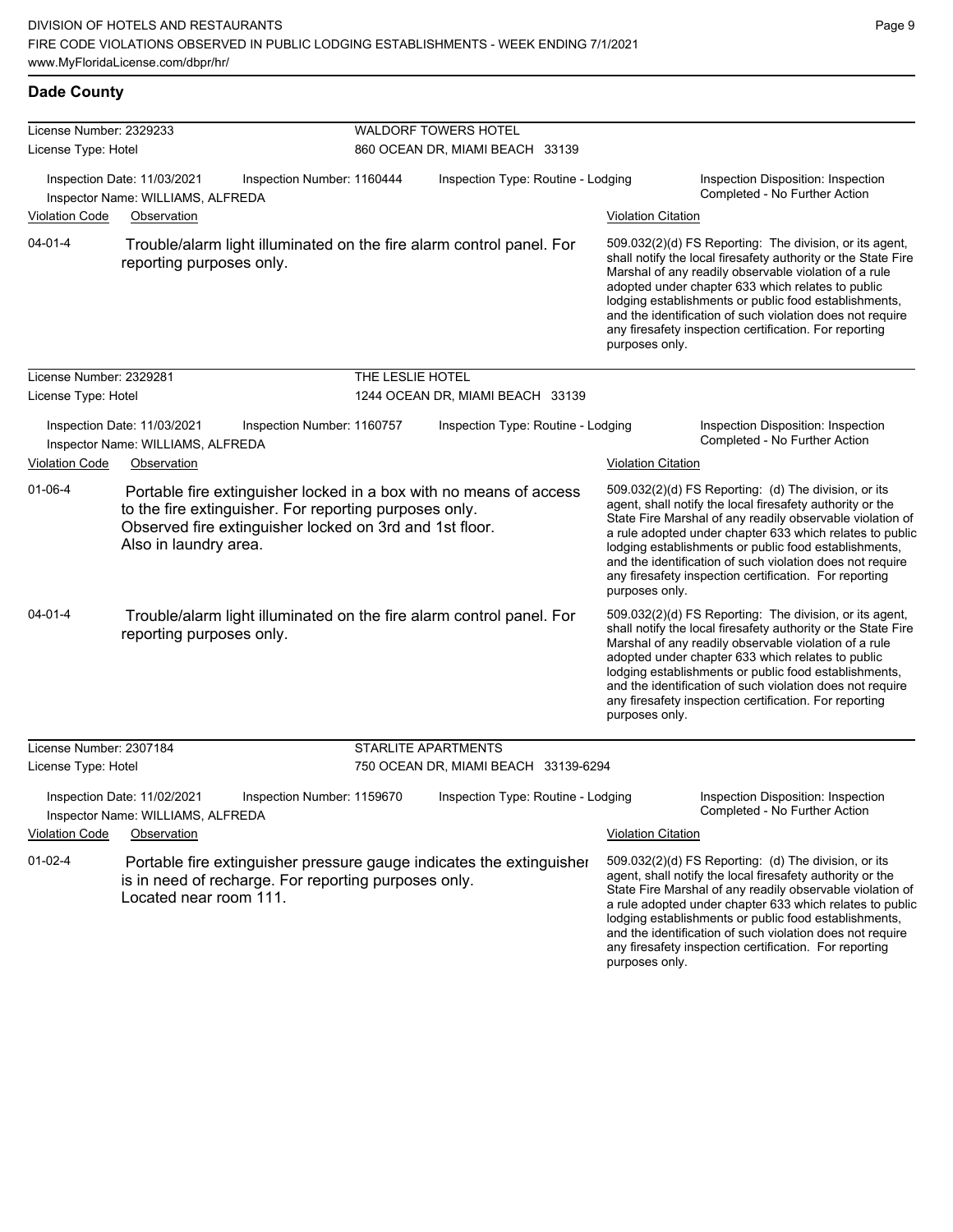a rule adopted under chapter 633 which relates to public lodging establishments or public food establishments, and the identification of such violation does not require any firesafety inspection certification. For reporting

| License Number: 2305010 |                                                                |                                                                                                                                | <b>BALTIC HOTEL</b>                 |                                                                                                                                             |                           |                                                                                                                                                                                                                                                                                                                                                                                                                            |  |
|-------------------------|----------------------------------------------------------------|--------------------------------------------------------------------------------------------------------------------------------|-------------------------------------|---------------------------------------------------------------------------------------------------------------------------------------------|---------------------------|----------------------------------------------------------------------------------------------------------------------------------------------------------------------------------------------------------------------------------------------------------------------------------------------------------------------------------------------------------------------------------------------------------------------------|--|
| License Type: Hotel     |                                                                |                                                                                                                                | 7643 HARDING AVE, MIAMI BEACH 33141 |                                                                                                                                             |                           |                                                                                                                                                                                                                                                                                                                                                                                                                            |  |
|                         | Inspection Date: 10/29/2021<br>Inspector Name: PRIETO, VICENTE | Inspection Number: 1163162                                                                                                     |                                     | Inspection Type: Lodging-Licensing<br>Inspection                                                                                            |                           | Inspection Disposition: Inspection<br>Completed - No Further Action                                                                                                                                                                                                                                                                                                                                                        |  |
| <b>Violation Code</b>   | Observation                                                    |                                                                                                                                |                                     |                                                                                                                                             | <b>Violation Citation</b> |                                                                                                                                                                                                                                                                                                                                                                                                                            |  |
| $04 - 01 - 4$           |                                                                | reporting purposes only. Observed trouble light on.                                                                            |                                     | Trouble/alarm light illuminated on the fire alarm control panel. For                                                                        | purposes only.            | 509.032(2)(d) FS Reporting: The division, or its agent,<br>shall notify the local firesafety authority or the State Fire<br>Marshal of any readily observable violation of a rule<br>adopted under chapter 633 which relates to public<br>lodging establishments or public food establishments,<br>and the identification of such violation does not require<br>any firesafety inspection certification. For reporting     |  |
| License Number: 2307484 |                                                                |                                                                                                                                |                                     | DICKENS COURT APTS 700-710                                                                                                                  |                           |                                                                                                                                                                                                                                                                                                                                                                                                                            |  |
| License Type: Apartment |                                                                |                                                                                                                                |                                     | 700 77 ST, MIAMI BEACH 331412229                                                                                                            |                           |                                                                                                                                                                                                                                                                                                                                                                                                                            |  |
|                         | Inspection Date: 10/29/2021<br>Inspector Name: PRIETO, VICENTE | Inspection Number: 1529777                                                                                                     |                                     | Inspection Type: Routine - Lodging                                                                                                          |                           | Inspection Disposition: Inspection<br>Completed - No Further Action                                                                                                                                                                                                                                                                                                                                                        |  |
| <b>Violation Code</b>   | Observation                                                    |                                                                                                                                |                                     |                                                                                                                                             | <b>Violation Citation</b> |                                                                                                                                                                                                                                                                                                                                                                                                                            |  |
| $01 - 06 - 4$           | **Repeat Violation**                                           | to the fire extinguisher. For reporting purposes only. Observed                                                                |                                     | Portable fire extinguisher locked in a box with no means of access<br>missing breaking devices in fire extinguisher boxes by units 4 and 5. | purposes only.            | 509.032(2)(d) FS Reporting: (d) The division, or its<br>agent, shall notify the local firesafety authority or the<br>State Fire Marshal of any readily observable violation of<br>a rule adopted under chapter 633 which relates to public<br>lodging establishments or public food establishments,<br>and the identification of such violation does not require<br>any firesafety inspection certification. For reporting |  |
| License Number: 2306628 |                                                                |                                                                                                                                | 7600 DICKERS APT                    |                                                                                                                                             |                           |                                                                                                                                                                                                                                                                                                                                                                                                                            |  |
| License Type: Apartment |                                                                |                                                                                                                                |                                     | 7600 DICKENS AVE, MIAMI BEACH 331412239                                                                                                     |                           |                                                                                                                                                                                                                                                                                                                                                                                                                            |  |
|                         | Inspection Date: 10/29/2021<br>Inspector Name: PRIETO, VICENTE | Inspection Number: 1522739                                                                                                     |                                     | Inspection Type: Routine - Lodging                                                                                                          |                           | Inspection Disposition: Inspection<br>Completed - No Further Action                                                                                                                                                                                                                                                                                                                                                        |  |
| <b>Violation Code</b>   | Observation                                                    |                                                                                                                                |                                     |                                                                                                                                             | <b>Violation Citation</b> |                                                                                                                                                                                                                                                                                                                                                                                                                            |  |
| 01-06-4                 |                                                                | to the fire extinguisher. For reporting purposes only. Observed<br>missing breaking device in fire extinguisher box by unit 6. |                                     | Portable fire extinguisher locked in a box with no means of access                                                                          |                           | 509.032(2)(d) FS Reporting: (d) The division, or its<br>agent, shall notify the local firesafety authority or the<br>State Fire Marshal of any readily observable violation of<br>a rule adopted under chapter 633 which relates to public                                                                                                                                                                                 |  |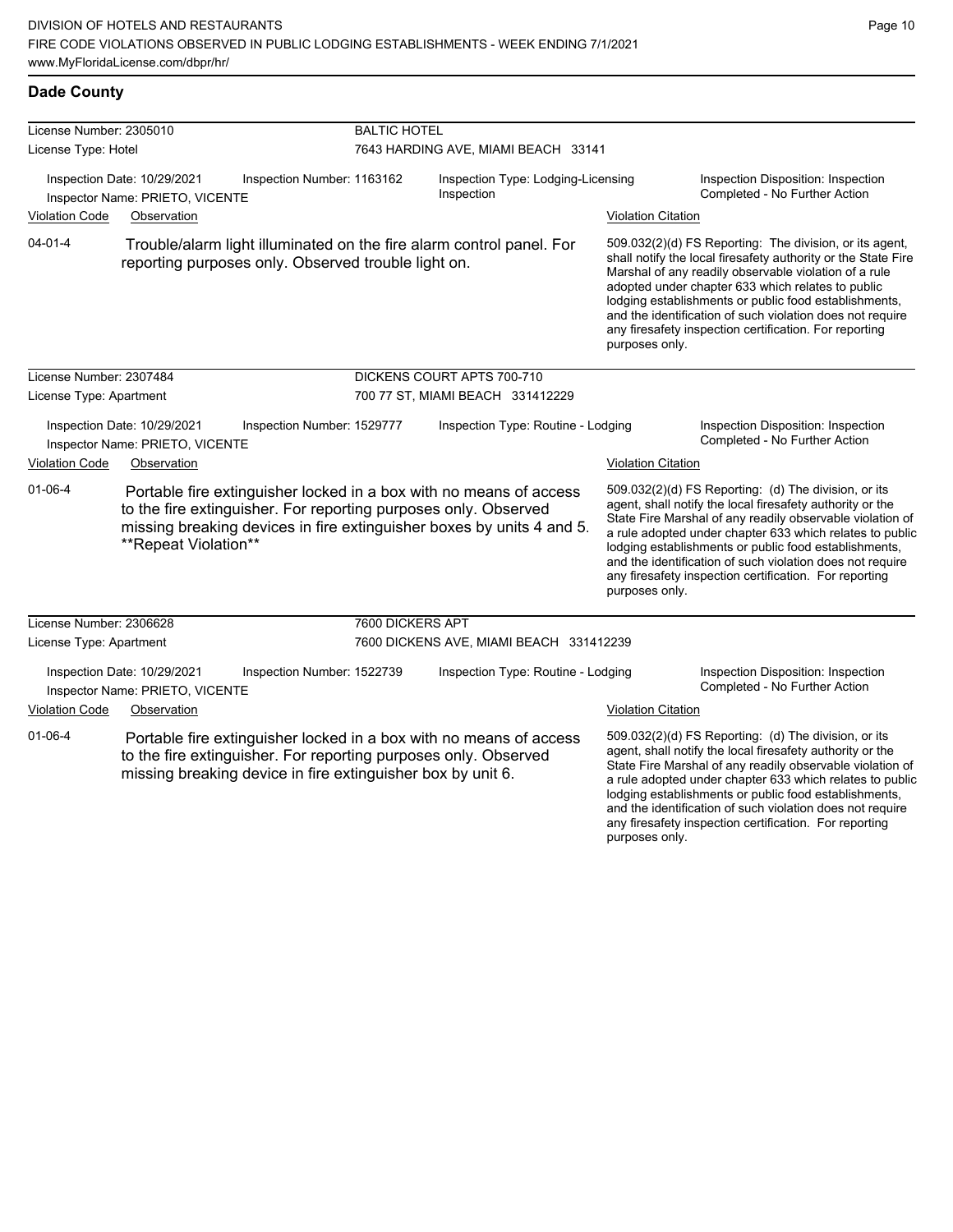food establishments, and the identification of such violation does not require any firesafety inspection certification. For reporting purposes only.

#### **Dade County**

| License Number: 2329270 |                                                                                                                                                 | <b>GRAND BEACH HOTEL SURFSIDE</b>  |                           |                                                                                                                                                                                                                                                                                                                                                                                                                                                                                                                                                                              |
|-------------------------|-------------------------------------------------------------------------------------------------------------------------------------------------|------------------------------------|---------------------------|------------------------------------------------------------------------------------------------------------------------------------------------------------------------------------------------------------------------------------------------------------------------------------------------------------------------------------------------------------------------------------------------------------------------------------------------------------------------------------------------------------------------------------------------------------------------------|
| License Type: Hotel     |                                                                                                                                                 | 9449 COLLINS AVE, SURFSIDE 33154   |                           |                                                                                                                                                                                                                                                                                                                                                                                                                                                                                                                                                                              |
|                         | Inspection Date: 11/02/2021<br>Inspection Number: 1162306<br>Inspector Name: PRIETO, VICENTE                                                    | Inspection Type: Routine - Lodging |                           | Inspection Disposition: Inspection<br>Completed - No Further Action                                                                                                                                                                                                                                                                                                                                                                                                                                                                                                          |
| Violation Code          | Observation                                                                                                                                     |                                    | <b>Violation Citation</b> |                                                                                                                                                                                                                                                                                                                                                                                                                                                                                                                                                                              |
| $04 - 01 - 4$           | Trouble/alarm light illuminated on the fire alarm control panel. For<br>reporting purposes only. **Repeat Violation**                           |                                    | purposes only.            | 509.032(2)(d) FS Reporting: The division, or its agent,<br>shall notify the local firesafety authority or the State Fire<br>Marshal of any readily observable violation of a rule<br>adopted under chapter 633 which relates to public<br>lodging establishments or public food establishments,<br>and the identification of such violation does not require<br>any firesafety inspection certification. For reporting                                                                                                                                                       |
| 08-04-4                 | Boiler certificate not posted in the boiler room. For reporting<br>purposes only.                                                               |                                    |                           | 61C-1.004(10) FAC and 509.032(2)(d) FS Reporting:<br>61C-1.004(10) The insurance inspector's boiler report<br>shall be posted in the boiler room. 509.032(2)(d) The<br>division, or its agent, shall notify the local firesafety<br>authority or the State Fire Marshal of any readily<br>observable violation of a rule adopted under chapter 633<br>which relates to public lodging establishments or public<br>food establishments, and the identification of such<br>violation does not require any firesafety inspection<br>certification. For reporting purposes only. |
| License Number: 2327022 |                                                                                                                                                 | HOLIDAY INN MIAMI/DORAL AREA       |                           |                                                                                                                                                                                                                                                                                                                                                                                                                                                                                                                                                                              |
| License Type: Hotel     |                                                                                                                                                 | 3255 NW 87 AVE, MIAMI 33172        |                           |                                                                                                                                                                                                                                                                                                                                                                                                                                                                                                                                                                              |
|                         | Inspection Date: 11/05/2021<br>Inspection Number: 1160070<br>Inspector Name: ALVAREZ, MARGARET                                                  | Inspection Type: Routine - Lodging |                           | Inspection Disposition: Call Back -<br>Complied                                                                                                                                                                                                                                                                                                                                                                                                                                                                                                                              |
| <b>Violation Code</b>   | Observation                                                                                                                                     |                                    | <b>Violation Citation</b> |                                                                                                                                                                                                                                                                                                                                                                                                                                                                                                                                                                              |
| 08-04-4                 | - From initial inspection : Boiler certificate not posted in the boiler<br>room. For reporting purposes only.<br>2021-11-05: ** Time Extended** | - From follow-up inspection        |                           | 61C-1.004(10) FAC and 509.032(2)(d) FS Reporting:<br>61C-1.004(10) The insurance inspector's boiler report<br>shall be posted in the boiler room. 509.032(2)(d) The<br>division, or its agent, shall notify the local firesafety<br>authority or the State Fire Marshal of any readily<br>observable violation of a rule adopted under chapter 633<br>which relates to public lodging establishments or public<br>food establishments, and the identification of such<br>violation does not require any firesafety inspection<br>certification. For reporting purposes only. |
| License Number: 2327881 |                                                                                                                                                 | STAYBRIDGE SUITES MIAMI/DORAL      |                           |                                                                                                                                                                                                                                                                                                                                                                                                                                                                                                                                                                              |
| License Type: Hotel     |                                                                                                                                                 | 3265 NW 87 AVE, MIAMI 33172        |                           |                                                                                                                                                                                                                                                                                                                                                                                                                                                                                                                                                                              |
|                         | Inspection Date: 11/05/2021<br>Inspection Number: 1161172<br>Inspector Name: ALVAREZ, MARGARET                                                  | Inspection Type: Routine - Lodging |                           | Inspection Disposition: Call Back -<br>Complied                                                                                                                                                                                                                                                                                                                                                                                                                                                                                                                              |
| Violation Code          | Observation                                                                                                                                     |                                    | <b>Violation Citation</b> |                                                                                                                                                                                                                                                                                                                                                                                                                                                                                                                                                                              |
| 08-04-4                 | - From initial inspection : Boiler certificate not posted in the boiler<br>room. For reporting purposes only.<br>2021-11-05: ** Time Extended** | - From follow-up inspection        |                           | 61C-1.004(10) FAC and 509.032(2)(d) FS Reporting:<br>61C-1.004(10) The insurance inspector's boiler report<br>shall be posted in the boiler room. 509.032(2)(d) The<br>division, or its agent, shall notify the local firesafety<br>authority or the State Fire Marshal of any readily<br>observable violation of a rule adopted under chapter 633<br>which relates to public lodging establishments or public                                                                                                                                                               |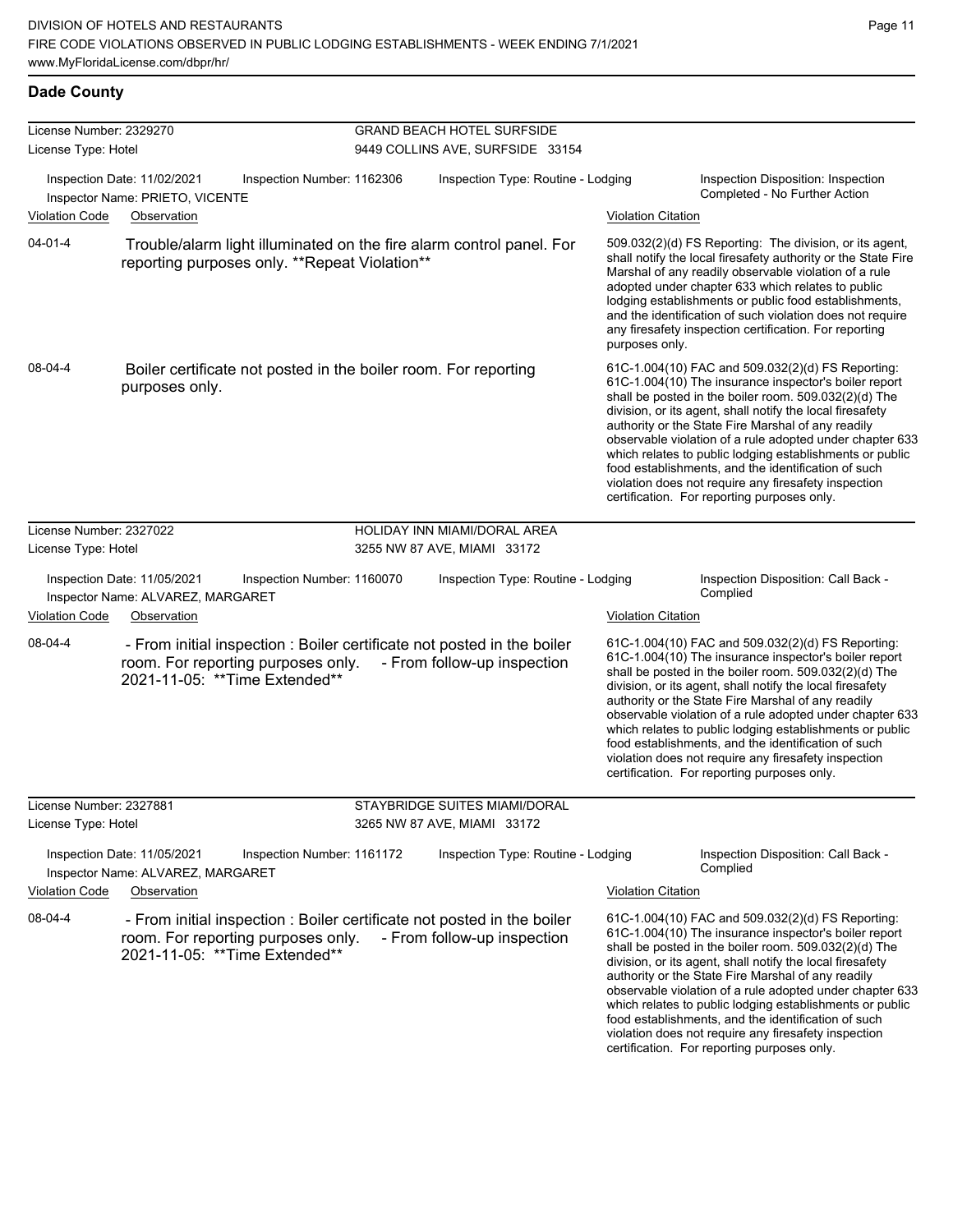| License Number: 2330251 |                                                              |                            | <b>CASA VERA</b> |                                                                      |                           |                                                                                                                                                                                                                                                                                                                                                                                                                        |
|-------------------------|--------------------------------------------------------------|----------------------------|------------------|----------------------------------------------------------------------|---------------------------|------------------------------------------------------------------------------------------------------------------------------------------------------------------------------------------------------------------------------------------------------------------------------------------------------------------------------------------------------------------------------------------------------------------------|
| License Type: Apartment |                                                              |                            |                  | 8881 SW 172 AVE, MIAMI 33196                                         |                           |                                                                                                                                                                                                                                                                                                                                                                                                                        |
|                         | Inspection Date: 11/02/2021<br>Inspector Name: ELDER, AUDREY | Inspection Number: 1531521 |                  | Inspection Type: Routine - Lodging                                   |                           | Inspection Disposition: Inspection<br>Completed - No Further Action                                                                                                                                                                                                                                                                                                                                                    |
| <b>Violation Code</b>   | Observation                                                  |                            |                  |                                                                      | <b>Violation Citation</b> |                                                                                                                                                                                                                                                                                                                                                                                                                        |
| $04 - 01 - 4$           | reporting purposes only.<br>Located at building 3900.        |                            |                  | Trouble/alarm light illuminated on the fire alarm control panel. For | purposes only.            | 509.032(2)(d) FS Reporting: The division, or its agent,<br>shall notify the local firesafety authority or the State Fire<br>Marshal of any readily observable violation of a rule<br>adopted under chapter 633 which relates to public<br>lodging establishments or public food establishments,<br>and the identification of such violation does not require<br>any firesafety inspection certification. For reporting |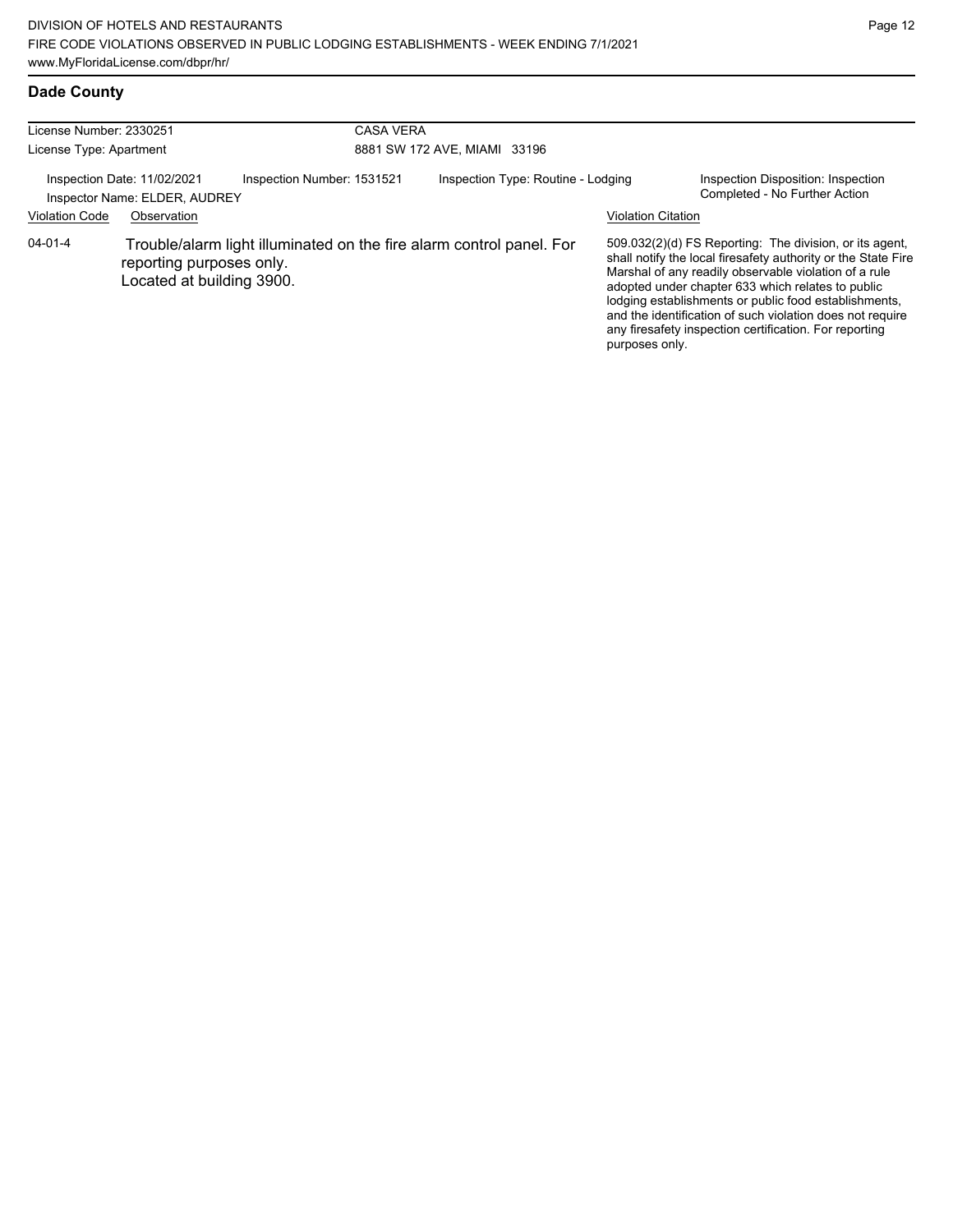# **Dixie County**

| License Number: 2500003<br>License Type: Motel |                                                                                                                                                                                                                                                                         | SUWANNEE GABLES MOTEL AND MARINA<br>27659 SE HWY 19 ALT 27, OLD TOWN 32680 |                           |                                                                                                                                                                                                                                                                                                                                                                                                                            |  |
|------------------------------------------------|-------------------------------------------------------------------------------------------------------------------------------------------------------------------------------------------------------------------------------------------------------------------------|----------------------------------------------------------------------------|---------------------------|----------------------------------------------------------------------------------------------------------------------------------------------------------------------------------------------------------------------------------------------------------------------------------------------------------------------------------------------------------------------------------------------------------------------------|--|
| <b>Violation Code</b>                          | Inspection Date: 11/01/2021<br>Inspection Number: 1217318<br>Inspector Name: TORRES, WILLIAM<br>Observation                                                                                                                                                             | Inspection Type: Routine - Lodging                                         | <b>Violation Citation</b> | Inspection Disposition: Call Back -<br>Complied                                                                                                                                                                                                                                                                                                                                                                            |  |
| $01 - 01 - 4$                                  | - From initial inspection : Portable fire extinguisher pressure gauge<br>indicates the extinguisher is overcharged. For reporting purposes<br>only.<br>Observed overcharge fire extinguisher by room 108 - From<br>follow-up inspection 2021-11-01: No change ** Time E |                                                                            | purposes only.            | 509.032(2)(d) FS Reporting: (d) The division, or its<br>agent, shall notify the local firesafety authority or the<br>State Fire Marshal of any readily observable violation of<br>a rule adopted under chapter 633 which relates to public<br>lodging establishments or public food establishments,<br>and the identification of such violation does not require<br>any firesafety inspection certification. For reporting |  |
| 07-04-4                                        | - From initial inspection : Electrical outlet damaged to indicate a<br>malfunction. For reporting purposes only.<br>Observed missing outlet cover behind nightstand in room 105<br>From follow-up inspection 2021-11-01: No change ** Time<br>Extended**                |                                                                            | purposes only.            | 509.032(2)(d) FS Reporting: (d) The division, or its<br>agent, shall notify the local firesafety authority or the<br>State Fire Marshal of any readily observable violation of<br>a rule adopted under chapter 633 which relates to public<br>lodging establishments or public food establishments,<br>and the identification of such violation does not require<br>any firesafety inspection certification. For reporting |  |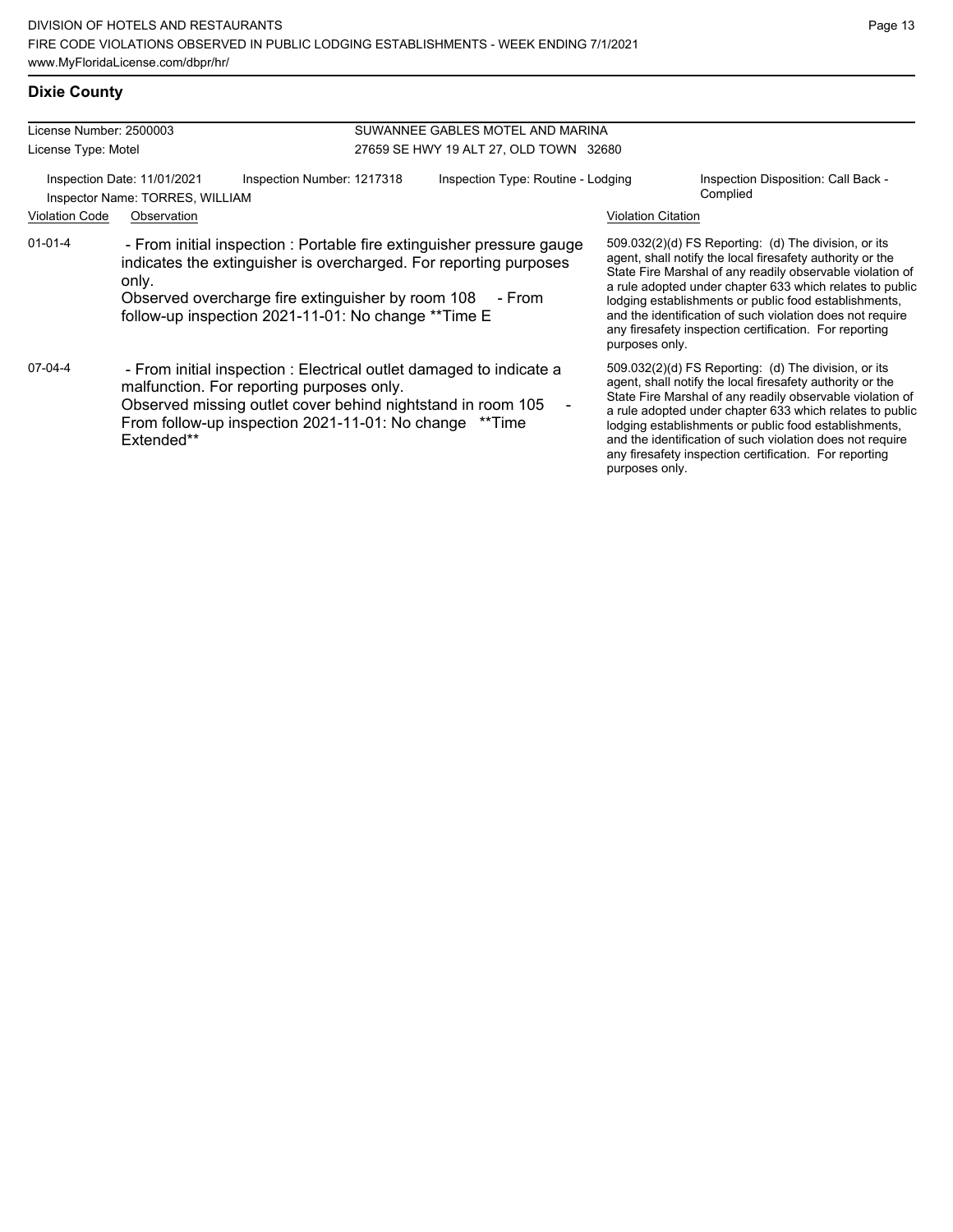#### **Duval County**

| License Number: 2613252 |                                                                                                                                                                                                                                                                           |                            |                                                                        |                           |                                                                                                                                                                                                                                                                                                                                                                                                                            |  |  |
|-------------------------|---------------------------------------------------------------------------------------------------------------------------------------------------------------------------------------------------------------------------------------------------------------------------|----------------------------|------------------------------------------------------------------------|---------------------------|----------------------------------------------------------------------------------------------------------------------------------------------------------------------------------------------------------------------------------------------------------------------------------------------------------------------------------------------------------------------------------------------------------------------------|--|--|
| License Type: Hotel     |                                                                                                                                                                                                                                                                           |                            | HYATT PLACE JACKSONVILLE AIRPORT<br>14565 DUVAL RD, JACKSONVILLE 32218 |                           |                                                                                                                                                                                                                                                                                                                                                                                                                            |  |  |
|                         |                                                                                                                                                                                                                                                                           |                            |                                                                        |                           |                                                                                                                                                                                                                                                                                                                                                                                                                            |  |  |
|                         | Inspection Date: 11/02/2021<br>Inspector Name: PERRY, DENNIS                                                                                                                                                                                                              | Inspection Number: 1160593 | Inspection Type: Routine - Lodging                                     |                           | Inspection Disposition: Inspection<br>Completed - No Further Action                                                                                                                                                                                                                                                                                                                                                        |  |  |
| <b>Violation Code</b>   | Observation                                                                                                                                                                                                                                                               |                            |                                                                        | <b>Violation Citation</b> |                                                                                                                                                                                                                                                                                                                                                                                                                            |  |  |
| 08-06-4                 | Combustibles stored in hot water heater room. For reporting<br>purposes only.<br>Gas powered pressure washer inside hot water heater room.                                                                                                                                |                            |                                                                        | purposes only.            | 509.032(2)(d) FS Reporting: (d) The division, or its<br>agent, shall notify the local firesafety authority or the<br>State Fire Marshal of any readily observable violation of<br>a rule adopted under chapter 633 which relates to public<br>lodging establishments or public food establishments,<br>and the identification of such violation does not require<br>any firesafety inspection certification. For reporting |  |  |
| License Number: 2609446 |                                                                                                                                                                                                                                                                           |                            | <b>WEST CREEK II APARTMENTS</b>                                        |                           |                                                                                                                                                                                                                                                                                                                                                                                                                            |  |  |
| License Type: Apartment |                                                                                                                                                                                                                                                                           |                            | 5601 CALIFORNIA AVE-OFFIC, JACKSONVILLE 32244                          |                           |                                                                                                                                                                                                                                                                                                                                                                                                                            |  |  |
|                         | Inspection Date: 11/01/2021<br>Inspection Number: 1526206<br>Inspector Name: BELLEMARE, RYAN                                                                                                                                                                              |                            | Inspection Type: Routine - Lodging                                     |                           | Inspection Disposition: Inspection<br>Completed - No Further Action                                                                                                                                                                                                                                                                                                                                                        |  |  |
| <b>Violation Code</b>   | Observation                                                                                                                                                                                                                                                               |                            |                                                                        | <b>Violation Citation</b> |                                                                                                                                                                                                                                                                                                                                                                                                                            |  |  |
| $07-04-4$               | For reporting purposes only. Extension cords running from building<br>1 to building 2. Cords are running through trees and tied to the roof<br>ends of the buildings. Powering security cameras. **Repeat<br>Violation**                                                  |                            |                                                                        | purposes only.            | 509.032(2)(d) FS Reporting: (d) The division, or its<br>agent, shall notify the local firesafety authority or the<br>State Fire Marshal of any readily observable violation of<br>a rule adopted under chapter 633 which relates to public<br>lodging establishments or public food establishments,<br>and the identification of such violation does not require<br>any firesafety inspection certification. For reporting |  |  |
| License Number: 2613195 |                                                                                                                                                                                                                                                                           | <b>SEA WALK HOTEL</b>      |                                                                        |                           |                                                                                                                                                                                                                                                                                                                                                                                                                            |  |  |
| License Type: Motel     |                                                                                                                                                                                                                                                                           |                            | 117 1 AVE N, JACKSONVILLE BEACH 32250                                  |                           |                                                                                                                                                                                                                                                                                                                                                                                                                            |  |  |
|                         | Inspection Date: 11/01/2021<br>Inspector Name: GONZALEZ, MAYRA                                                                                                                                                                                                            | Inspection Number: 1218896 | Inspection Type: Routine - Lodging                                     |                           | Inspection Disposition: Warning<br><b>Issued</b>                                                                                                                                                                                                                                                                                                                                                                           |  |  |
| <b>Violation Code</b>   | Observation                                                                                                                                                                                                                                                               |                            |                                                                        | <b>Violation Citation</b> |                                                                                                                                                                                                                                                                                                                                                                                                                            |  |  |
| $02 - 04 - 4$           | Propane (LP gas) tank having a water capacity greater than 2.7 lbs.<br>stored inside the building. For reporting purposes only.<br>15 lbs propane tank stored inside building near employee restrooms<br>by lobby area.                                                   |                            |                                                                        | purposes only.            | 509.032(2)(d) FS Reporting: (d) The division, or its<br>agent, shall notify the local firesafety authority or the<br>State Fire Marshal of any readily observable violation of<br>a rule adopted under chapter 633 which relates to public<br>lodging establishments or public food establishments,<br>and the identification of such violation does not require<br>any firesafety inspection certification. For reporting |  |  |
| 02-04-4                 | - From initial inspection : Propane (LP gas) tank having a water<br>capacity greater than 2.7 lbs. stored inside the building. For<br>reporting purposes only.<br>15 lbs propane tank stored inside building near employee restrooms<br>by lobby area.<br>- From follow-u |                            |                                                                        | purposes only.            | 509.032(2)(d) FS Reporting: (d) The division, or its<br>agent, shall notify the local firesafety authority or the<br>State Fire Marshal of any readily observable violation of<br>a rule adopted under chapter 633 which relates to public<br>lodging establishments or public food establishments,<br>and the identification of such violation does not require<br>any firesafety inspection certification. For reporting |  |  |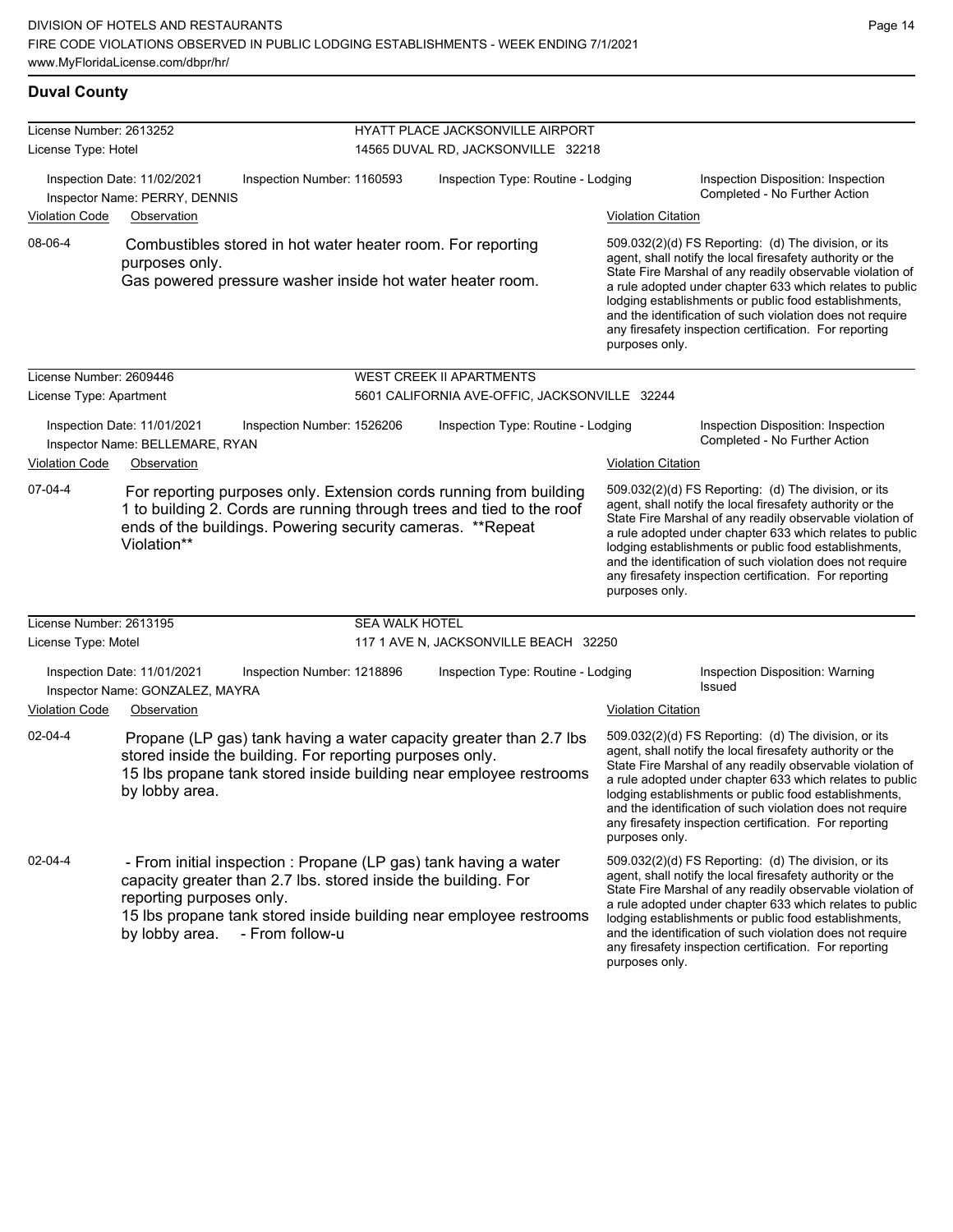# **Escambia County**

| License Number: 2705841<br>License Type: Apartment                                              |                    | VISTA 17 AT CERVANTES APARTMENTS<br>1717 W CERVANTES STREET, PENSACOLA 32501 |                                    |                                                                                                                                                 |                                                                     |                                                                                                                                                                                                                                                                                                                                                                                                                            |
|-------------------------------------------------------------------------------------------------|--------------------|------------------------------------------------------------------------------|------------------------------------|-------------------------------------------------------------------------------------------------------------------------------------------------|---------------------------------------------------------------------|----------------------------------------------------------------------------------------------------------------------------------------------------------------------------------------------------------------------------------------------------------------------------------------------------------------------------------------------------------------------------------------------------------------------------|
| Inspection Number: 1517798<br>Inspection Date: 10/29/2021<br>Inspector Name: ALBRITTON, GREGORY |                    |                                                                              | Inspection Type: Routine - Lodging |                                                                                                                                                 | Inspection Disposition: Inspection<br>Completed - No Further Action |                                                                                                                                                                                                                                                                                                                                                                                                                            |
| <b>Violation Code</b>                                                                           | Observation        |                                                                              |                                    |                                                                                                                                                 | <b>Violation Citation</b>                                           |                                                                                                                                                                                                                                                                                                                                                                                                                            |
| $01 - 03 - 4$                                                                                   | At front entrance. |                                                                              |                                    | Portable fire extinguisher missing from it's designated location (sign<br>present indicating designated location). For reporting purposes only. | purposes only.                                                      | 509.032(2)(d) FS Reporting: (d) The division, or its<br>agent, shall notify the local firesafety authority or the<br>State Fire Marshal of any readily observable violation of<br>a rule adopted under chapter 633 which relates to public<br>lodging establishments or public food establishments,<br>and the identification of such violation does not require<br>any firesafety inspection certification. For reporting |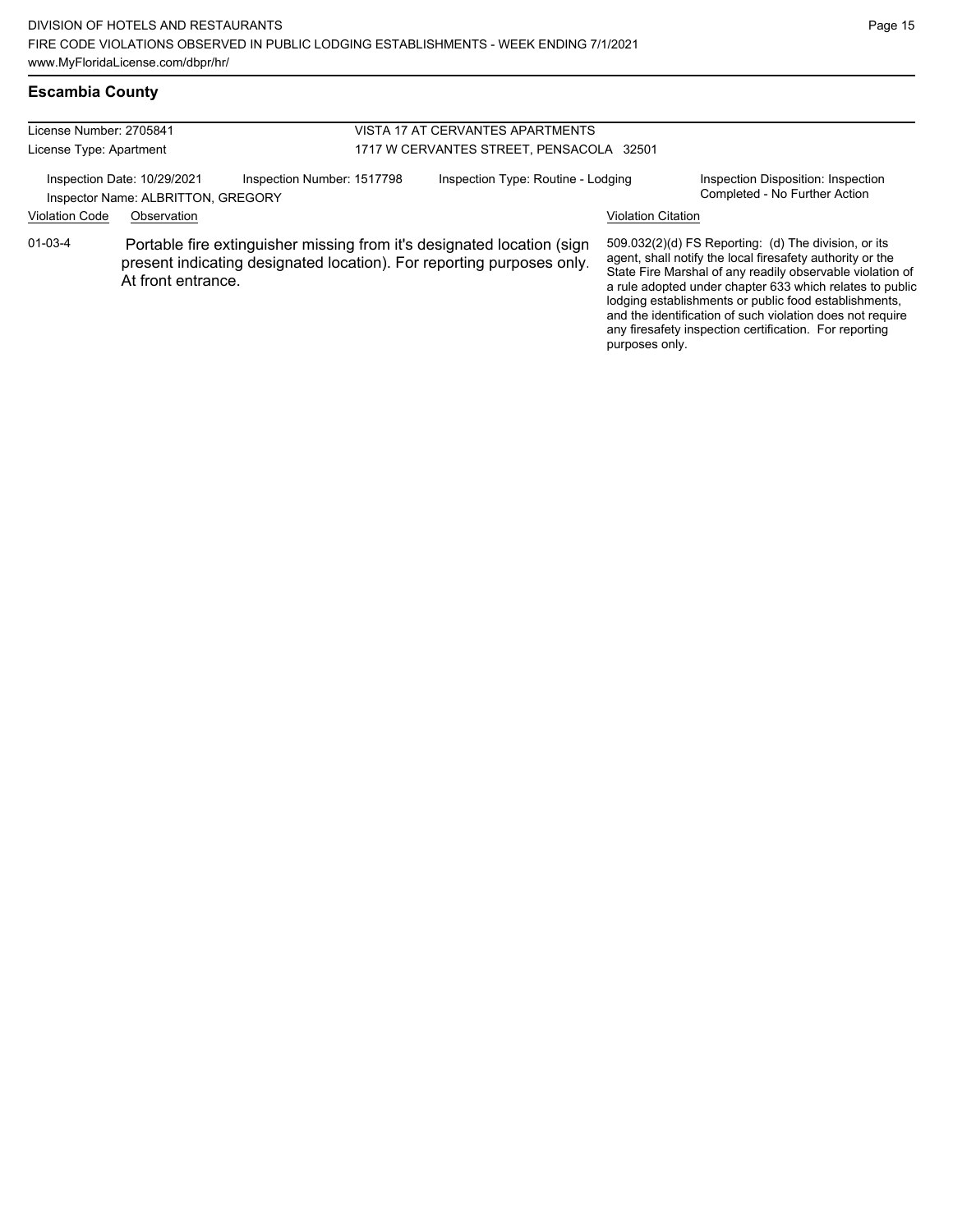# **Flagler County**

| License Number: 2800514                                         |                                 |                                                                                                                                                                                                  | <b>GOLDEN MAGNOLIA RESORT</b>                |                                                                                                                                                                                                                                                                                                                                                                                                                                                |                                                                                                                                                                                                                                                                                                                                                                                                                            |  |  |
|-----------------------------------------------------------------|---------------------------------|--------------------------------------------------------------------------------------------------------------------------------------------------------------------------------------------------|----------------------------------------------|------------------------------------------------------------------------------------------------------------------------------------------------------------------------------------------------------------------------------------------------------------------------------------------------------------------------------------------------------------------------------------------------------------------------------------------------|----------------------------------------------------------------------------------------------------------------------------------------------------------------------------------------------------------------------------------------------------------------------------------------------------------------------------------------------------------------------------------------------------------------------------|--|--|
|                                                                 | License Type: Bed and Breakfast |                                                                                                                                                                                                  | 1104 S OCEAN SHORE BLVD, FLAGLER BEACH 32136 |                                                                                                                                                                                                                                                                                                                                                                                                                                                |                                                                                                                                                                                                                                                                                                                                                                                                                            |  |  |
| Inspection Date: 11/01/2021<br>Inspector Name: BADDING, MELANIE |                                 | Inspection Number: 1094384                                                                                                                                                                       | Inspection Type: Routine - Lodging<br>Issued |                                                                                                                                                                                                                                                                                                                                                                                                                                                | Inspection Disposition: Warning                                                                                                                                                                                                                                                                                                                                                                                            |  |  |
| <b>Violation Code</b>                                           | Observation                     |                                                                                                                                                                                                  |                                              | <b>Violation Citation</b>                                                                                                                                                                                                                                                                                                                                                                                                                      |                                                                                                                                                                                                                                                                                                                                                                                                                            |  |  |
| $01-02-4$                                                       |                                 | Portable fire extinguisher pressure gauge indicates the extinguisher<br>is in need of recharge. For reporting purposes only.<br>Fire extinguisher by the reach in freezer undercharged.          |                                              | $509.032(2)(d)$ FS Reporting: (d) The division, or its<br>agent, shall notify the local firesafety authority or the<br>State Fire Marshal of any readily observable violation of<br>a rule adopted under chapter 633 which relates to public<br>lodging establishments or public food establishments,<br>and the identification of such violation does not require<br>any firesafety inspection certification. For reporting<br>purposes only. |                                                                                                                                                                                                                                                                                                                                                                                                                            |  |  |
| 01-06-4                                                         | available.                      | Portable fire extinguisher locked in a box with no means of access<br>to the fire extinguisher. For reporting purposes only.<br>Fire extinguisher by the spa is in break glass casing, no hammer |                                              | purposes only.                                                                                                                                                                                                                                                                                                                                                                                                                                 | 509.032(2)(d) FS Reporting: (d) The division, or its<br>agent, shall notify the local firesafety authority or the<br>State Fire Marshal of any readily observable violation of<br>a rule adopted under chapter 633 which relates to public<br>lodging establishments or public food establishments,<br>and the identification of such violation does not require<br>any firesafety inspection certification. For reporting |  |  |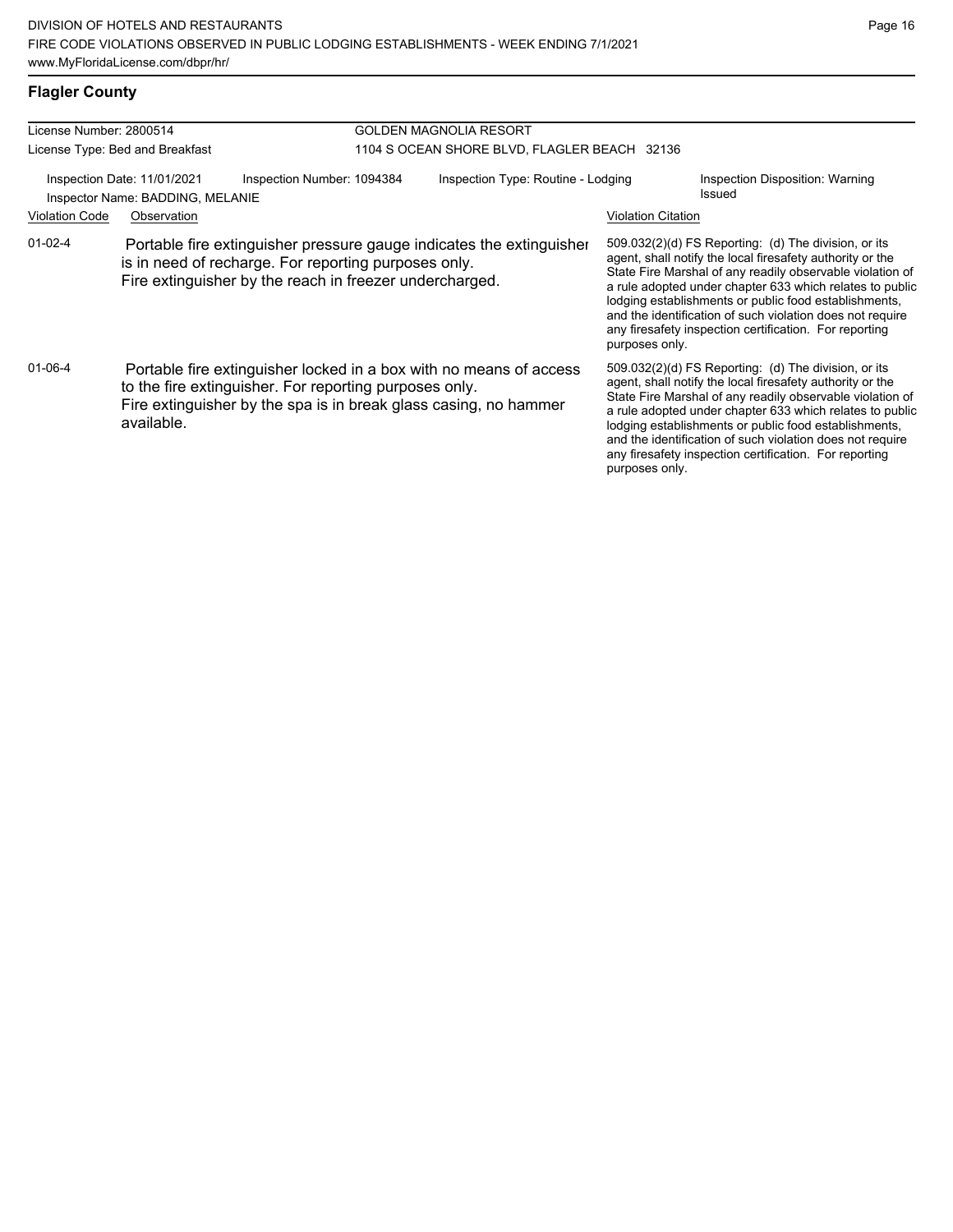violation does not require any firesafety inspection certification. For reporting purposes only.

#### **Hillsborough County**

| License Number: 3902027<br>License Type: Hotel |                                                                                                                                                                                                                                                      |               | SHERATON TAMPA RIVERWALK<br>200 N ASHLEY DR, TAMPA 33602 |                           |                                                                                                                                                                                                                                                                                                                                                                                                                                                                                                                                                                                           |  |  |
|------------------------------------------------|------------------------------------------------------------------------------------------------------------------------------------------------------------------------------------------------------------------------------------------------------|---------------|----------------------------------------------------------|---------------------------|-------------------------------------------------------------------------------------------------------------------------------------------------------------------------------------------------------------------------------------------------------------------------------------------------------------------------------------------------------------------------------------------------------------------------------------------------------------------------------------------------------------------------------------------------------------------------------------------|--|--|
|                                                | Inspection Date: 11/02/2021<br>Inspection Number: 1159930<br>Inspector Name: EHLERS, MICHAEL                                                                                                                                                         |               | Inspection Type: Routine - Lodging                       |                           | Inspection Disposition: Inspection<br>Completed - No Further Action                                                                                                                                                                                                                                                                                                                                                                                                                                                                                                                       |  |  |
| <b>Violation Code</b>                          | Observation                                                                                                                                                                                                                                          |               |                                                          | <b>Violation Citation</b> |                                                                                                                                                                                                                                                                                                                                                                                                                                                                                                                                                                                           |  |  |
| $01 - 02 - 4$                                  | Portable fire extinguisher pressure gauge indicates the extinguisher<br>is in need of recharge. For reporting purposes only. Outside 630.                                                                                                            |               |                                                          | purposes only.            | 509.032(2)(d) FS Reporting: (d) The division, or its<br>agent, shall notify the local firesafety authority or the<br>State Fire Marshal of any readily observable violation of<br>a rule adopted under chapter 633 which relates to public<br>lodging establishments or public food establishments,<br>and the identification of such violation does not require<br>any firesafety inspection certification. For reporting                                                                                                                                                                |  |  |
| $04 - 01 - 4$                                  | Trouble/alarm light illuminated on the fire alarm control panel. For<br>reporting purposes only.                                                                                                                                                     |               |                                                          | purposes only.            | 509.032(2)(d) FS Reporting: The division, or its agent,<br>shall notify the local firesafety authority or the State Fire<br>Marshal of any readily observable violation of a rule<br>adopted under chapter 633 which relates to public<br>lodging establishments or public food establishments,<br>and the identification of such violation does not require<br>any firesafety inspection certification. For reporting                                                                                                                                                                    |  |  |
| License Number: 3913671                        |                                                                                                                                                                                                                                                      | ALOFT/ELEMENT |                                                          |                           |                                                                                                                                                                                                                                                                                                                                                                                                                                                                                                                                                                                           |  |  |
| License Type: Hotel                            |                                                                                                                                                                                                                                                      |               | 3650 MIDTOWN DR, TAMPA 33607                             |                           |                                                                                                                                                                                                                                                                                                                                                                                                                                                                                                                                                                                           |  |  |
|                                                | Inspection Date: 11/02/2021<br>Inspection Number: 1161426<br>Inspector Name: CANNELLA, MARK                                                                                                                                                          |               | Inspection Type: Routine - Lodging                       |                           | Inspection Disposition: Call Back -<br>Complied                                                                                                                                                                                                                                                                                                                                                                                                                                                                                                                                           |  |  |
| <b>Violation Code</b>                          | Observation                                                                                                                                                                                                                                          |               |                                                          |                           | <b>Violation Citation</b>                                                                                                                                                                                                                                                                                                                                                                                                                                                                                                                                                                 |  |  |
| 08-03-4                                        | - From initial inspection : No boiler certificate or insurance<br>inspector's boiler report available. For reporting purposes only.<br>Unable to determine if boilers . ** Repeat Violation**<br>follow-up inspection 2021-11-02: ** Time Extended** |               | - From                                                   |                           | 61C-1.004(10) FAC and 509.032(2)(d) FS Reporting:<br>61C-1.004(10) The insurance inspector's boiler report is<br>required annually for power boilers and high<br>pressure/high temperature boilers and biannually for low<br>pressure steam or vapor heating boilers. 509.032(2)(d)<br>The division, or its agent, shall notify the local firesafety<br>authority or the State Fire Marshal of any readily<br>observable violation of a rule adopted under chapter 633<br>which relates to public lodging establishments or public<br>food establishments, and the identification of such |  |  |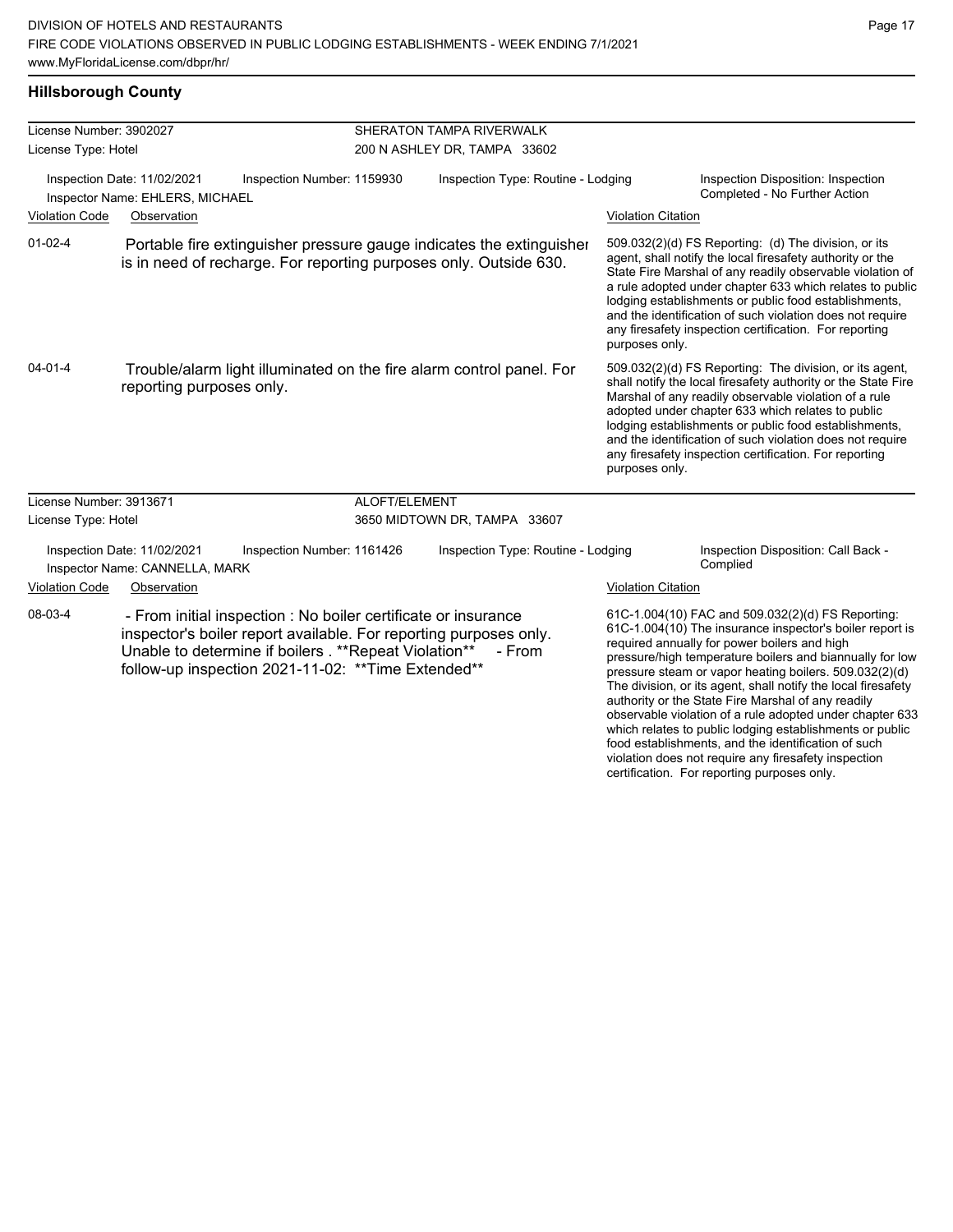#### **Indian River County**

| License Number: 4100043                                                                 |             |                                                                                                                 | SUNQUEST APARTMENTS<br>1725 6 AVE STE 1. VERO BEACH 32960 |                           |                                                                                                                                                                                                                                                                                                                                                                                                                            |  |
|-----------------------------------------------------------------------------------------|-------------|-----------------------------------------------------------------------------------------------------------------|-----------------------------------------------------------|---------------------------|----------------------------------------------------------------------------------------------------------------------------------------------------------------------------------------------------------------------------------------------------------------------------------------------------------------------------------------------------------------------------------------------------------------------------|--|
| License Type: Apartment<br>Inspection Date: 11/03/2021<br>Inspector Name: DAVIS, DIANNA |             | Inspection Number: 1517946                                                                                      | Inspection Type: Routine - Lodging                        |                           | Inspection Disposition: Inspection<br>Completed - No Further Action                                                                                                                                                                                                                                                                                                                                                        |  |
| <b>Violation Code</b>                                                                   | Observation |                                                                                                                 |                                                           | <b>Violation Citation</b> |                                                                                                                                                                                                                                                                                                                                                                                                                            |  |
| $01 - 03 - 4$                                                                           |             | Portable fire extinguisher missing from it's designated location.<br>Hook in laundry room missing extinguisher. |                                                           | purposes only.            | 509.032(2)(d) FS Reporting: (d) The division, or its<br>agent, shall notify the local firesafety authority or the<br>State Fire Marshal of any readily observable violation of<br>a rule adopted under chapter 633 which relates to public<br>lodging establishments or public food establishments,<br>and the identification of such violation does not require<br>any firesafety inspection certification. For reporting |  |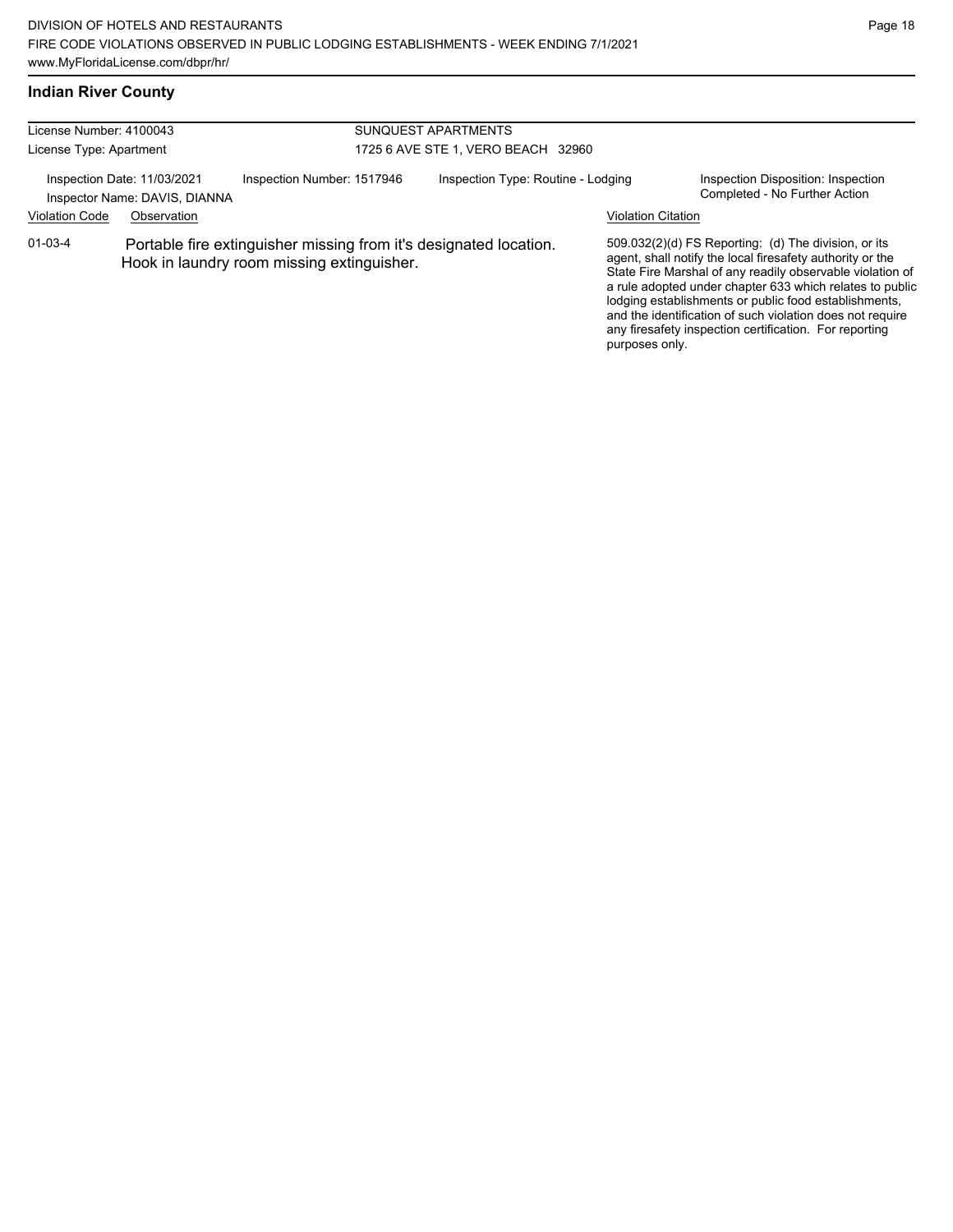| License Number: 4603748<br>License Type: Apartment |                                                              |                                                                   | LOST TREE VILLAGE<br>15105-15156 PINE MEADOWS DR, FORT MYERS 33908 |                                    |                           |                                                                                                                  |
|----------------------------------------------------|--------------------------------------------------------------|-------------------------------------------------------------------|--------------------------------------------------------------------|------------------------------------|---------------------------|------------------------------------------------------------------------------------------------------------------|
|                                                    | Inspection Date: 10/29/2021<br>Inspector Name: SOMMERS, KARA | Inspection Number: 1530721                                        |                                                                    | Inspection Type: Routine - Lodging |                           | Inspection Disposition: Warning<br>Issued                                                                        |
| <b>Violation Code</b>                              | Observation                                                  |                                                                   |                                                                    |                                    | <b>Violation Citation</b> |                                                                                                                  |
| $12 - 04 - 4$                                      | Building 15146. ** Warning**                                 | High Priority - Fence/platform railing broken in front of Unit 3, |                                                                    |                                    | good repair.              | 61C-1.004(5) FAC High Priority: All building structural<br>components, attachments and fixtures shall be kept in |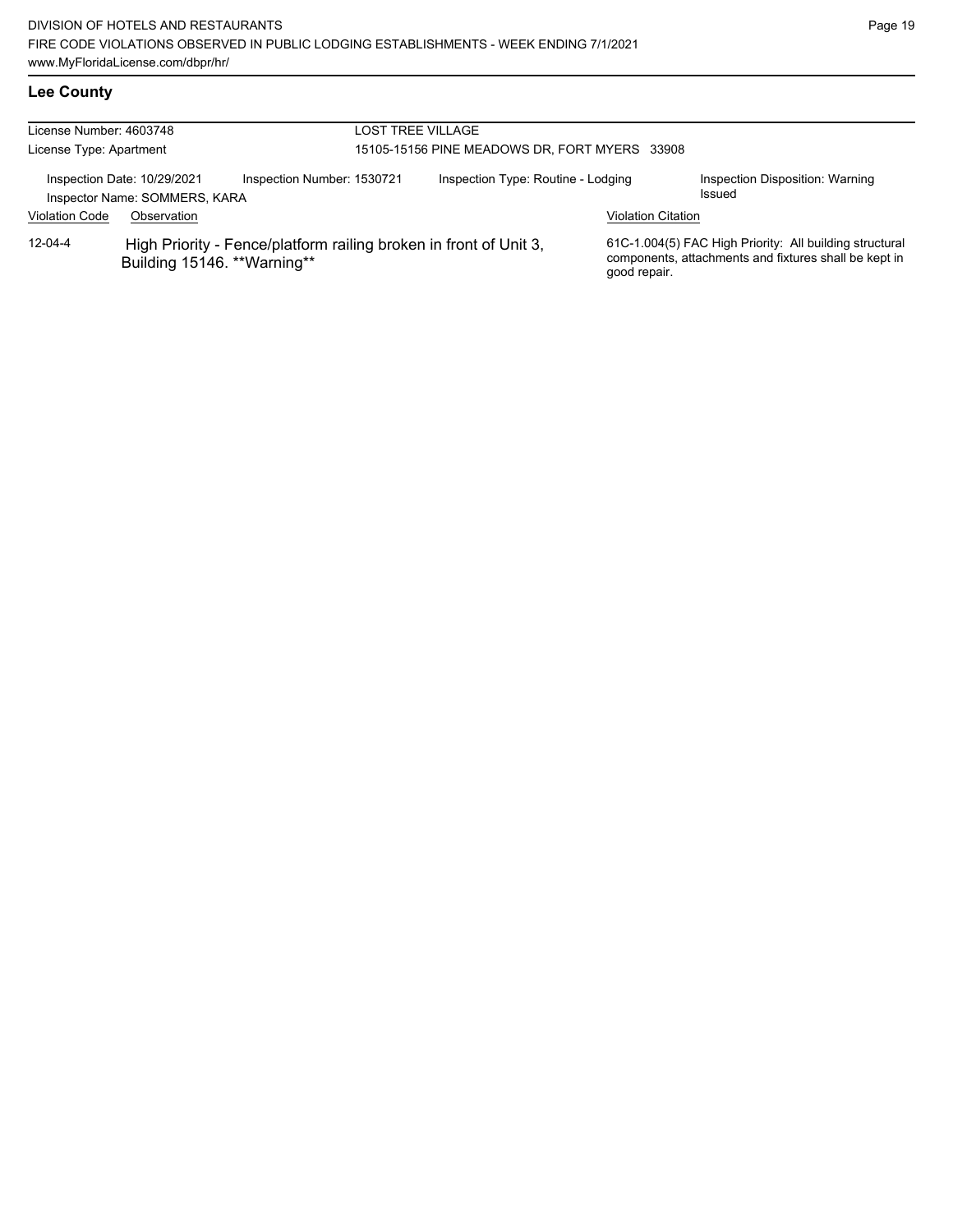| License Number: 4700267                                         |                                                                | <b>BUDGET INN</b>                                                                                                                             |                                            |                           |                                                                                                                                                                                                                                                                                                                                                                                                                        |
|-----------------------------------------------------------------|----------------------------------------------------------------|-----------------------------------------------------------------------------------------------------------------------------------------------|--------------------------------------------|---------------------------|------------------------------------------------------------------------------------------------------------------------------------------------------------------------------------------------------------------------------------------------------------------------------------------------------------------------------------------------------------------------------------------------------------------------|
| License Type: Motel                                             |                                                                |                                                                                                                                               | 1402 W TENNESSEE ST, TALLAHASSEE 323043403 |                           |                                                                                                                                                                                                                                                                                                                                                                                                                        |
| Inspection Date: 11/01/2021<br>Inspector Name: TRUESDALE, CHRIS |                                                                | Inspection Number: 1221125                                                                                                                    | Inspection Type: Complaint Full            |                           | Inspection Disposition: Warning<br>Issued                                                                                                                                                                                                                                                                                                                                                                              |
| <b>Violation Code</b>                                           | Observation                                                    |                                                                                                                                               |                                            | <b>Violation Citation</b> |                                                                                                                                                                                                                                                                                                                                                                                                                        |
| 04-03-4                                                         |                                                                | Smoke detector/alarm in guest room/unit 103 damaged as to<br>appear to be inoperable. For reporting purposes only.                            |                                            | purposes only.            | 509.032(2)(d) FS Reporting: The division, or its agent,<br>shall notify the local firesafety authority or the State Fire<br>Marshal of any readily observable violation of a rule<br>adopted under chapter 633 which relates to public<br>lodging establishments or public food establishments,<br>and the identification of such violation does not require<br>any firesafety inspection certification. For reporting |
| License Number: 4702890                                         |                                                                | <b>CHERRY LAUREL</b>                                                                                                                          |                                            |                           |                                                                                                                                                                                                                                                                                                                                                                                                                        |
| License Type: Apartment                                         |                                                                |                                                                                                                                               | 1009 CONCORD RD, TALLAHASSEE 32308         |                           |                                                                                                                                                                                                                                                                                                                                                                                                                        |
|                                                                 | Inspection Date: 11/01/2021<br>Inspector Name: CHARLES, BRENDA | Inspection Number: 1519049                                                                                                                    | Inspection Type: Routine - Lodging         |                           | Inspection Disposition: Inspection<br>Completed - No Further Action                                                                                                                                                                                                                                                                                                                                                    |
| <b>Violation Code</b>                                           | Observation                                                    |                                                                                                                                               |                                            | <b>Violation Citation</b> |                                                                                                                                                                                                                                                                                                                                                                                                                        |
| $01 - 02 - 4$                                                   |                                                                | Portable fire extinguisher pressure gauge indicates the extinguisher<br>is in need of recharge next to unit 333. For reporting purposes only. |                                            |                           | 509.032(2)(d) FS Reporting: (d) The division, or its<br>agent, shall notify the local firesafety authority or the<br>State Fire Marshal of any readily observable violation of<br>a rule adopted under chapter 633 which relates to public<br>lodging establishments or public food establishments,                                                                                                                    |

and the identification of such violation does not require any firesafety inspection certification. For reporting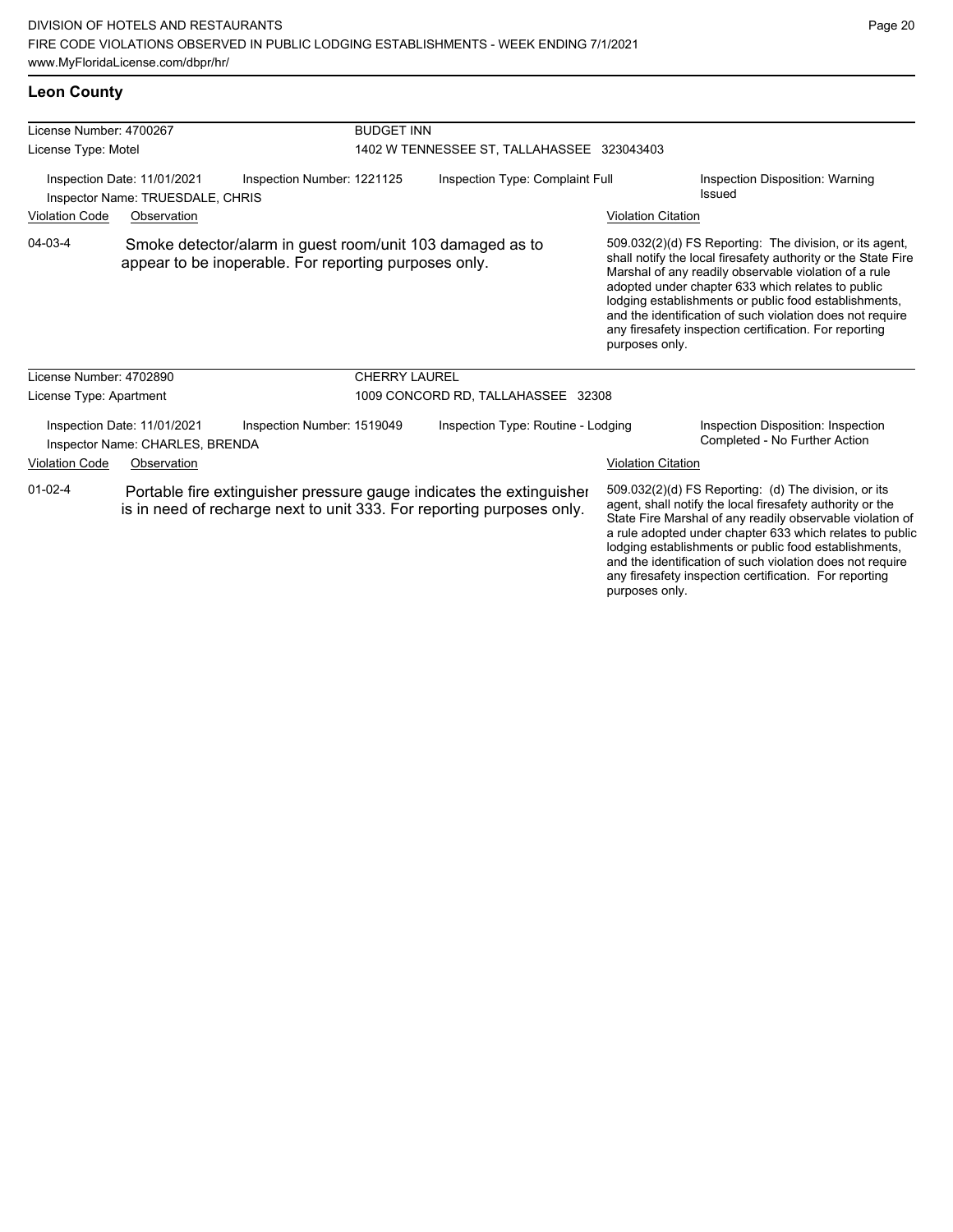#### **Martin County**

| License Number: 5300019<br>License Type: Hotel |                                                                |                                                                                                            | <b>JUPITER ISL CLB HOTEL</b><br>JUPITER ISLAND, HOBE SOUND 33455 |                           |                                                                                                                                                                                                                                                                                                                                                                                                                        |  |
|------------------------------------------------|----------------------------------------------------------------|------------------------------------------------------------------------------------------------------------|------------------------------------------------------------------|---------------------------|------------------------------------------------------------------------------------------------------------------------------------------------------------------------------------------------------------------------------------------------------------------------------------------------------------------------------------------------------------------------------------------------------------------------|--|
|                                                | Inspection Date: 10/29/2021<br>Inspector Name: ROTONDI, VICTOR | Inspection Number: 1161289                                                                                 | Inspection Type: Routine - Lodging                               |                           | Inspection Disposition: Inspection<br>Completed - No Further Action                                                                                                                                                                                                                                                                                                                                                    |  |
| <b>Violation Code</b>                          | Observation                                                    |                                                                                                            |                                                                  | <b>Violation Citation</b> |                                                                                                                                                                                                                                                                                                                                                                                                                        |  |
| 04-01-4                                        |                                                                | Trouble/alarm light illuminated on the fire alarm control panel. For<br>reporting purposes only.main lobby |                                                                  | purposes only.            | 509.032(2)(d) FS Reporting: The division, or its agent,<br>shall notify the local firesafety authority or the State Fire<br>Marshal of any readily observable violation of a rule<br>adopted under chapter 633 which relates to public<br>lodging establishments or public food establishments,<br>and the identification of such violation does not require<br>any firesafety inspection certification. For reporting |  |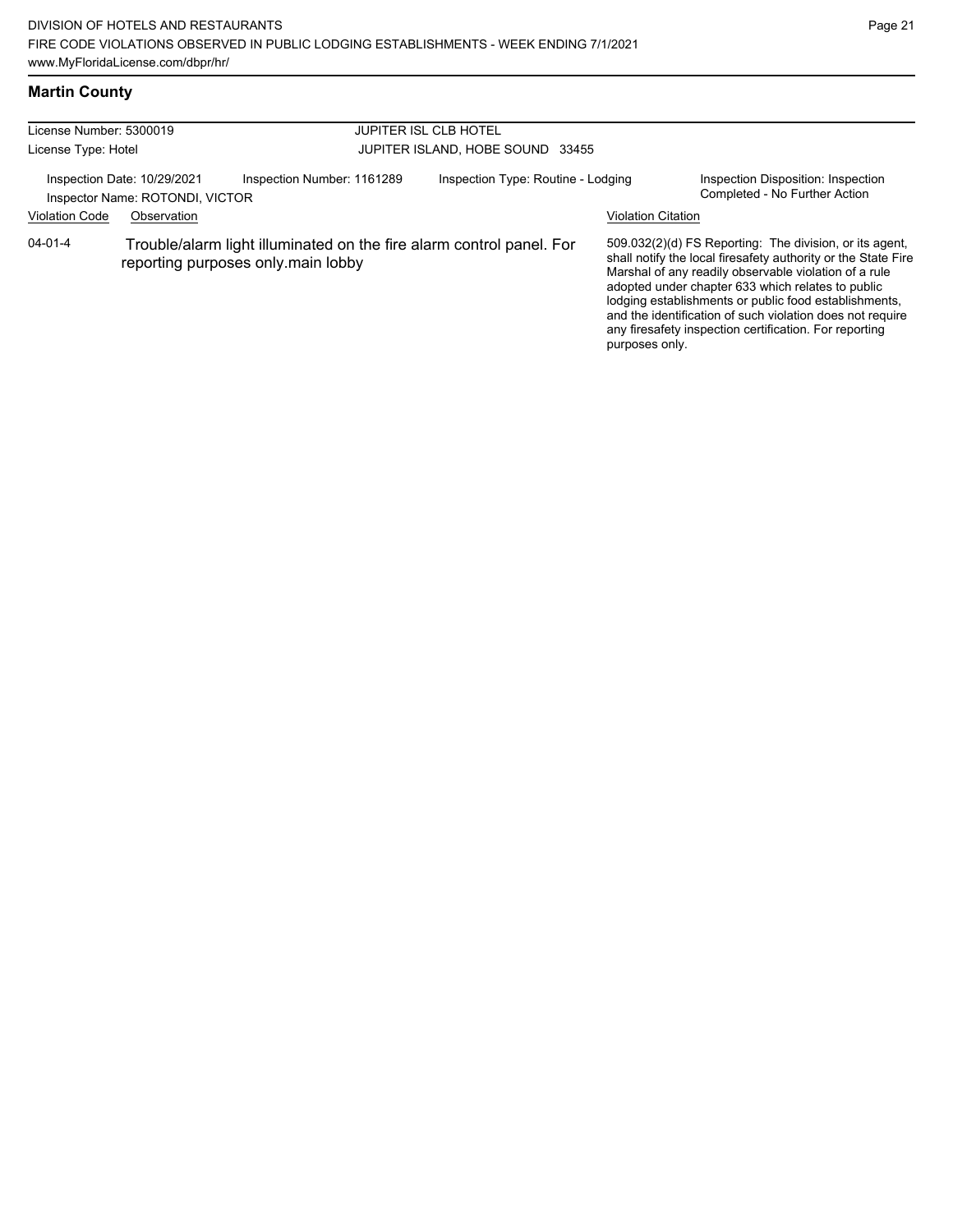#### **Monroe County**

| License Number: 5400696                                                                        |                                                                                                                       | <b>HAWKS CAY RESORT</b>                                                                                                                                                                                                                                               |                                    |                           |                                                                                                                                                                                                                                                                                                                                                                                                                                          |  |  |
|------------------------------------------------------------------------------------------------|-----------------------------------------------------------------------------------------------------------------------|-----------------------------------------------------------------------------------------------------------------------------------------------------------------------------------------------------------------------------------------------------------------------|------------------------------------|---------------------------|------------------------------------------------------------------------------------------------------------------------------------------------------------------------------------------------------------------------------------------------------------------------------------------------------------------------------------------------------------------------------------------------------------------------------------------|--|--|
| License Type: Hotel                                                                            |                                                                                                                       |                                                                                                                                                                                                                                                                       | 61 HAWKS CAY BLVD, DUCK KEY 33050  |                           |                                                                                                                                                                                                                                                                                                                                                                                                                                          |  |  |
| Inspection Number: 1160874<br>Inspection Date: 10/29/2021<br>Inspector Name: WHITEHURST, SCOTT |                                                                                                                       |                                                                                                                                                                                                                                                                       | Inspection Type: Routine - Lodging |                           | Inspection Disposition: Call Back -<br>Complied                                                                                                                                                                                                                                                                                                                                                                                          |  |  |
| <b>Violation Code</b>                                                                          | Observation                                                                                                           |                                                                                                                                                                                                                                                                       |                                    | <b>Violation Citation</b> |                                                                                                                                                                                                                                                                                                                                                                                                                                          |  |  |
| $04 - 01 - 4$                                                                                  |                                                                                                                       | - From initial inspection : Trouble/alarm light illuminated on the fire<br>alarm control panel. For reporting purposes only.<br>- From<br>follow-up inspection 2021-10-29: Trouble/alarm light illuminated on<br>the fire alarm control panel. For reporting purposes |                                    |                           | 509.032(2)(d) FS Reporting: The division, or its agent,<br>shall notify the local firesafety authority or the State Fire<br>Marshal of any readily observable violation of a rule<br>adopted under chapter 633 which relates to public<br>lodging establishments or public food establishments,<br>and the identification of such violation does not require<br>any firesafety inspection certification. For reporting<br>purposes only. |  |  |
| 04-01-4                                                                                        | Trouble/alarm light illuminated on the fire alarm control panel. For<br>reporting purposes only. **Repeat Violation** |                                                                                                                                                                                                                                                                       |                                    | purposes only.            | 509.032(2)(d) FS Reporting: The division, or its agent,<br>shall notify the local firesafety authority or the State Fire<br>Marshal of any readily observable violation of a rule<br>adopted under chapter 633 which relates to public<br>lodging establishments or public food establishments,<br>and the identification of such violation does not require<br>any firesafety inspection certification. For reporting                   |  |  |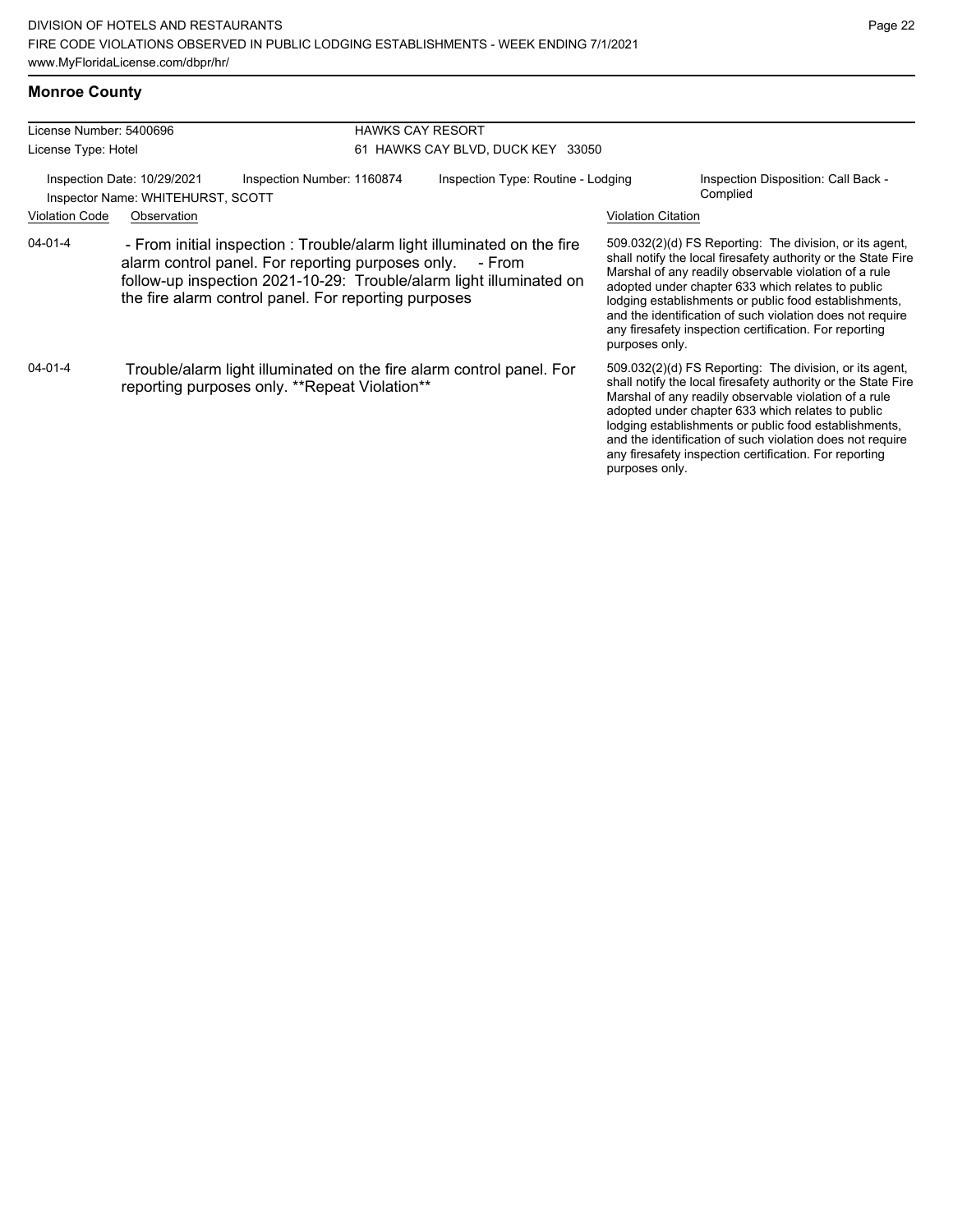| <b>Okaloosa County</b> |  |
|------------------------|--|
|------------------------|--|

| License Number: 5603590 |                                                                   |                                                                                                                                                                                                   | <b>WINGATE INN</b>                              |                                    |                           |                                                                                                                                                                                                                                                                                                                                                                                                                            |
|-------------------------|-------------------------------------------------------------------|---------------------------------------------------------------------------------------------------------------------------------------------------------------------------------------------------|-------------------------------------------------|------------------------------------|---------------------------|----------------------------------------------------------------------------------------------------------------------------------------------------------------------------------------------------------------------------------------------------------------------------------------------------------------------------------------------------------------------------------------------------------------------------|
| License Type: Hotel     |                                                                   |                                                                                                                                                                                                   | 117 PALM ST, DESTIN 32541                       |                                    |                           |                                                                                                                                                                                                                                                                                                                                                                                                                            |
|                         | Inspection Date: 11/05/2021<br>Inspector Name: WILSON, MISTY      | Inspection Number: 1161478                                                                                                                                                                        |                                                 | Inspection Type: Routine - Lodging |                           | Inspection Disposition: Inspection<br>Completed - No Further Action                                                                                                                                                                                                                                                                                                                                                        |
| <b>Violation Code</b>   | Observation                                                       |                                                                                                                                                                                                   |                                                 |                                    | <b>Violation Citation</b> |                                                                                                                                                                                                                                                                                                                                                                                                                            |
| $07-04-4$               | purposes only.                                                    | Electrical outlet damaged to indicate a malfunction. For reporting<br>319 - Outlet has signs of burnage.                                                                                          |                                                 |                                    | purposes only.            | 509.032(2)(d) FS Reporting: (d) The division, or its<br>agent, shall notify the local firesafety authority or the<br>State Fire Marshal of any readily observable violation of<br>a rule adopted under chapter 633 which relates to public<br>lodging establishments or public food establishments,<br>and the identification of such violation does not require<br>any firesafety inspection certification. For reporting |
| License Number: 5603287 |                                                                   |                                                                                                                                                                                                   | <b>COUNTRY LANE APARTMENTS</b>                  |                                    |                           |                                                                                                                                                                                                                                                                                                                                                                                                                            |
| License Type: Apartment |                                                                   |                                                                                                                                                                                                   | 1185 FOREST HEIGHTS DR, FORT WALTON BEACH 32547 |                                    |                           |                                                                                                                                                                                                                                                                                                                                                                                                                            |
|                         | Inspection Date: 10/29/2021<br>Inspector Name: BURROUGHS, RICHARD | Inspection Number: 1517720                                                                                                                                                                        |                                                 | Inspection Type: Routine - Lodging |                           | Inspection Disposition: Inspection<br>Completed - No Further Action                                                                                                                                                                                                                                                                                                                                                        |
| <b>Violation Code</b>   | Observation                                                       |                                                                                                                                                                                                   |                                                 |                                    | <b>Violation Citation</b> |                                                                                                                                                                                                                                                                                                                                                                                                                            |
| $01 - 02 - 4$           | - building 1: downstairs.                                         | Portable fire extinguisher pressure gauge indicates the extinguisher<br>is in need of recharge. For reporting purposes only.                                                                      |                                                 |                                    | purposes only.            | 509.032(2)(d) FS Reporting: (d) The division, or its<br>agent, shall notify the local firesafety authority or the<br>State Fire Marshal of any readily observable violation of<br>a rule adopted under chapter 633 which relates to public<br>lodging establishments or public food establishments,<br>and the identification of such violation does not require<br>any firesafety inspection certification. For reporting |
| License Number: 5603352 |                                                                   |                                                                                                                                                                                                   | UNION VILLAGE APARTMENTS                        |                                    |                           |                                                                                                                                                                                                                                                                                                                                                                                                                            |
| License Type: Apartment |                                                                   |                                                                                                                                                                                                   | 515 UNION ST (515-517), FT WALTON BCH 32547     |                                    |                           |                                                                                                                                                                                                                                                                                                                                                                                                                            |
|                         | Inspection Date: 10/29/2021<br>Inspector Name: BURROUGHS, RICHARD | Inspection Number: 1518349                                                                                                                                                                        |                                                 | Inspection Type: Routine - Lodging |                           | Inspection Disposition: Inspection<br>Completed - No Further Action                                                                                                                                                                                                                                                                                                                                                        |
| <b>Violation Code</b>   | Observation                                                       |                                                                                                                                                                                                   |                                                 |                                    | <b>Violation Citation</b> |                                                                                                                                                                                                                                                                                                                                                                                                                            |
| 02-08-4                 | apartment C.                                                      | Propane (LP gas) tank having a water capacity greater than 2.7 lbs<br>stored under a stairwell. For reporting purposes only.<br>- building 1: outside apartment A underneath stairs leading up to |                                                 |                                    | purposes only.            | 509.032(2)(d) FS Reporting: (d) The division, or its<br>agent, shall notify the local firesafety authority or the<br>State Fire Marshal of any readily observable violation of<br>a rule adopted under chapter 633 which relates to public<br>lodging establishments or public food establishments,<br>and the identification of such violation does not require<br>any firesafety inspection certification. For reporting |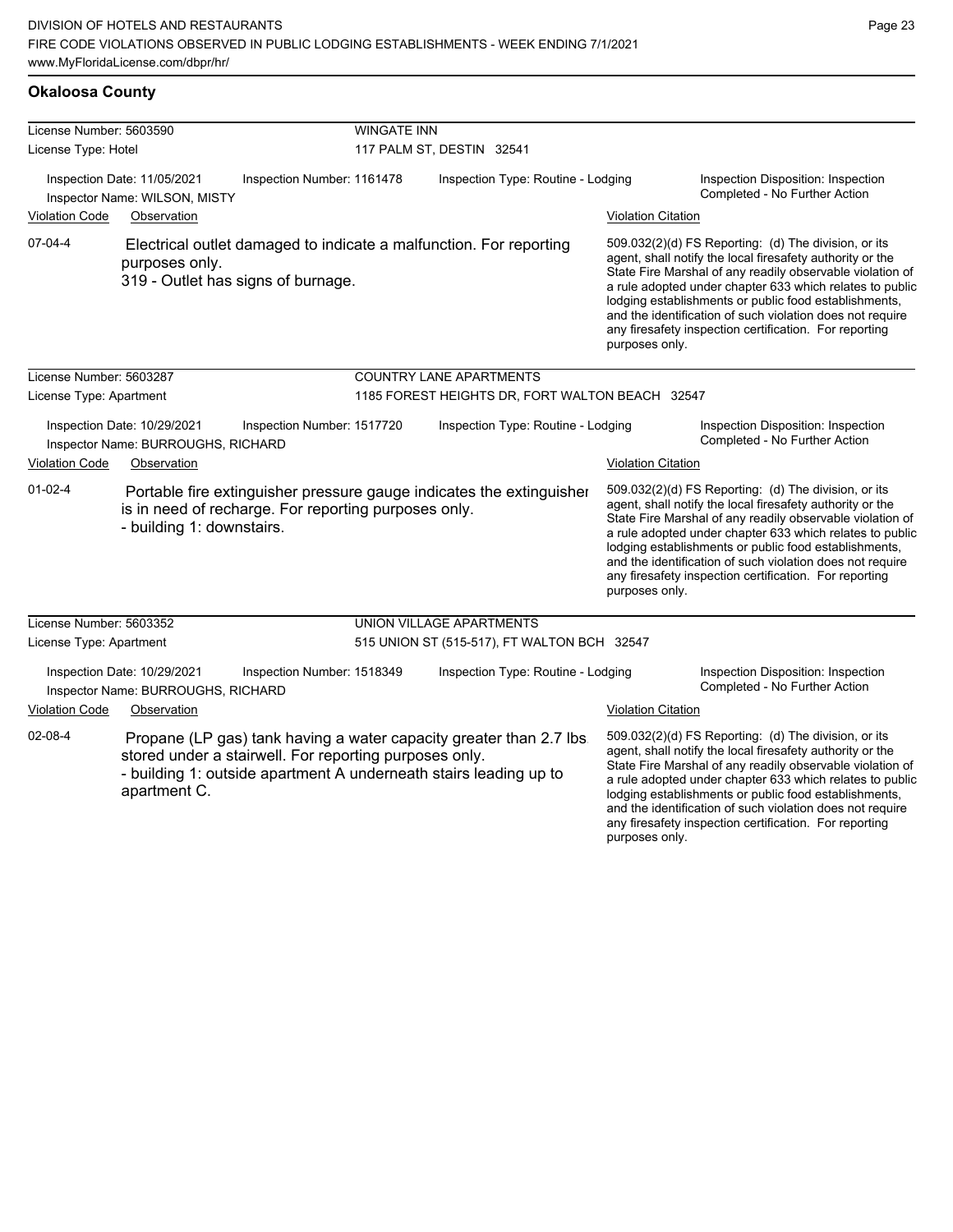# **Orange County**

| License Number: 5809303<br>License Type: Hotel |                                                                                                                                                                                                             | LA QUINTA INN AND SUITES<br>5621 MAJOR BLVD, ORLANDO 32819       |                           |                                                                                                                                                                                                                                                                                                                                                                                                                                                                                                                                                                                                                                                                                                  |  |  |
|------------------------------------------------|-------------------------------------------------------------------------------------------------------------------------------------------------------------------------------------------------------------|------------------------------------------------------------------|---------------------------|--------------------------------------------------------------------------------------------------------------------------------------------------------------------------------------------------------------------------------------------------------------------------------------------------------------------------------------------------------------------------------------------------------------------------------------------------------------------------------------------------------------------------------------------------------------------------------------------------------------------------------------------------------------------------------------------------|--|--|
| <b>Violation Code</b>                          | Inspection Date: 11/03/2021<br>Inspection Number: 1160095<br>Inspector Name: KOSTELNY, ROGER<br>Observation                                                                                                 | Inspection Type: Routine - Lodging<br><b>Violation Citation</b>  |                           | Inspection Disposition: Warning<br><b>Issued</b>                                                                                                                                                                                                                                                                                                                                                                                                                                                                                                                                                                                                                                                 |  |  |
| $01 - 02 - 4$                                  | Portable fire extinguisher pressure gauge indicates the extinguisher<br>is in need of recharge. For reporting purposes only. On 2nd floor by<br>the elevator across from room 206.                          |                                                                  | purposes only.            | 509.032(2)(d) FS Reporting: (d) The division, or its<br>agent, shall notify the local firesafety authority or the<br>State Fire Marshal of any readily observable violation of<br>a rule adopted under chapter 633 which relates to public<br>lodging establishments or public food establishments,<br>and the identification of such violation does not require<br>any firesafety inspection certification. For reporting                                                                                                                                                                                                                                                                       |  |  |
| License Number: 5809563<br>License Type: Hotel |                                                                                                                                                                                                             | THE FLORIDIAN HOTEL AND SUITES<br>7531 CANADA AVE, ORLANDO 32819 |                           |                                                                                                                                                                                                                                                                                                                                                                                                                                                                                                                                                                                                                                                                                                  |  |  |
| <b>Violation Code</b>                          | Inspection Date: 11/02/2021<br>Inspection Number: 1160915<br>Inspector Name: KOSTELNY, ROGER<br>Observation                                                                                                 | Inspection Type: Routine - Lodging                               | <b>Violation Citation</b> | Inspection Disposition: Inspection<br>Completed - No Further Action                                                                                                                                                                                                                                                                                                                                                                                                                                                                                                                                                                                                                              |  |  |
| $04 - 01 - 4$                                  | Trouble/alarm light illuminated on the fire alarm control panel.<br>When entering the lobby. For reporting purposes only.                                                                                   |                                                                  | purposes only.            | 509.032(2)(d) FS Reporting: The division, or its agent,<br>shall notify the local firesafety authority or the State Fire<br>Marshal of any readily observable violation of a rule<br>adopted under chapter 633 which relates to public<br>lodging establishments or public food establishments,<br>and the identification of such violation does not require<br>any firesafety inspection certification. For reporting                                                                                                                                                                                                                                                                           |  |  |
| License Number: 5800155                        |                                                                                                                                                                                                             | BLUEGREEN VACATIONS UNLIMITED INC                                |                           |                                                                                                                                                                                                                                                                                                                                                                                                                                                                                                                                                                                                                                                                                                  |  |  |
|                                                | License Type: Vacation Rental - Condo                                                                                                                                                                       | 12400 INTERNATIONAL DRIVE, ORLANDO 32821                         |                           |                                                                                                                                                                                                                                                                                                                                                                                                                                                                                                                                                                                                                                                                                                  |  |  |
|                                                | Inspection Date: 11/05/2021<br>Inspection Number: 1089327<br>Inspector Name: NIEVES, RAFAEL                                                                                                                 | Inspection Type: Complaint Full                                  |                           | Inspection Disposition: Warning<br><b>Issued</b>                                                                                                                                                                                                                                                                                                                                                                                                                                                                                                                                                                                                                                                 |  |  |
| <b>Violation Code</b><br>08-03-4               | Observation<br>No boiler certificate or insurance inspector's boiler report available.<br>For reporting purposes only.<br>For boilers over 400, 000 BTU located in building 9.<br>Boilers are 499, 000 BTU. |                                                                  | <b>Violation Citation</b> | 61C-1.004(10) FAC and 509.032(2)(d) FS Reporting:<br>61C-1.004(10) The insurance inspector's boiler report is<br>required annually for power boilers and high<br>pressure/high temperature boilers and biannually for low<br>pressure steam or vapor heating boilers. 509.032(2)(d)<br>The division, or its agent, shall notify the local firesafety<br>authority or the State Fire Marshal of any readily<br>observable violation of a rule adopted under chapter 633<br>which relates to public lodging establishments or public<br>food establishments, and the identification of such<br>violation does not require any firesafety inspection<br>certification. For reporting purposes only. |  |  |
| License Number: 5810901                        |                                                                                                                                                                                                             | WINGATE INN @ ORLANDO INT'L AIRPORT                              |                           |                                                                                                                                                                                                                                                                                                                                                                                                                                                                                                                                                                                                                                                                                                  |  |  |
| License Type: Hotel                            |                                                                                                                                                                                                             | 5750 HAZELTINE NATIONAL DR, ORLANDO 32822                        |                           |                                                                                                                                                                                                                                                                                                                                                                                                                                                                                                                                                                                                                                                                                                  |  |  |
|                                                | Inspection Date: 11/02/2021<br>Inspection Number: 1159665<br>Inspector Name: LORENZO, ANA                                                                                                                   | Inspection Type: Routine - Lodging                               |                           | Inspection Disposition: Warning<br>Issued                                                                                                                                                                                                                                                                                                                                                                                                                                                                                                                                                                                                                                                        |  |  |
| <b>Violation Code</b>                          | Observation                                                                                                                                                                                                 |                                                                  | <b>Violation Citation</b> |                                                                                                                                                                                                                                                                                                                                                                                                                                                                                                                                                                                                                                                                                                  |  |  |
| 04-01-4                                        | Trouble/alarm light illuminated on the fire alarm control panel. For<br>reporting purposes only./ Trouble at main fire panel                                                                                |                                                                  | purposes only.            | 509.032(2)(d) FS Reporting: The division, or its agent,<br>shall notify the local firesafety authority or the State Fire<br>Marshal of any readily observable violation of a rule<br>adopted under chapter 633 which relates to public<br>lodging establishments or public food establishments,<br>and the identification of such violation does not require<br>any firesafety inspection certification. For reporting                                                                                                                                                                                                                                                                           |  |  |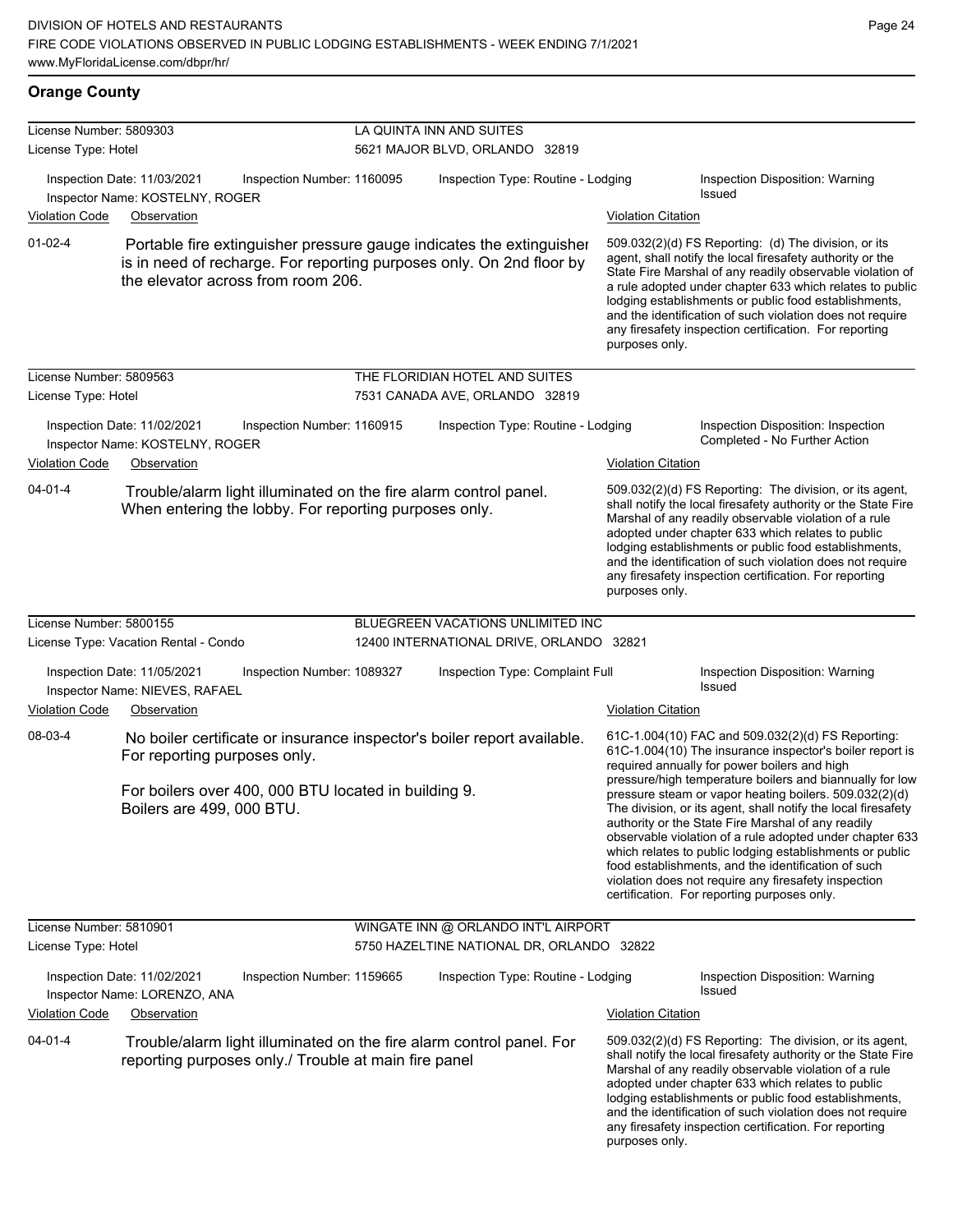# **Orange County**

| License Number: 5808789<br>License Type: Apartment          |                       |                                                                                                                                        | <b>INDIGO WEST APARTMENTS</b><br>6101 RALEIGH ST, ORLANDO 32835 |                                                                                                                                                                                                                                                                                                                                                                                                                              |                                           |  |
|-------------------------------------------------------------|-----------------------|----------------------------------------------------------------------------------------------------------------------------------------|-----------------------------------------------------------------|------------------------------------------------------------------------------------------------------------------------------------------------------------------------------------------------------------------------------------------------------------------------------------------------------------------------------------------------------------------------------------------------------------------------------|-------------------------------------------|--|
| Inspection Date: 10/29/2021<br>Inspector Name: LUI, SUK HAN |                       | Inspection Number: 1522420                                                                                                             | Inspection Type: Routine - Lodging                              |                                                                                                                                                                                                                                                                                                                                                                                                                              | Inspection Disposition: Warning<br>Issued |  |
| <b>Violation Code</b>                                       | Observation           |                                                                                                                                        |                                                                 | <b>Violation Citation</b>                                                                                                                                                                                                                                                                                                                                                                                                    |                                           |  |
| $01 - 04 - 4$                                               | **Corrected On-Site** | No portable fire extinguisher present on the premises. For reporting<br>purposes only./no portable fire extinguisher in apartment 508. | purposes only.                                                  | $509.032(2)(d)$ FS Reporting: (d) The division, or its<br>agent, shall notify the local firesafety authority or the<br>State Fire Marshal of any readily observable violation of<br>a rule adopted under chapter 633 which relates to public<br>lodging establishments or public food establishments,<br>and the identification of such violation does not require<br>any firesafety inspection certification. For reporting |                                           |  |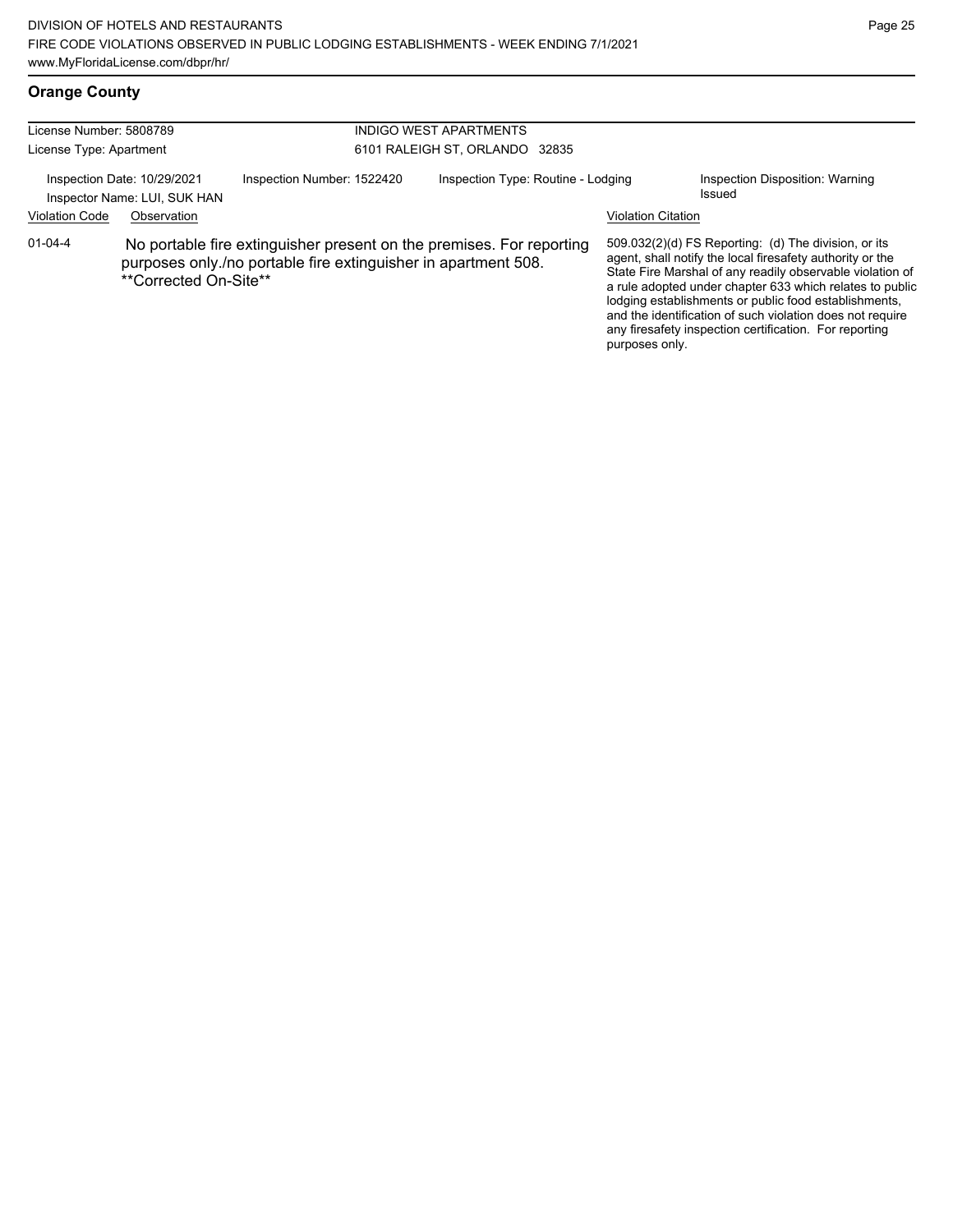#### **Palm Beach County**

| License Number: 6000898                                                                                           |                                                                |                            | QUEENS LODGE |                                                                 |                           |                                                                                                                                                                                                                                                                                                                                                                                                                        |
|-------------------------------------------------------------------------------------------------------------------|----------------------------------------------------------------|----------------------------|--------------|-----------------------------------------------------------------|---------------------------|------------------------------------------------------------------------------------------------------------------------------------------------------------------------------------------------------------------------------------------------------------------------------------------------------------------------------------------------------------------------------------------------------------------------|
| License Type: Motel                                                                                               |                                                                |                            |              | 3712 BROADWAY, WEST PALM BEACH 33407-4399                       |                           |                                                                                                                                                                                                                                                                                                                                                                                                                        |
| Inspection Date: 11/01/2021<br>Inspection Number: 1218830<br>Inspector Name: MCCARTHY, RAMONA                     |                                                                |                            |              | Inspection Type: Routine - Lodging                              |                           | Inspection Disposition: Inspection<br>Completed - No Further Action                                                                                                                                                                                                                                                                                                                                                    |
| <b>Violation Code</b>                                                                                             | Observation                                                    |                            |              |                                                                 | <b>Violation Citation</b> |                                                                                                                                                                                                                                                                                                                                                                                                                        |
| $05-02-5$                                                                                                         | For reporting purposes only.<br>Strobe not flashing.           |                            |              | Hearing-impaired smoke detector is not functioning when tested. | purposes only.            | 509.032(2)(d) FS Reporting: The division, or its agent,<br>shall notify the local firesafety authority or the State Fire<br>Marshal of any readily observable violation of a rule<br>adopted under chapter 633 which relates to public<br>lodging establishments or public food establishments,<br>and the identification of such violation does not require<br>any firesafety inspection certification. For reporting |
| License Number: 6013457                                                                                           |                                                                |                            |              | HAMPTON INN WEST PALM BEACH FLORIDA TURNPIKE                    |                           |                                                                                                                                                                                                                                                                                                                                                                                                                        |
| License Type: Hotel                                                                                               |                                                                |                            |              | 2025 VISTA PKWY, WEST PALM BEACH 33411                          |                           |                                                                                                                                                                                                                                                                                                                                                                                                                        |
|                                                                                                                   | Inspection Date: 11/05/2021<br>Inspector Name: SEVILLA, FREDDY | Inspection Number: 1160934 |              | Inspection Type: Routine - Lodging                              |                           | Inspection Disposition: Inspection<br>Completed - No Further Action                                                                                                                                                                                                                                                                                                                                                    |
| <b>Violation Code</b>                                                                                             | Observation                                                    |                            |              |                                                                 | <b>Violation Citation</b> |                                                                                                                                                                                                                                                                                                                                                                                                                        |
| $04 - 01 - 4$<br>Trouble/alarm light illuminated on the fire alarm control panel. For<br>reporting purposes only. |                                                                |                            |              |                                                                 | purposes only.            | 509.032(2)(d) FS Reporting: The division, or its agent,<br>shall notify the local firesafety authority or the State Fire<br>Marshal of any readily observable violation of a rule<br>adopted under chapter 633 which relates to public<br>lodging establishments or public food establishments,<br>and the identification of such violation does not require<br>any firesafety inspection certification. For reporting |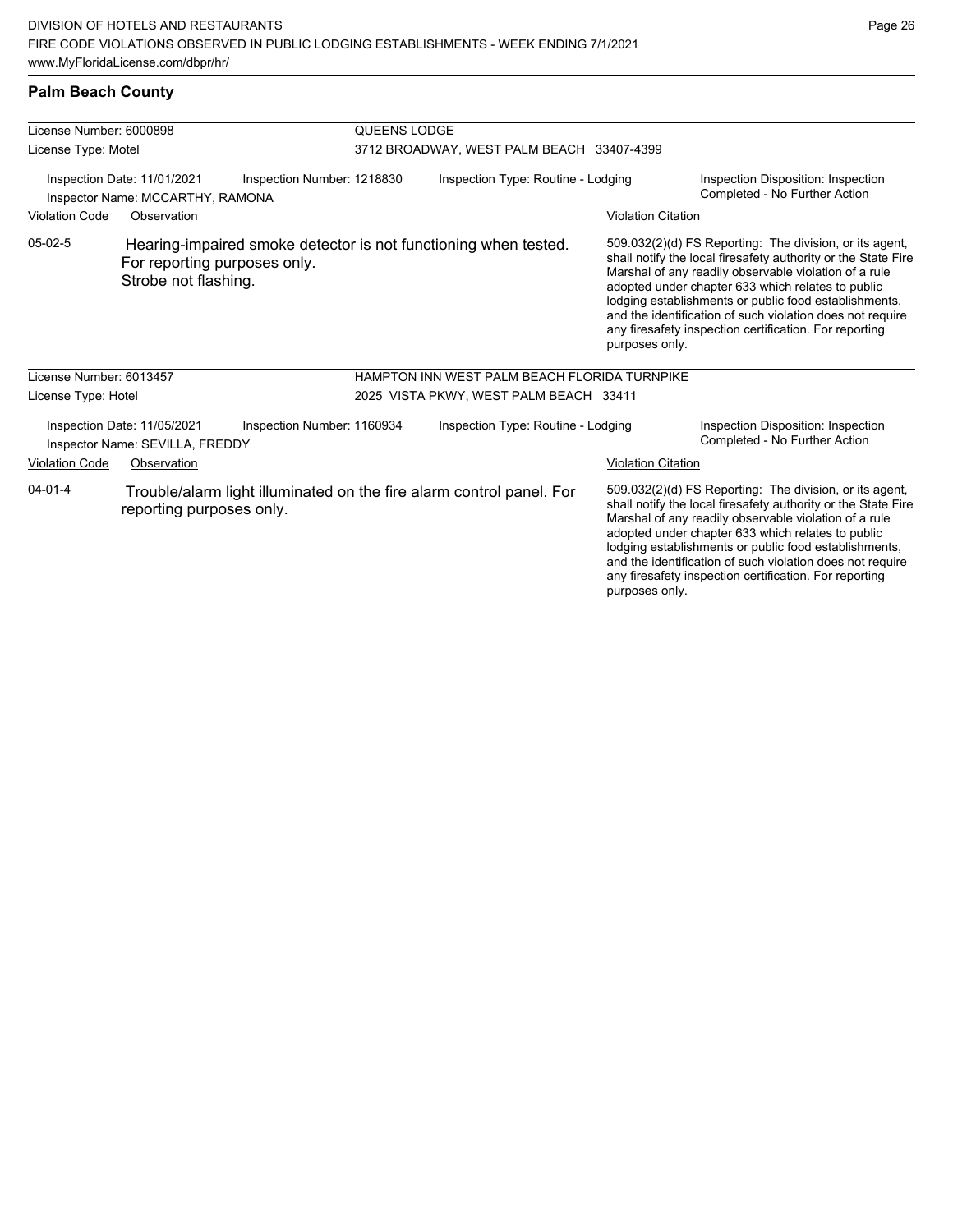#### **Pinellas County**

| License Number: 6215825 |                                                                     |                                                                  | <b>GULF STRAND RESORT</b>                |                                                                                                                                                  |                           |                                                                                                                                                                                                                                                                                                                                                                                                                            |  |  |
|-------------------------|---------------------------------------------------------------------|------------------------------------------------------------------|------------------------------------------|--------------------------------------------------------------------------------------------------------------------------------------------------|---------------------------|----------------------------------------------------------------------------------------------------------------------------------------------------------------------------------------------------------------------------------------------------------------------------------------------------------------------------------------------------------------------------------------------------------------------------|--|--|
| License Type: Hotel     |                                                                     |                                                                  | 4510 GULF BOULEVARD, ST PETE BEACH 33706 |                                                                                                                                                  |                           |                                                                                                                                                                                                                                                                                                                                                                                                                            |  |  |
|                         | Inspection Date: 11/05/2021<br>Inspector Name: DAY-WALKER, LISA     | Inspection Number: 1160360                                       |                                          | Inspection Type: Routine - Lodging                                                                                                               |                           | Inspection Disposition: Inspection<br>Completed - No Further Action                                                                                                                                                                                                                                                                                                                                                        |  |  |
| <b>Violation Code</b>   | Observation                                                         |                                                                  |                                          |                                                                                                                                                  | <b>Violation Citation</b> |                                                                                                                                                                                                                                                                                                                                                                                                                            |  |  |
| $04 - 01 - 4$           | panel.                                                              |                                                                  |                                          | Trouble/alarm light illuminated on the fire alarm control panel. For<br>reporting purposes only. Yellow trouble light illuminated in office fire | purposes only.            | 509.032(2)(d) FS Reporting: The division, or its agent,<br>shall notify the local firesafety authority or the State Fire<br>Marshal of any readily observable violation of a rule<br>adopted under chapter 633 which relates to public<br>lodging establishments or public food establishments,<br>and the identification of such violation does not require<br>any firesafety inspection certification. For reporting     |  |  |
| License Number: 6215814 |                                                                     |                                                                  | <b>WATERS POINTE APTS</b>                |                                                                                                                                                  |                           |                                                                                                                                                                                                                                                                                                                                                                                                                            |  |  |
| License Type: Apartment |                                                                     |                                                                  |                                          | 1885 SHORE DR S, SOUTH PASADENA 33707                                                                                                            |                           |                                                                                                                                                                                                                                                                                                                                                                                                                            |  |  |
|                         | Inspection Date: 10/29/2021<br>Inspector Name: HOBBS, ANDREW        | Inspection Number: 1516838                                       |                                          | Inspection Type: Routine - Lodging                                                                                                               |                           | Inspection Disposition: Inspection<br>Completed - No Further Action                                                                                                                                                                                                                                                                                                                                                        |  |  |
| <b>Violation Code</b>   | Observation                                                         |                                                                  |                                          |                                                                                                                                                  | <b>Violation Citation</b> |                                                                                                                                                                                                                                                                                                                                                                                                                            |  |  |
| $01 - 02 - 4$           |                                                                     | room East side, 4 th floor near unit 412                         |                                          | Portable fire extinguisher pressure gauge indicates the extinguisher<br>is in need of recharge. For reporting purposes only. Trash chute         | purposes only.            | 509.032(2)(d) FS Reporting: (d) The division, or its<br>agent, shall notify the local firesafety authority or the<br>State Fire Marshal of any readily observable violation of<br>a rule adopted under chapter 633 which relates to public<br>lodging establishments or public food establishments,<br>and the identification of such violation does not require<br>any firesafety inspection certification. For reporting |  |  |
| License Number: 6205147 |                                                                     |                                                                  |                                          | HARTFORD WEST APARTMENTS                                                                                                                         |                           |                                                                                                                                                                                                                                                                                                                                                                                                                            |  |  |
| License Type: Apartment |                                                                     |                                                                  |                                          | 3467 33 AVE N, ST PETERSBURG 33713                                                                                                               |                           |                                                                                                                                                                                                                                                                                                                                                                                                                            |  |  |
|                         | Inspection Date: 10/29/2021<br>Inspector Name: HEFFNER, CHRISTOPHER | Inspection Number: 1530257                                       |                                          | Inspection Type: Routine - Lodging                                                                                                               |                           | Inspection Disposition: Call Back -<br>Admin. complaint recommended                                                                                                                                                                                                                                                                                                                                                        |  |  |
| <b>Violation Code</b>   | Observation                                                         |                                                                  |                                          |                                                                                                                                                  | <b>Violation Citation</b> |                                                                                                                                                                                                                                                                                                                                                                                                                            |  |  |
| $01 - 02 - 4$           | purposes only.<br>Outside of unit 9.<br>**Time Extended**           | indicates the extinguisher is in need of recharge. For reporting |                                          | - From initial inspection : Portable fire extinguisher pressure gauge<br>- From follow-up inspection 2021-10-29:                                 |                           | 509.032(2)(d) FS Reporting: (d) The division, or its<br>agent, shall notify the local firesafety authority or the<br>State Fire Marshal of any readily observable violation of<br>a rule adopted under chapter 633 which relates to public<br>lodging establishments or public food establishments,<br>and the identification of such violation does not require<br>any firesafety inspection certification. For reporting |  |  |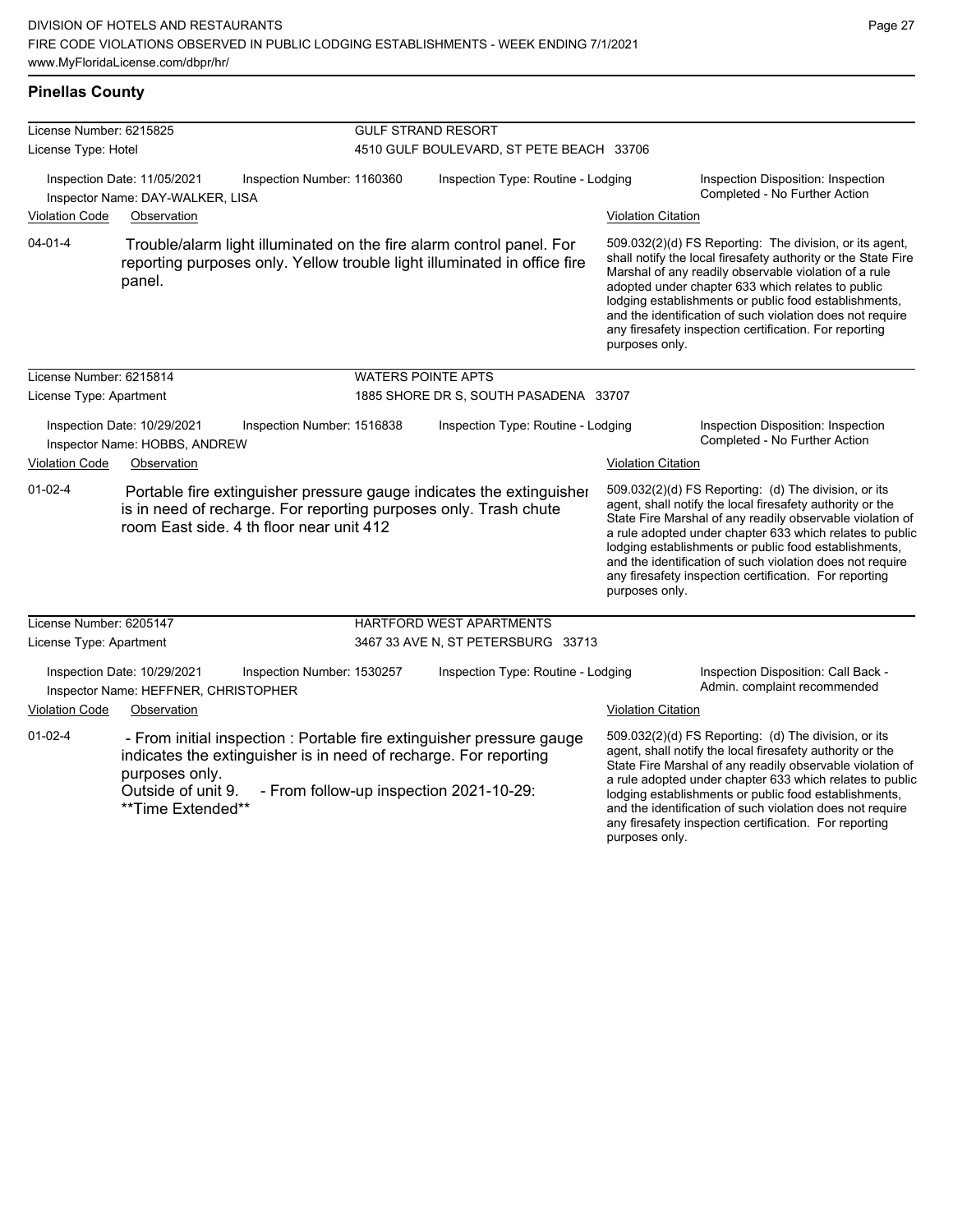any firesafety inspection certification. For reporting

purposes only.

#### **Pinellas County**

| License Number: 6200241 |                                                                                                                                                                                                                                                                              | <b>DAYS INN/SUPER 8</b> |                                                |                                                                                                                                                                                                                                                                                                                                                                                                                                                                                                                                                                                                                                                                                                  |                                                                                                                                                                                                                                                                                                                                                                                                                            |  |  |
|-------------------------|------------------------------------------------------------------------------------------------------------------------------------------------------------------------------------------------------------------------------------------------------------------------------|-------------------------|------------------------------------------------|--------------------------------------------------------------------------------------------------------------------------------------------------------------------------------------------------------------------------------------------------------------------------------------------------------------------------------------------------------------------------------------------------------------------------------------------------------------------------------------------------------------------------------------------------------------------------------------------------------------------------------------------------------------------------------------------------|----------------------------------------------------------------------------------------------------------------------------------------------------------------------------------------------------------------------------------------------------------------------------------------------------------------------------------------------------------------------------------------------------------------------------|--|--|
| License Type: Motel     |                                                                                                                                                                                                                                                                              |                         | 5005 34TH ST N, ST. PETERSBURG 33714           |                                                                                                                                                                                                                                                                                                                                                                                                                                                                                                                                                                                                                                                                                                  |                                                                                                                                                                                                                                                                                                                                                                                                                            |  |  |
|                         | Inspection Date: 11/05/2021<br>Inspection Number: 1220253<br>Inspector Name: WILMOT, TASHARA                                                                                                                                                                                 |                         | Inspection Type: Complaint Full                |                                                                                                                                                                                                                                                                                                                                                                                                                                                                                                                                                                                                                                                                                                  | Inspection Disposition: Call Back -<br>Complied                                                                                                                                                                                                                                                                                                                                                                            |  |  |
| <b>Violation Code</b>   | Observation                                                                                                                                                                                                                                                                  |                         |                                                | <b>Violation Citation</b>                                                                                                                                                                                                                                                                                                                                                                                                                                                                                                                                                                                                                                                                        |                                                                                                                                                                                                                                                                                                                                                                                                                            |  |  |
| $01 - 03 - 4$           | - From initial inspection : Portable fire extinguisher missing from it's<br>designated location (sign present indicating designated location).<br>For reporting purposes only.<br>-right of unit 215<br>Extended**                                                           |                         | - From follow-up inspection 2021-11-05: **Time | purposes only.                                                                                                                                                                                                                                                                                                                                                                                                                                                                                                                                                                                                                                                                                   | 509.032(2)(d) FS Reporting: (d) The division, or its<br>agent, shall notify the local firesafety authority or the<br>State Fire Marshal of any readily observable violation of<br>a rule adopted under chapter 633 which relates to public<br>lodging establishments or public food establishments,<br>and the identification of such violation does not require<br>any firesafety inspection certification. For reporting |  |  |
| $08 - 01 - 4$           | - From initial inspection : Boiler certificate or insurance inspector's<br>boiler report expired. For reporting purposes only.<br>-123644 3/5/2021<br>**Time Extended**                                                                                                      |                         | - From follow-up inspection 2021-11-05:        | 61C-1.004(10) FAC and 509.032(2)(d) FS Reporting:<br>61C-1.004(10) The insurance inspector's boiler report is<br>required annually for power boilers and high<br>pressure/high temperature boilers and biannually for low<br>pressure steam or vapor heating boilers. 509.032(2)(d)<br>The division, or its agent, shall notify the local firesafety<br>authority or the State Fire Marshal of any readily<br>observable violation of a rule adopted under chapter 633<br>which relates to public lodging establishments or public<br>food establishments, and the identification of such<br>violation does not require any firesafety inspection<br>certification. For reporting purposes only. |                                                                                                                                                                                                                                                                                                                                                                                                                            |  |  |
| License Number: 6200272 |                                                                                                                                                                                                                                                                              |                         | <b>IMPERIAL PALMS APARTMENTS</b>               |                                                                                                                                                                                                                                                                                                                                                                                                                                                                                                                                                                                                                                                                                                  |                                                                                                                                                                                                                                                                                                                                                                                                                            |  |  |
| License Type: Apartment |                                                                                                                                                                                                                                                                              |                         | 101 IMPERIAL PALM DR, LARGO 33771              |                                                                                                                                                                                                                                                                                                                                                                                                                                                                                                                                                                                                                                                                                                  |                                                                                                                                                                                                                                                                                                                                                                                                                            |  |  |
|                         | Inspection Date: 11/04/2021<br>Inspection Number: 1516217<br>Inspector Name: HEFFNER, CHRISTOPHER                                                                                                                                                                            |                         | Inspection Type: Routine - Lodging             |                                                                                                                                                                                                                                                                                                                                                                                                                                                                                                                                                                                                                                                                                                  | Inspection Disposition: Warning<br><b>Issued</b>                                                                                                                                                                                                                                                                                                                                                                           |  |  |
| <b>Violation Code</b>   | Observation                                                                                                                                                                                                                                                                  |                         |                                                | <b>Violation Citation</b>                                                                                                                                                                                                                                                                                                                                                                                                                                                                                                                                                                                                                                                                        |                                                                                                                                                                                                                                                                                                                                                                                                                            |  |  |
| 04-01-4                 | Trouble/alarm light illuminated on the fire alarm control panel. For<br>reporting purposes only.<br>Yellow trouble light on with green A.C. Warning light.<br>Second floor between units 9 and 10. Building 200.<br>Second floor between unit 9 and 10. Building 1800.<br>On |                         |                                                | purposes only.                                                                                                                                                                                                                                                                                                                                                                                                                                                                                                                                                                                                                                                                                   | 509.032(2)(d) FS Reporting: The division, or its agent,<br>shall notify the local firesafety authority or the State Fire<br>Marshal of any readily observable violation of a rule<br>adopted under chapter 633 which relates to public<br>lodging establishments or public food establishments,<br>and the identification of such violation does not require<br>any firesafety inspection certification. For reporting     |  |  |
| License Number: 6214499 |                                                                                                                                                                                                                                                                              | <b>INTHASONE LO</b>     |                                                |                                                                                                                                                                                                                                                                                                                                                                                                                                                                                                                                                                                                                                                                                                  |                                                                                                                                                                                                                                                                                                                                                                                                                            |  |  |
| License Type: Apartment |                                                                                                                                                                                                                                                                              |                         | 4590 N 76 AVE, PINELLAS PARK 33781             |                                                                                                                                                                                                                                                                                                                                                                                                                                                                                                                                                                                                                                                                                                  |                                                                                                                                                                                                                                                                                                                                                                                                                            |  |  |
|                         | Inspection Date: 11/02/2021<br>Inspection Number: 1527723<br>Inspector Name: RANVILLE, AMANDA                                                                                                                                                                                |                         | Inspection Type: Routine - Lodging             |                                                                                                                                                                                                                                                                                                                                                                                                                                                                                                                                                                                                                                                                                                  | Inspection Disposition: Inspection<br>Completed - No Further Action                                                                                                                                                                                                                                                                                                                                                        |  |  |
| <b>Violation Code</b>   | Observation                                                                                                                                                                                                                                                                  |                         |                                                | <b>Violation Citation</b>                                                                                                                                                                                                                                                                                                                                                                                                                                                                                                                                                                                                                                                                        |                                                                                                                                                                                                                                                                                                                                                                                                                            |  |  |
| 02-08-4                 | Propane (LP gas) tank having a water capacity greater than 2.7 lbs<br>stored against exterior wall of unit 301. For reporting purposes only.                                                                                                                                 |                         |                                                |                                                                                                                                                                                                                                                                                                                                                                                                                                                                                                                                                                                                                                                                                                  | 509.032(2)(d) FS Reporting: (d) The division, or its<br>agent, shall notify the local firesafety authority or the<br>State Fire Marshal of any readily observable violation of<br>a rule adopted under chapter 633 which relates to public<br>lodging establishments or public food establishments,<br>and the identification of such violation does not require                                                           |  |  |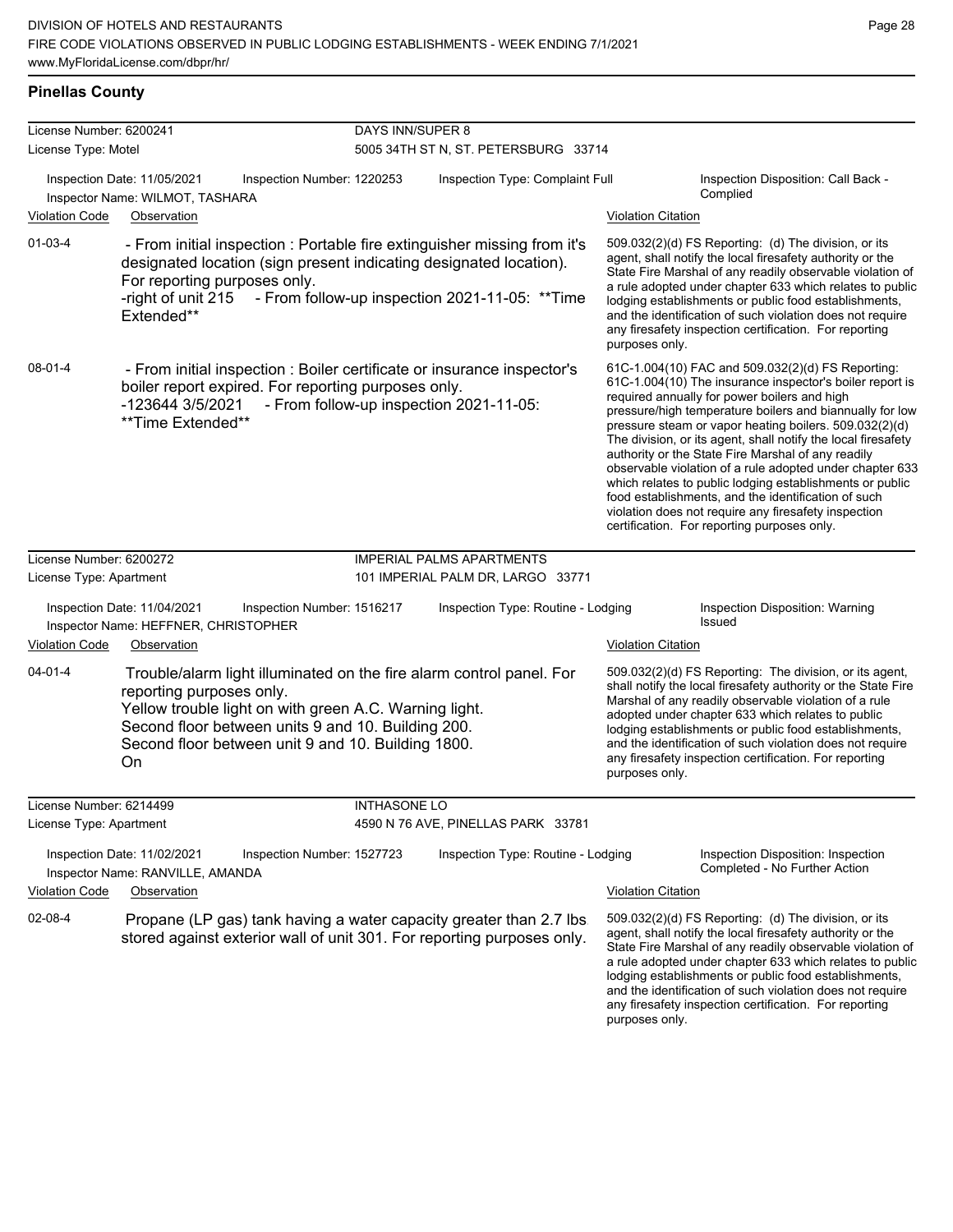#### **Pinellas County**

| License Number: 6213911<br>License Type: Apartment                                                                                                                                                 |             |                            | <b>GULF BREEZE INN</b><br>2008 GULF BLVD, INDIAN ROCKS BEACH 33785 |                           |                                                                                                                                                                                                                                                                                                                                                                                                                            |  |  |
|----------------------------------------------------------------------------------------------------------------------------------------------------------------------------------------------------|-------------|----------------------------|--------------------------------------------------------------------|---------------------------|----------------------------------------------------------------------------------------------------------------------------------------------------------------------------------------------------------------------------------------------------------------------------------------------------------------------------------------------------------------------------------------------------------------------------|--|--|
| Inspection Date: 10/29/2021<br>Inspector Name: KOUSTIS, TIMOTHY                                                                                                                                    |             | Inspection Number: 1526301 | Inspection Type: Routine - Lodging                                 |                           | Inspection Disposition: Inspection<br>Completed - No Further Action                                                                                                                                                                                                                                                                                                                                                        |  |  |
| <b>Violation Code</b>                                                                                                                                                                              | Observation |                            |                                                                    | <b>Violation Citation</b> |                                                                                                                                                                                                                                                                                                                                                                                                                            |  |  |
| $01 - 02 - 4$<br>Portable fire extinguisher pressure gauge indicates the extinguisher<br>is in need of recharge. For reporting purposes only.<br>Located in back of unit next to washer and dryer. |             |                            |                                                                    | purposes only.            | 509.032(2)(d) FS Reporting: (d) The division, or its<br>agent, shall notify the local firesafety authority or the<br>State Fire Marshal of any readily observable violation of<br>a rule adopted under chapter 633 which relates to public<br>lodging establishments or public food establishments,<br>and the identification of such violation does not require<br>any firesafety inspection certification. For reporting |  |  |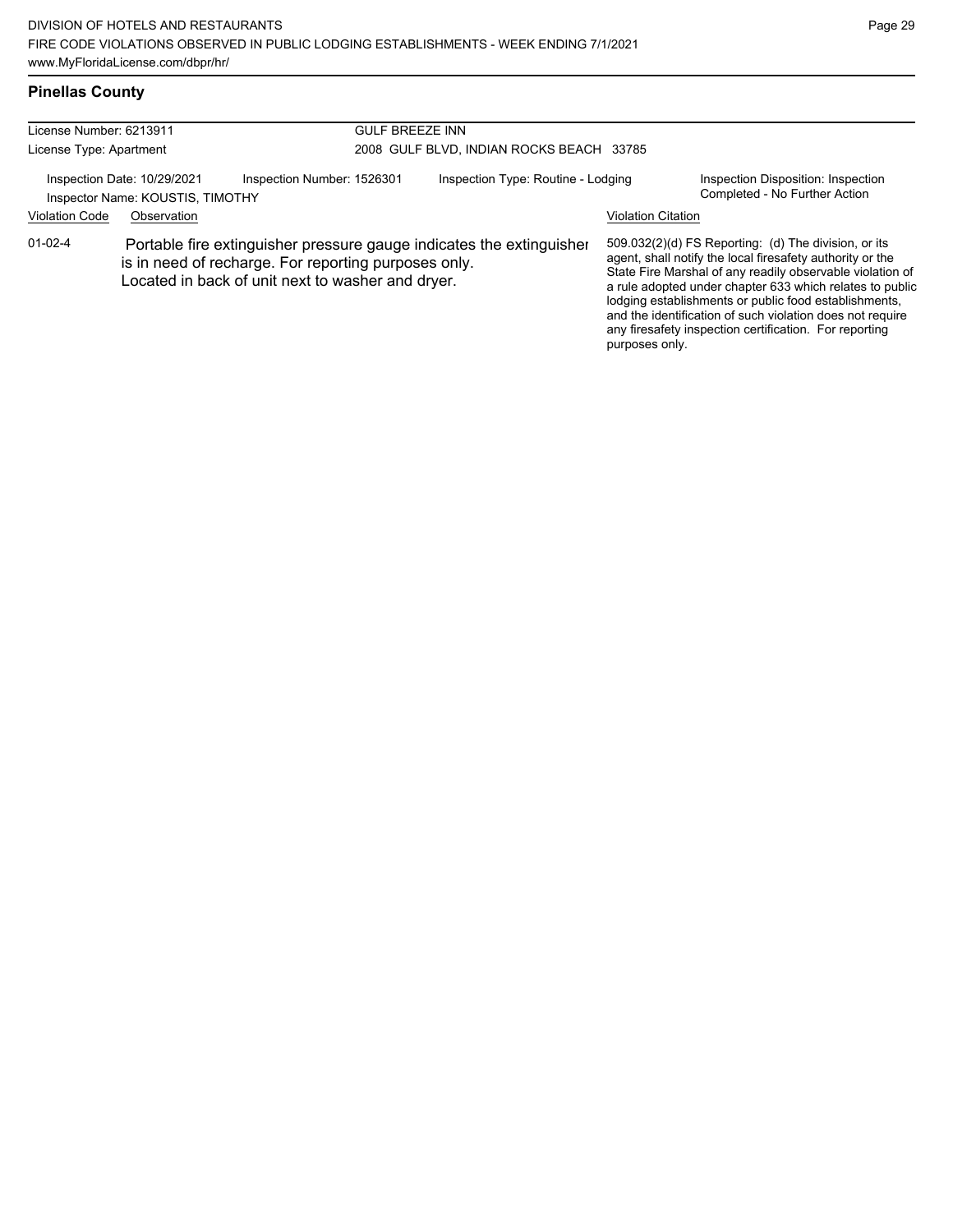any firesafety inspection certification. For reporting

purposes only.

### **Polk County**

| License Number: 6301081                                                                                                                    |                                                                |                                                              | <b>RELAX INN</b>                         |                                                         |                                                                                                                                                                                                                                                                                                                                                              |                                                                                                                                                                                                                                                                                                                                                                                                                        |  |
|--------------------------------------------------------------------------------------------------------------------------------------------|----------------------------------------------------------------|--------------------------------------------------------------|------------------------------------------|---------------------------------------------------------|--------------------------------------------------------------------------------------------------------------------------------------------------------------------------------------------------------------------------------------------------------------------------------------------------------------------------------------------------------------|------------------------------------------------------------------------------------------------------------------------------------------------------------------------------------------------------------------------------------------------------------------------------------------------------------------------------------------------------------------------------------------------------------------------|--|
| License Type: Motel                                                                                                                        |                                                                |                                                              | 1433 LAKELAND HILLS BLVD, LAKELAND 33805 |                                                         |                                                                                                                                                                                                                                                                                                                                                              |                                                                                                                                                                                                                                                                                                                                                                                                                        |  |
| Inspection Date: 11/01/2021<br>Inspector Name: ROBERSON, JAMAL                                                                             |                                                                | Inspection Number: 1217329                                   |                                          | Inspection Type: Routine - Lodging                      |                                                                                                                                                                                                                                                                                                                                                              | Inspection Disposition: Inspection<br>Completed - No Further Action                                                                                                                                                                                                                                                                                                                                                    |  |
| <b>Violation Code</b>                                                                                                                      | Observation                                                    |                                                              |                                          |                                                         | <b>Violation Citation</b>                                                                                                                                                                                                                                                                                                                                    |                                                                                                                                                                                                                                                                                                                                                                                                                        |  |
| 04-05-4                                                                                                                                    | purposes only.<br>Observed in unit 135, 122.                   | No smoke detector provided in guest room/unit. For reporting |                                          |                                                         | purposes only.                                                                                                                                                                                                                                                                                                                                               | 509.032(2)(d) FS Reporting: The division, or its agent,<br>shall notify the local firesafety authority or the State Fire<br>Marshal of any readily observable violation of a rule<br>adopted under chapter 633 which relates to public<br>lodging establishments or public food establishments,<br>and the identification of such violation does not require<br>any firesafety inspection certification. For reporting |  |
| License Number: 6304242                                                                                                                    |                                                                |                                                              |                                          | SURESTAY HOTEL BY BEST WESTERN CLERMONT THEME PARK WEST |                                                                                                                                                                                                                                                                                                                                                              |                                                                                                                                                                                                                                                                                                                                                                                                                        |  |
| License Type: Motel                                                                                                                        |                                                                |                                                              | 9240 US HWY 192, CLERMONT 34714          |                                                         |                                                                                                                                                                                                                                                                                                                                                              |                                                                                                                                                                                                                                                                                                                                                                                                                        |  |
|                                                                                                                                            | Inspection Date: 11/04/2021<br>Inspector Name: JACKSON, SHARON | Inspection Number: 1218950                                   |                                          | Inspection Type: Routine - Lodging                      |                                                                                                                                                                                                                                                                                                                                                              | Inspection Disposition: Inspection<br>Completed - No Further Action                                                                                                                                                                                                                                                                                                                                                    |  |
| <b>Violation Code</b>                                                                                                                      | Observation                                                    |                                                              |                                          |                                                         | <b>Violation Citation</b>                                                                                                                                                                                                                                                                                                                                    |                                                                                                                                                                                                                                                                                                                                                                                                                        |  |
| 04-07-4<br>Trouble/alarm light illuminated on the smoke detector panel<br>connected to the fire alarm system. For reporting purposes only. |                                                                |                                                              |                                          |                                                         | 509.032(2)(d) FS Reporting: The division, or its agent,<br>shall notify the local firesafety authority or the State Fire<br>Marshal of any readily observable violation of a rule<br>adopted under chapter 633 which relates to public<br>lodging establishments or public food establishments,<br>and the identification of such violation does not require |                                                                                                                                                                                                                                                                                                                                                                                                                        |  |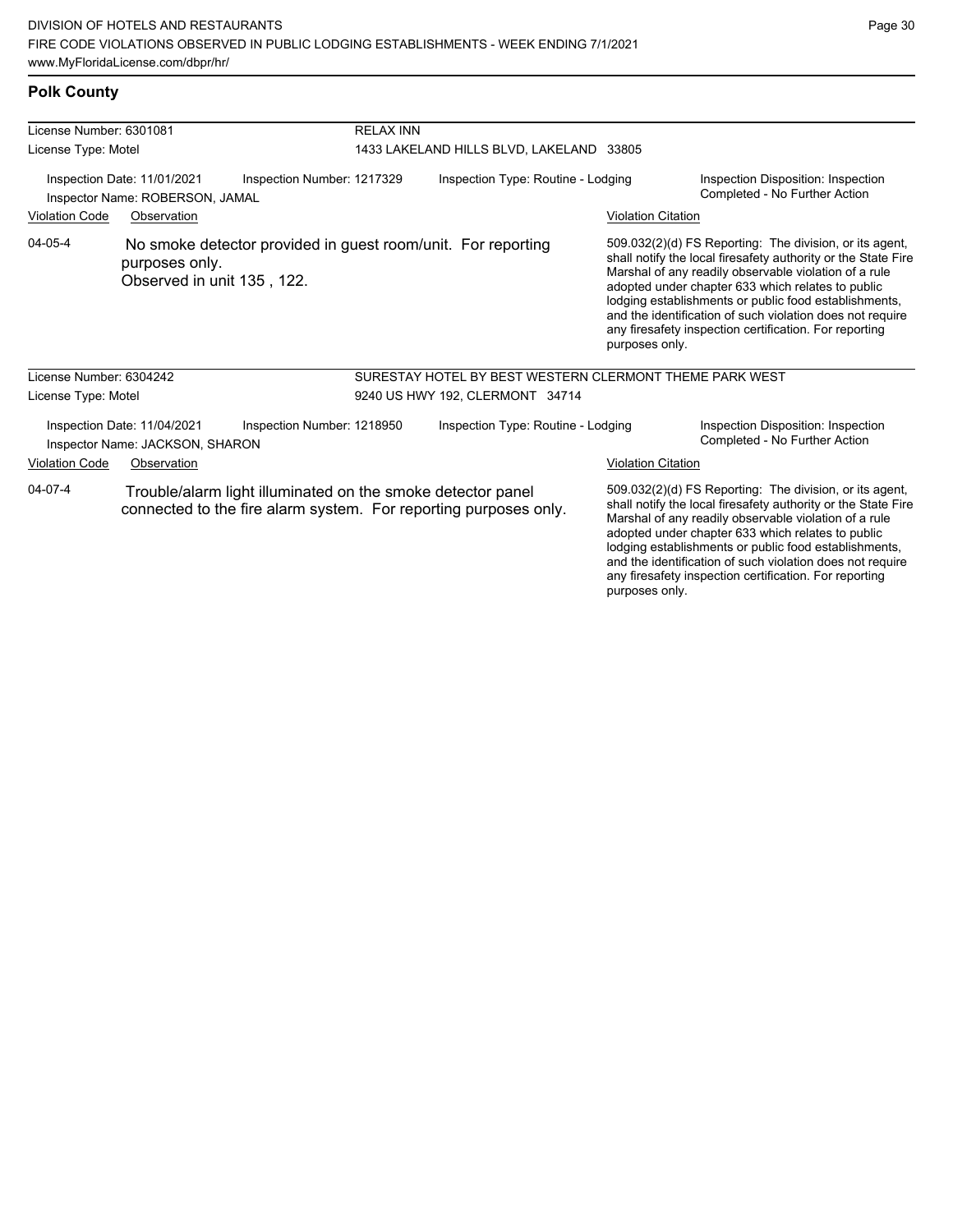#### **Sarasota County**

| License Number: 6804704<br>License Type: Hotel |                                                                 |                            | HOLIDAY INN EXPRESS & SUITES SARASOTA EAST/I-75<br>5730 GANTT RD, SARASOTA 34233 |                                                                                                                                            |                           |                                                                                                                                                                                                                                                                                                                                                                                                                            |  |
|------------------------------------------------|-----------------------------------------------------------------|----------------------------|----------------------------------------------------------------------------------|--------------------------------------------------------------------------------------------------------------------------------------------|---------------------------|----------------------------------------------------------------------------------------------------------------------------------------------------------------------------------------------------------------------------------------------------------------------------------------------------------------------------------------------------------------------------------------------------------------------------|--|
|                                                |                                                                 |                            |                                                                                  |                                                                                                                                            |                           |                                                                                                                                                                                                                                                                                                                                                                                                                            |  |
| <b>Violation Code</b>                          | Observation                                                     |                            |                                                                                  |                                                                                                                                            | <b>Violation Citation</b> |                                                                                                                                                                                                                                                                                                                                                                                                                            |  |
| $07-04-4$                                      | building near entrance door.                                    |                            |                                                                                  | Electrical outlet damaged to indicate a malfunction. For reporting<br>purposes only. Observed outlet cover missing outside west side of    | purposes only.            | 509.032(2)(d) FS Reporting: (d) The division, or its<br>agent, shall notify the local firesafety authority or the<br>State Fire Marshal of any readily observable violation of<br>a rule adopted under chapter 633 which relates to public<br>lodging establishments or public food establishments,<br>and the identification of such violation does not require<br>any firesafety inspection certification. For reporting |  |
| License Number: 6800192                        |                                                                 |                            |                                                                                  | <b>BAYMONT INN AND SUITES</b>                                                                                                              |                           |                                                                                                                                                                                                                                                                                                                                                                                                                            |  |
| License Type: Motel                            |                                                                 |                            |                                                                                  | 1425 S TAMIAMI TRAIL, SARASOTA 34239                                                                                                       |                           |                                                                                                                                                                                                                                                                                                                                                                                                                            |  |
|                                                | Inspection Date: 11/02/2021<br>Inspector Name: CATTLEY, RAYMOND | Inspection Number: 1219016 |                                                                                  | Inspection Type: Routine - Lodging                                                                                                         |                           | Inspection Disposition: Warning<br><b>Issued</b>                                                                                                                                                                                                                                                                                                                                                                           |  |
| <b>Violation Code</b>                          | Observation                                                     |                            |                                                                                  |                                                                                                                                            | <b>Violation Citation</b> |                                                                                                                                                                                                                                                                                                                                                                                                                            |  |
| $04 - 01 - 4$                                  | warnings, system trouble and system silence.                    |                            |                                                                                  | Trouble/alarm light illuminated on the fire alarm control panel. For<br>reporting purposes only. Observed Fire System Silent Knight with 2 | purposes only.            | 509.032(2)(d) FS Reporting: The division, or its agent,<br>shall notify the local firesafety authority or the State Fire<br>Marshal of any readily observable violation of a rule<br>adopted under chapter 633 which relates to public<br>lodging establishments or public food establishments,<br>and the identification of such violation does not require<br>any firesafety inspection certification. For reporting     |  |
| License Number: 6800033                        |                                                                 |                            | <b>HORIZONS WEST</b>                                                             |                                                                                                                                            |                           |                                                                                                                                                                                                                                                                                                                                                                                                                            |  |
|                                                | License Type: Vacation Rental - Condo                           |                            |                                                                                  | 6140 MIDNIGHT PASS RD, SARASOTA 342422210                                                                                                  |                           |                                                                                                                                                                                                                                                                                                                                                                                                                            |  |
|                                                | Inspection Date: 11/04/2021<br>Inspector Name: CATTLEY, RAYMOND | Inspection Number: 1089325 |                                                                                  | Inspection Type: Complaint Full                                                                                                            |                           | Inspection Disposition: Warning<br>Issued                                                                                                                                                                                                                                                                                                                                                                                  |  |
| <b>Violation Code</b>                          | Observation                                                     |                            |                                                                                  |                                                                                                                                            | <b>Violation Citation</b> |                                                                                                                                                                                                                                                                                                                                                                                                                            |  |
| $04 - 01 - 4$                                  | cnt #1.                                                         |                            |                                                                                  | Trouble/alarm light illuminated on the fire alarm control panel. For<br>reporting purposes only. Observed Silent Knight Honeywell trouble  |                           | 509.032(2)(d) FS Reporting: The division, or its agent,<br>shall notify the local firesafety authority or the State Fire<br>Marshal of any readily observable violation of a rule<br>adopted under chapter 633 which relates to public<br>lodging establishments or public food establishments,<br>and the identification of such violation does not require                                                               |  |

any firesafety inspection certification. For reporting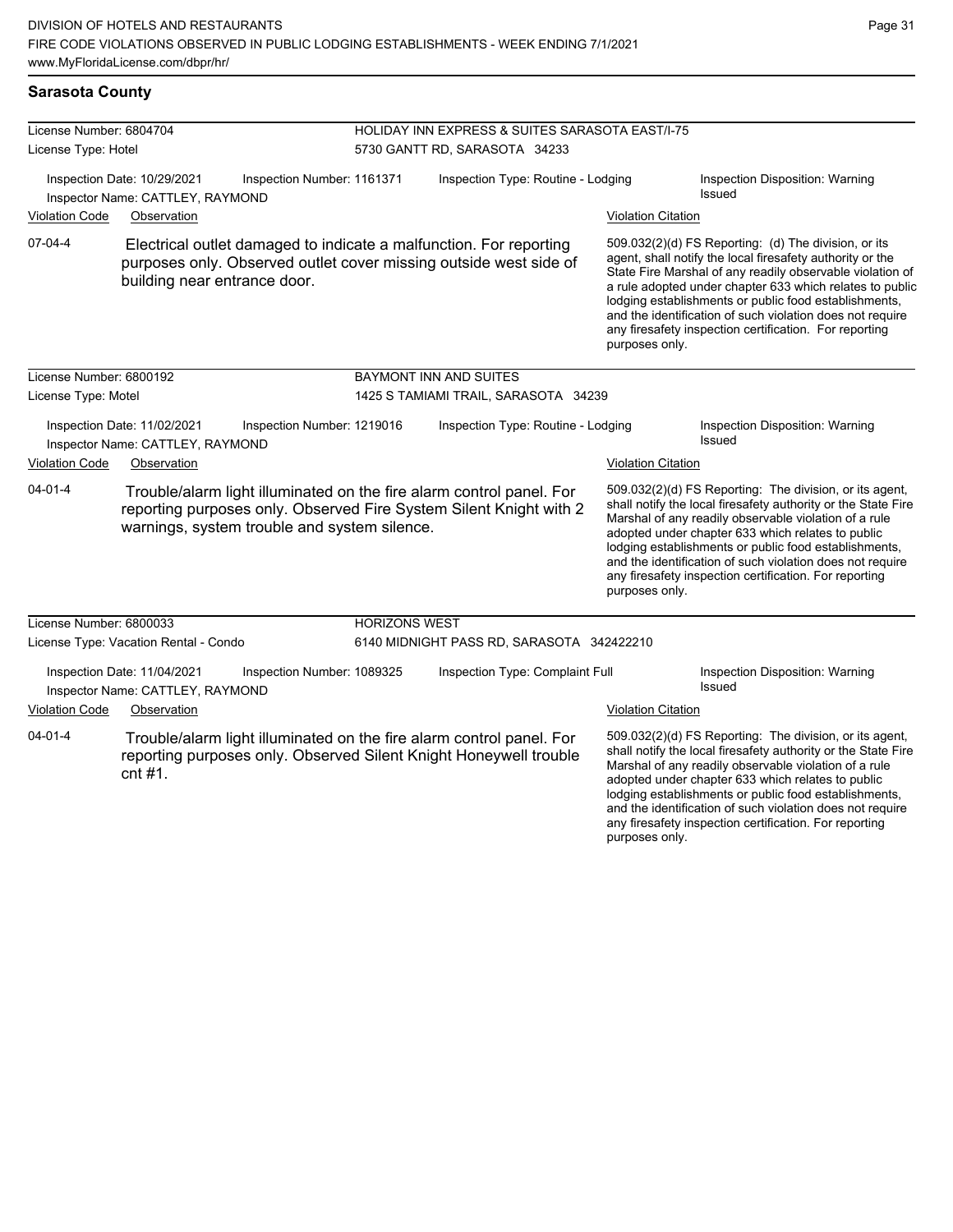# **Seminole County**

| License Number: 6903930 |                                                                   |                                                                                                                  | <b>CHARLESTON CLUB APTS</b>      |                                    |                           |                                                                                                                                                                                                                                                                                                                                                                                                                        |  |  |
|-------------------------|-------------------------------------------------------------------|------------------------------------------------------------------------------------------------------------------|----------------------------------|------------------------------------|---------------------------|------------------------------------------------------------------------------------------------------------------------------------------------------------------------------------------------------------------------------------------------------------------------------------------------------------------------------------------------------------------------------------------------------------------------|--|--|
| License Type: Apartment |                                                                   |                                                                                                                  | 500 FOX QUARRY LN, SANFORD 32773 |                                    |                           |                                                                                                                                                                                                                                                                                                                                                                                                                        |  |  |
|                         | Inspection Date: 10/29/2021<br>Inspector Name: THORNCROFT, ROBERT | Inspection Number: 1520186                                                                                       |                                  | Inspection Type: Routine - Lodging |                           | Inspection Disposition: Inspection<br>Completed - No Further Action                                                                                                                                                                                                                                                                                                                                                    |  |  |
| <b>Violation Code</b>   | Observation                                                       |                                                                                                                  |                                  |                                    | <b>Violation Citation</b> |                                                                                                                                                                                                                                                                                                                                                                                                                        |  |  |
| $04 - 01 - 4$           |                                                                   | Trouble/alarm light illuminated on the fire alarm control panel. For<br>reporting purposes only trouble bld 1101 |                                  |                                    | purposes only.            | 509.032(2)(d) FS Reporting: The division, or its agent,<br>shall notify the local firesafety authority or the State Fire<br>Marshal of any readily observable violation of a rule<br>adopted under chapter 633 which relates to public<br>lodging establishments or public food establishments,<br>and the identification of such violation does not require<br>any firesafety inspection certification. For reporting |  |  |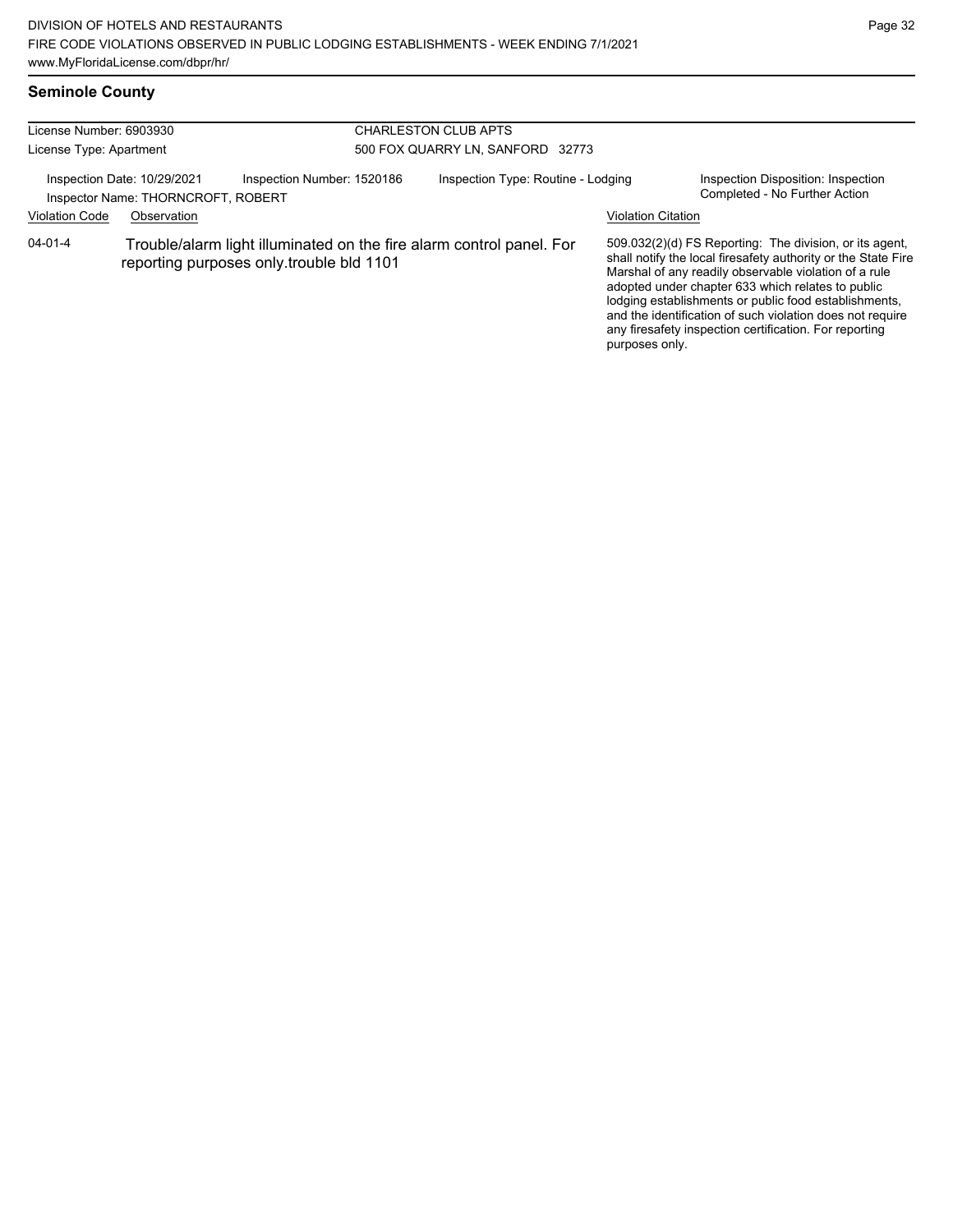# **Taylor County**

| License Number: 7200002<br>License Type: Motel                                                                                   |                          |  | <b>REGENCY INN</b><br>2277 S BYRON BUTLER PKWY, PERRY 32348 |                                                                        |  |                                                                                                                                                                                                                                                                                                                                                                                                                                                                                                                                                                                                                                                                                                  |
|----------------------------------------------------------------------------------------------------------------------------------|--------------------------|--|-------------------------------------------------------------|------------------------------------------------------------------------|--|--------------------------------------------------------------------------------------------------------------------------------------------------------------------------------------------------------------------------------------------------------------------------------------------------------------------------------------------------------------------------------------------------------------------------------------------------------------------------------------------------------------------------------------------------------------------------------------------------------------------------------------------------------------------------------------------------|
| Inspection Number: 1219637<br>Inspection Date: 10/29/2021<br>Inspector Name: SMITH, PAUL<br><b>Violation Code</b><br>Observation |                          |  | Inspection Type: Routine - Lodging<br>Violation Citation    |                                                                        |  | Inspection Disposition: Inspection<br>Completed - No Further Action                                                                                                                                                                                                                                                                                                                                                                                                                                                                                                                                                                                                                              |
| $08 - 01 - 4$                                                                                                                    | reporting purposes only. |  |                                                             | Boiler certificate or insurance inspector's boiler report expired. For |  | 61C-1.004(10) FAC and 509.032(2)(d) FS Reporting:<br>61C-1.004(10) The insurance inspector's boiler report is<br>required annually for power boilers and high<br>pressure/high temperature boilers and biannually for low<br>pressure steam or vapor heating boilers. 509.032(2)(d)<br>The division, or its agent, shall notify the local firesafety<br>authority or the State Fire Marshal of any readily<br>observable violation of a rule adopted under chapter 633<br>which relates to public lodging establishments or public<br>food establishments, and the identification of such<br>violation does not require any firesafety inspection<br>certification. For reporting purposes only. |